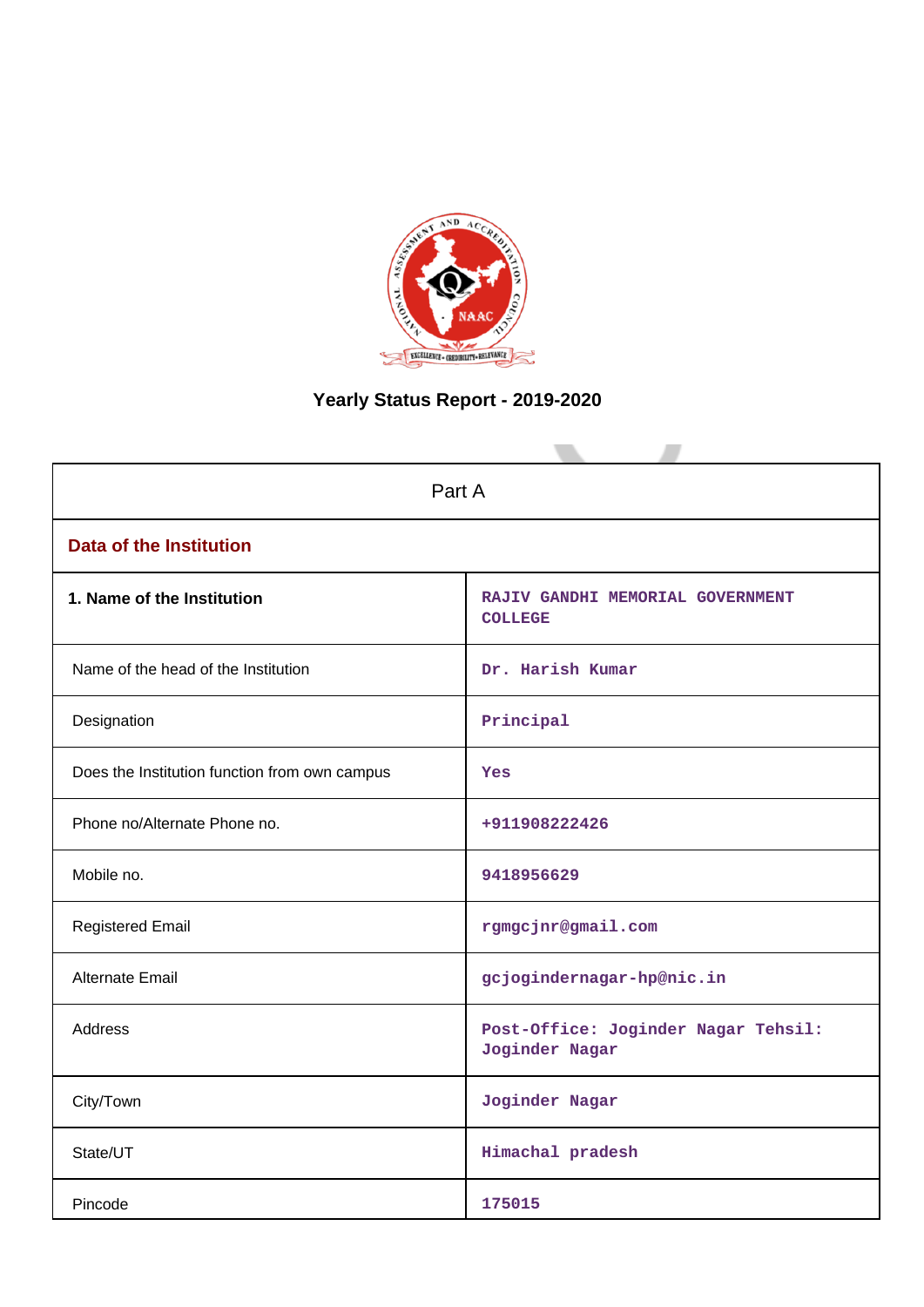| 2. Institutional Status                        |                                                   |  |  |  |
|------------------------------------------------|---------------------------------------------------|--|--|--|
| Affiliated / Constituent                       | Affiliated                                        |  |  |  |
| Type of Institution                            | Co-education                                      |  |  |  |
| Location                                       | Rural                                             |  |  |  |
| <b>Financial Status</b>                        | state                                             |  |  |  |
| Name of the IQAC co-ordinator/Director         | Dr. Gian Chand                                    |  |  |  |
| Phone no/Alternate Phone no.                   | +911908222426                                     |  |  |  |
| Mobile no.                                     | 9418484982                                        |  |  |  |
| <b>Registered Email</b>                        | rgmgcjnr@gmail.com                                |  |  |  |
| <b>Alternate Email</b>                         | gcjogindernagar-hp@nic.in                         |  |  |  |
| 3. Website Address                             |                                                   |  |  |  |
| Web-link of the AQAR: (Previous Academic Year) | http://www.gcjogindernagar.in/agar20<br>18-19.pdf |  |  |  |
| 4. Whether Academic Calendar prepared during   | Yes                                               |  |  |  |

| 4. whether Academic Calendar prepared during<br>the year     | res                                     |
|--------------------------------------------------------------|-----------------------------------------|
| if yes, whether it is uploaded in the institutional website: | http://www.gcjogindernagar.in/academicc |
| Weblink:                                                     | alender2019-20.pdf                      |

## **5. Accrediation Details**

| Cycle | Grade | <b>CGPA</b> | Year of      | Validity                 |                   |
|-------|-------|-------------|--------------|--------------------------|-------------------|
|       |       |             | Accrediation | Period From              | Period To         |
|       | в     | 2.13        | 2013         | $08 - \text{Jul} - 2013$ | $07 - Jul - 2018$ |
|       | в     | 71.55       | 2006         | 02-Feb-2006              | $01 - Feb - 2011$ |

# **6. Date of Establishment of IQAC 11-Jun-2009**

# **7. Internal Quality Assurance System**

| Quality initiatives by IQAC during the year for promoting quality culture |                 |                                       |  |  |  |
|---------------------------------------------------------------------------|-----------------|---------------------------------------|--|--|--|
| Item / Title of the quality initiative by<br>'QAC                         | Date & Duration | Number of participants/ beneficiaries |  |  |  |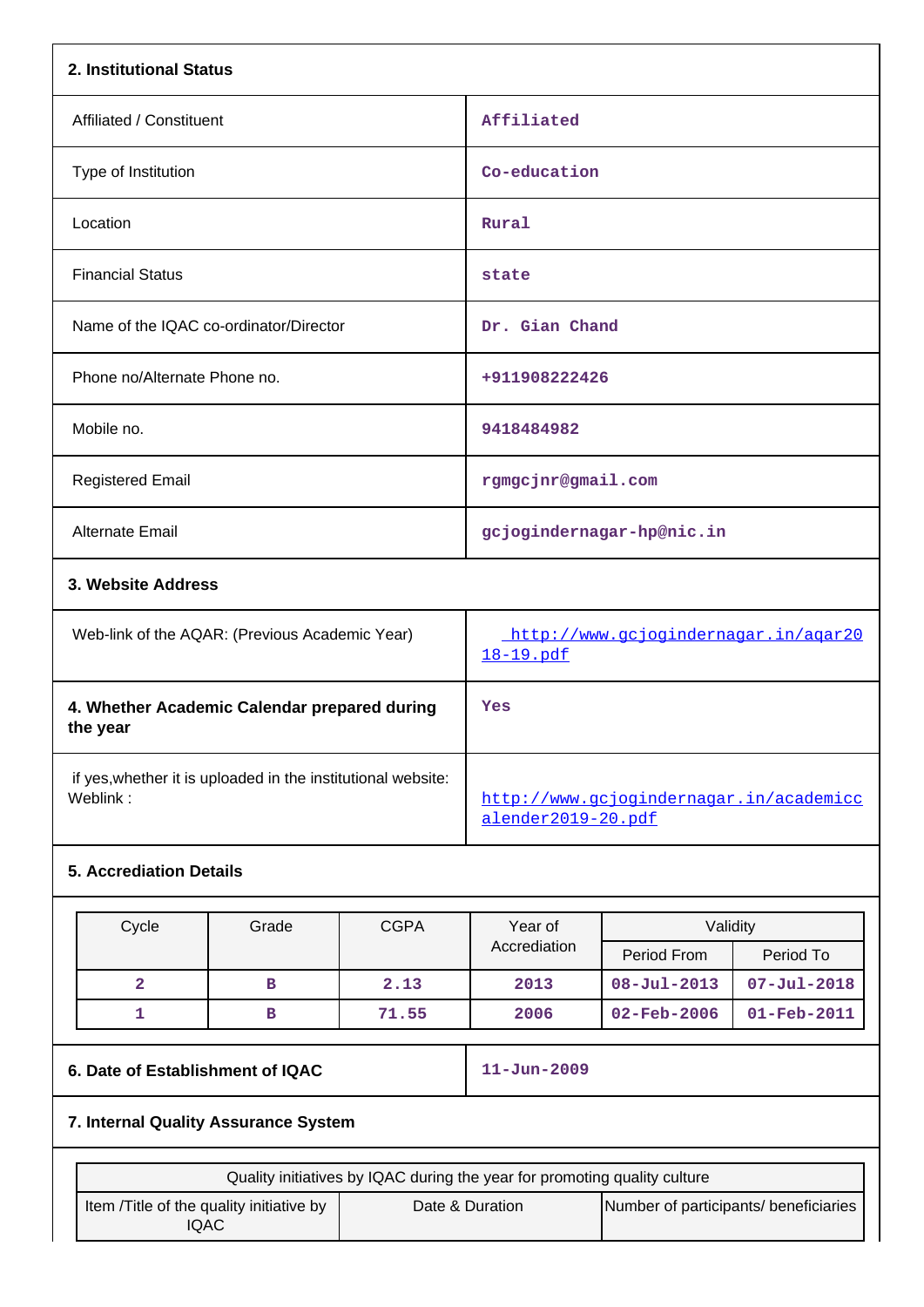| Computer Science as<br>subject for B.Sc Students<br>was started in session<br>$2019 - 20$                                                                                                                       | $01 - Ju1 - 2019$<br>01        | 6   |
|-----------------------------------------------------------------------------------------------------------------------------------------------------------------------------------------------------------------|--------------------------------|-----|
| Ek Bharat Shresth Bharat<br>club organized a workshop<br>on The History, Religion,<br>Geography and Culture of<br>Kerala State.                                                                                 | $29 - \text{Feb} - 2020$<br>01 | 322 |
| Sh. Satvir Sharma, Stock<br>Market Expert, delivered<br>a valuable lecture on<br>National Stock Exchange,<br>Stock Market, Bombay<br>Stock Exchange and Mutual-<br>Funds under Investor<br>Awareness Programme. | $18 - \text{Feb} - 2020$<br>01 | 359 |
| Career counseling and<br>Guidance cell also<br>organized a workshop in<br>which Mr. Dinesh Verma,<br>Senior Manager, ITBS<br>Chandigarh, guided the<br>students for different<br>career opportunities.          | $16 - \text{Feb} - 2020$<br>01 | 363 |
| Career counseling and<br>Guidance Cell organized a<br>comprehensive Guidance<br>Programme about various<br>career opportunities.                                                                                | $17 - Dec - 2019$<br>01        | 472 |
| Dr. Sneha Ruh, member of<br>Deer Park Bir an NGO,<br>highlighted the<br>importance of personal<br>hygiene during menstrual<br>cycle.                                                                            | $13 - Dec - 2019$<br>01        | 451 |
| An exhibition on Changing<br>forms of Money as a<br>Medium of Exchange, Five<br>Year Plan, Evolution of<br>Money, Composition of<br>Trade and GST was<br>organized by Commerce<br>Department.                   | 09-Oct-2019<br>01              | 83  |
| Feedback from students,<br>parents and alumni were<br>received, analyzed and<br>used for improvements at<br>the end of academic<br>session.                                                                     | $06 - \text{Feb} - 2020$<br>14 | 207 |
| An educational tour of<br><b>BBA</b> students to Gopalpur<br>Zoo, Shobha Singh Art<br>Gallery, Andreta, Mahakal                                                                                                 | $31 - Dec - 2019$<br>01        | 20  |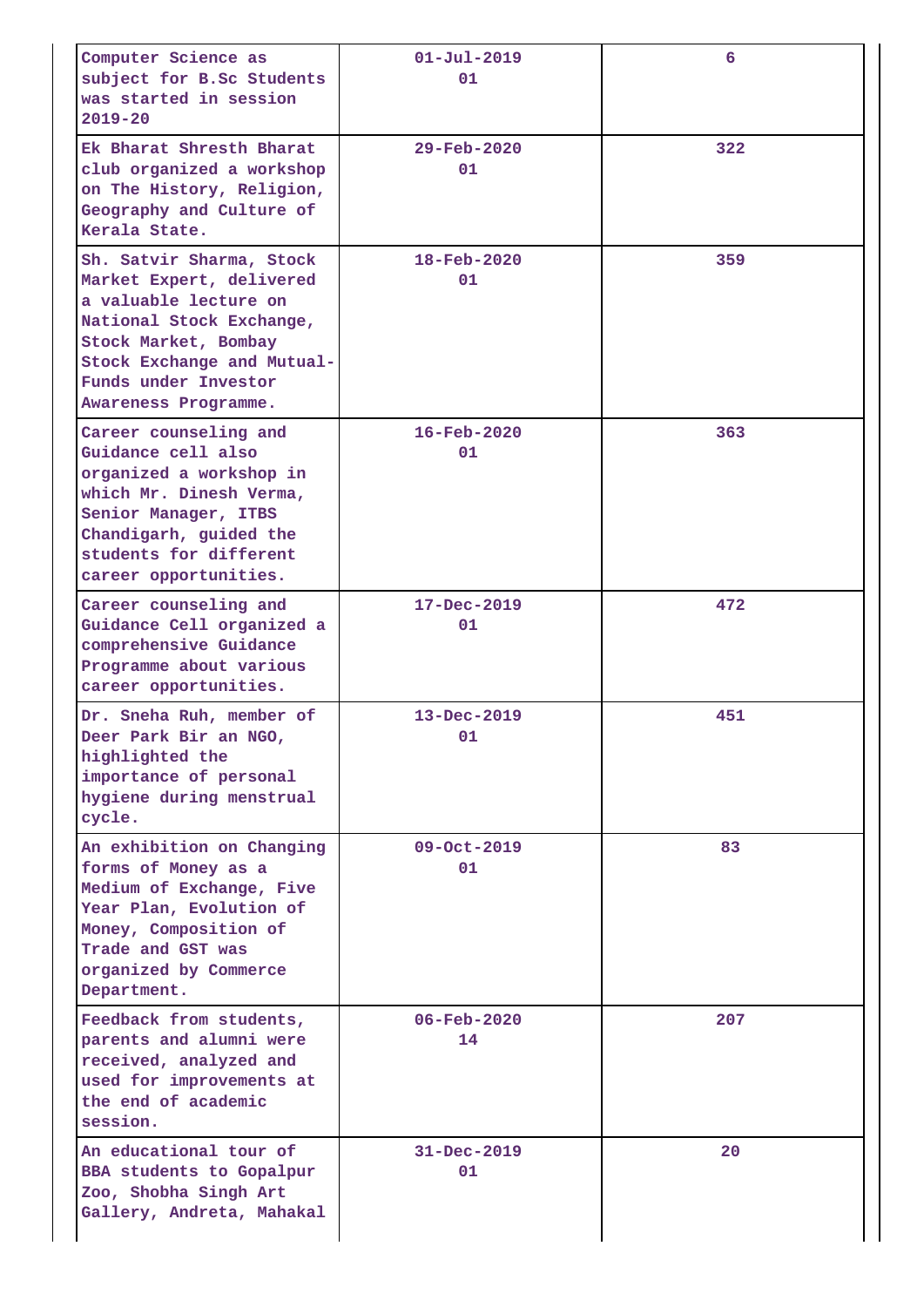| temple and Punjab Kesri<br>printing press Kangra was<br>organized.                                                                                                                                                                                    |        |                   |                       |                                                                                   |             |  |  |
|-------------------------------------------------------------------------------------------------------------------------------------------------------------------------------------------------------------------------------------------------------|--------|-------------------|-----------------------|-----------------------------------------------------------------------------------|-------------|--|--|
| Language cum career<br>counseling and guidance<br>lab was established with<br>50 headphones amounting<br>to $Rs.3,55,000/-.$                                                                                                                          |        | 18-Dec-2019<br>01 |                       |                                                                                   | 350         |  |  |
|                                                                                                                                                                                                                                                       |        |                   | View File             |                                                                                   |             |  |  |
| 8. Provide the list of funds by Central/ State Government- UGC/CSIR/DST/DBT/ICMR/TEQIP/World<br><b>Bank/CPE of UGC etc.</b>                                                                                                                           |        |                   |                       |                                                                                   |             |  |  |
| Institution/Departmen<br>t/Faculty                                                                                                                                                                                                                    | Scheme |                   | <b>Funding Agency</b> | Year of award with<br>duration                                                    | Amount      |  |  |
| Nil                                                                                                                                                                                                                                                   | Nil    |                   | Nil                   | 2020<br>00                                                                        | $\mathbf 0$ |  |  |
|                                                                                                                                                                                                                                                       |        |                   | View File             |                                                                                   |             |  |  |
| 9. Whether composition of IQAC as per latest<br><b>NAAC</b> guidelines:                                                                                                                                                                               |        |                   | Yes                   |                                                                                   |             |  |  |
| Upload latest notification of formation of IQAC                                                                                                                                                                                                       |        |                   | View File             |                                                                                   |             |  |  |
| 10. Number of IQAC meetings held during the<br>year :                                                                                                                                                                                                 |        |                   | 19                    |                                                                                   |             |  |  |
| The minutes of IQAC meeting and compliances to the<br>decisions have been uploaded on the institutional<br>website                                                                                                                                    |        | Yes               |                       |                                                                                   |             |  |  |
| Upload the minutes of meeting and action taken report                                                                                                                                                                                                 |        |                   | View File             |                                                                                   |             |  |  |
| 11. Whether IQAC received funding from any of<br>the funding agency to support its activities<br>during the year?                                                                                                                                     |        |                   | <b>No</b>             |                                                                                   |             |  |  |
| 12. Significant contributions made by IQAC during the current year(maximum five bullets)                                                                                                                                                              |        |                   |                       |                                                                                   |             |  |  |
| ? Language cum career counseling and guidance lab was established. ? Educational<br>tours were organized. ? Feedback from students, parents and alumni were received,<br>analyzed and used for improvements. ? Regular meeting of IQAC with different |        |                   |                       | committees were organized. ? An exhibition on Changing Forms of Money as a Medium |             |  |  |

[View File](https://assessmentonline.naac.gov.in/public/Postacc/Contribution/10452_Contribution.xlsx)

**13. Plan of action chalked out by the IQAC in the beginning of the academic year towards Quality Enhancement and outcome achieved by the end of the academic year**

**of Exchange was organized. ? Six workshops on different topics were organized.**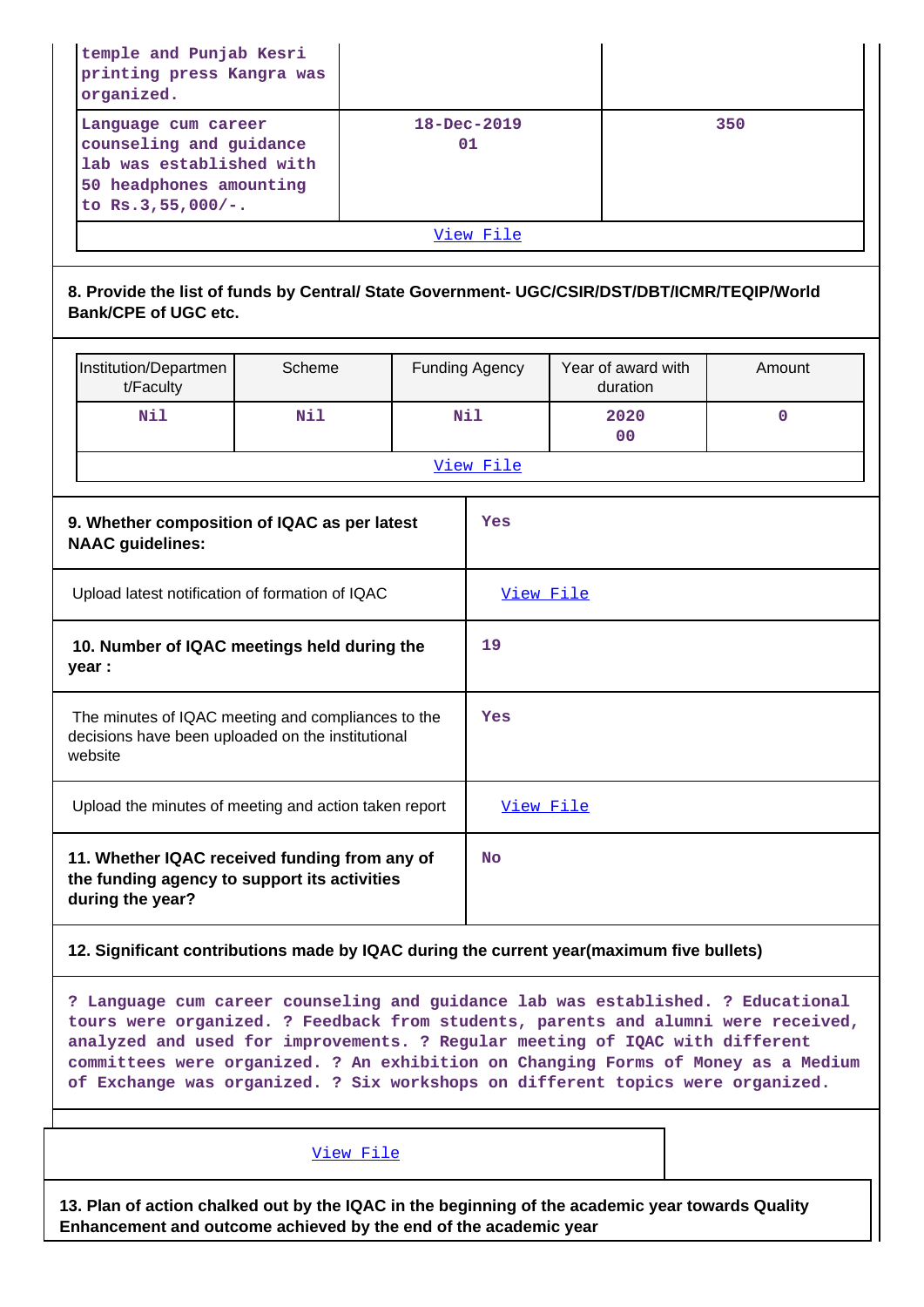| Plan of Action                                                                                     | Achivements/Outcomes                                                                                                                                                                                                                                                                                                                                                                                                                                                                                                                                                                        |  |  |  |
|----------------------------------------------------------------------------------------------------|---------------------------------------------------------------------------------------------------------------------------------------------------------------------------------------------------------------------------------------------------------------------------------------------------------------------------------------------------------------------------------------------------------------------------------------------------------------------------------------------------------------------------------------------------------------------------------------------|--|--|--|
| To facilitate valueaddition to existing<br>curriculum                                              | Value added/add on courses in focal<br>skills like "Social Media Manager and<br>Accounts" Executive under the flagship<br>training program of Himachal Pradesh<br>Kaushal Vikas Nigam (HPKVN) and in<br>collaboration with Asian Development<br>Bank have been introduced to provide<br>placement opportunities to the students<br>in IT sector, Media and Entertainment,<br>Banking, Financial services and<br>Insurance.                                                                                                                                                                  |  |  |  |
| To promote capacity building and<br>overall human resource development.                            | The IQAC organized many workshops to<br>enhance the skills and competencies of<br>teaching and non-teaching staff. The<br>following workshops were organized<br>during the year:- 1.<br>Workshop on<br>the drafting of official letters<br>(Beneficiary: Non-teaching staff)<br>Workshop on rules and<br>2.<br>regulations pertaining to TA/DA<br>(Beneficiary: Teaching and Non-teaching<br>staff) 3.<br>Workshop on the use of<br>technology in teaching and learning<br>process (Beneficiary: Faculty) 4.<br>Workshop in Modern Tools of Teaching<br>and learning (Beneficiary: Faculty) |  |  |  |
| To adopt environment friendly methods<br>to save electricity                                       | Solar panels with the capacity of 15KW<br>have been installed to save<br>electricity.                                                                                                                                                                                                                                                                                                                                                                                                                                                                                                       |  |  |  |
| To provide better academic facilities<br>on the campus                                             | BCA lab was renovated and Rs. 75000/-<br>were utilized for providing various<br>facilities to the students and for<br>repair and maintenance works. A<br>language lab was also installed in this<br>session.                                                                                                                                                                                                                                                                                                                                                                                |  |  |  |
| To purchase additional books, e-books<br>and e-journals in the library.                            | New books were purchased at the cost of<br>1,18,499/-. An amount of Rs. 6000/- is<br>spent each year on e-journals and books<br>sponsored by INFLIBNET, Ahmedabad.                                                                                                                                                                                                                                                                                                                                                                                                                          |  |  |  |
| To arrange coaches and director to<br>train college students in sports and<br>cultural activities. | Coaches and director were arrange to<br>trained students for sports and HP<br>Youth festival Group-IV                                                                                                                                                                                                                                                                                                                                                                                                                                                                                       |  |  |  |
| To fill up the vacant post in college<br>through PTA.                                              | Vacant posts of teaching/non-teaching<br>staff were filled by local PTA.                                                                                                                                                                                                                                                                                                                                                                                                                                                                                                                    |  |  |  |
|                                                                                                    | View File                                                                                                                                                                                                                                                                                                                                                                                                                                                                                                                                                                                   |  |  |  |
| 14. Whether AQAR was placed before statutory<br>body?                                              | <b>No</b>                                                                                                                                                                                                                                                                                                                                                                                                                                                                                                                                                                                   |  |  |  |
| 15. Whether NAAC/or any other accredited<br>body(s) visited IQAC or interacted with it to          | <b>No</b>                                                                                                                                                                                                                                                                                                                                                                                                                                                                                                                                                                                   |  |  |  |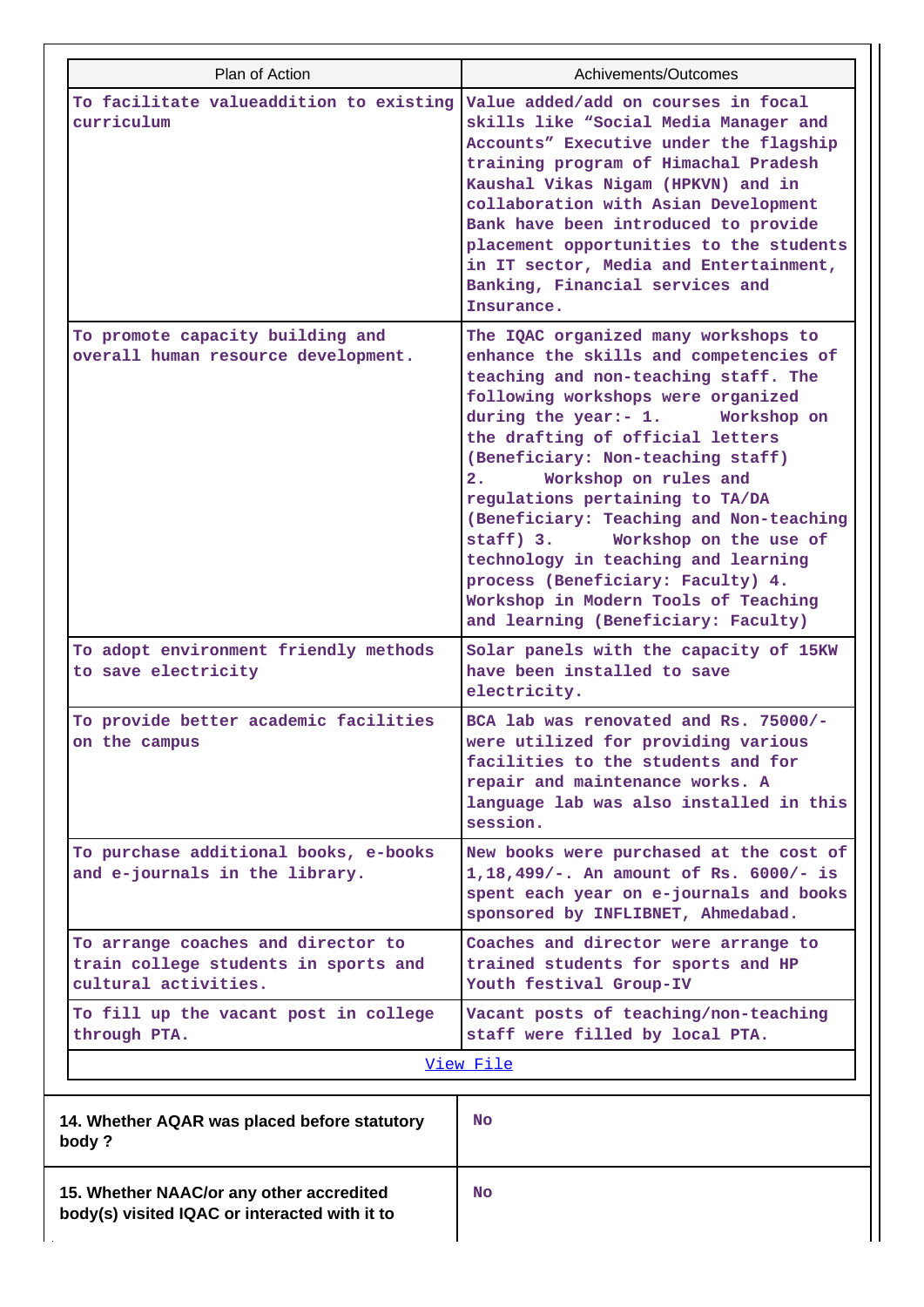| assess the functioning?                                                                             |                                                                                                                                                                                                                                                                                                                                                                                                                                                                                                                                                                                                                                                                                                                                                                                                                                                                                                                                                                               |
|-----------------------------------------------------------------------------------------------------|-------------------------------------------------------------------------------------------------------------------------------------------------------------------------------------------------------------------------------------------------------------------------------------------------------------------------------------------------------------------------------------------------------------------------------------------------------------------------------------------------------------------------------------------------------------------------------------------------------------------------------------------------------------------------------------------------------------------------------------------------------------------------------------------------------------------------------------------------------------------------------------------------------------------------------------------------------------------------------|
| 16. Whether institutional data submitted to<br><b>AISHE:</b>                                        | Yes                                                                                                                                                                                                                                                                                                                                                                                                                                                                                                                                                                                                                                                                                                                                                                                                                                                                                                                                                                           |
| <b>Year of Submission</b>                                                                           | 2020                                                                                                                                                                                                                                                                                                                                                                                                                                                                                                                                                                                                                                                                                                                                                                                                                                                                                                                                                                          |
| Date of Submission                                                                                  | $15 - \text{Mar} - 2020$                                                                                                                                                                                                                                                                                                                                                                                                                                                                                                                                                                                                                                                                                                                                                                                                                                                                                                                                                      |
| 17. Does the Institution have Management<br><b>Information System?</b>                              | Yes                                                                                                                                                                                                                                                                                                                                                                                                                                                                                                                                                                                                                                                                                                                                                                                                                                                                                                                                                                           |
| If yes, give a brief descripiton and a list of modules<br>currently operational (maximum 500 words) | ? Records of employees and Service<br>Books are maintained online in<br>Personnel Management Information System<br>(PMIS). ? Salaries are credited through<br>digital mode to individual bank<br>account. Drawl and disbursement is<br>online. ? Digital mode helps in<br>maintaining GPF, CPF and NPS. ? Online<br>applications of scholarship are<br>submitted and scholarship is credited<br>through online digital system. ?<br>Assistance of online portal PFMS,<br>BHUVAN App and Fund Tracker to maintain<br>and monitor the data of purchase and<br>expenditure of infrastructure,<br>equipments, repair and renovation etc<br>(Under Govt of India). ? Provision of<br>INFLIBNET 2.0 Version in the library.<br>Books catalogued in SOUL software. ?<br>Online submission of Internal<br>Assessment (IA) and Practical awards. ?<br>Speedy delivery of information through<br>formation of Whatsapp group for faculty<br>and amongst students of NSS, NCC and<br>RR. |

# **Part B**

### **CRITERION I – CURRICULAR ASPECTS**

### **1.1 – Curriculum Planning and Implementation**

 1.1.1 – Institution has the mechanism for well planned curriculum delivery and documentation. Explain in 500 words

 **We are strictly adhered to run the syllabi of curriculum imposed on us by Himachal Pradesh University Shimla, smoothly. Institute operationalises the curriculum within the overall framework as provided by the Himachal Pradesh University Shimla. Head of the institution or Principal have to distribute the curriculum among the concerned Department faculties (Heads), and then the HODs of respective departments distribute among their departmental faculties. We plan accordingly our Teaching plans and study material. We follow chalk and board teaching method as well as smart classrooms facilities to deliver the subject material and other information among the student through lecture method, tutorial methods, project report and seminar. Most oftenly, we tried to**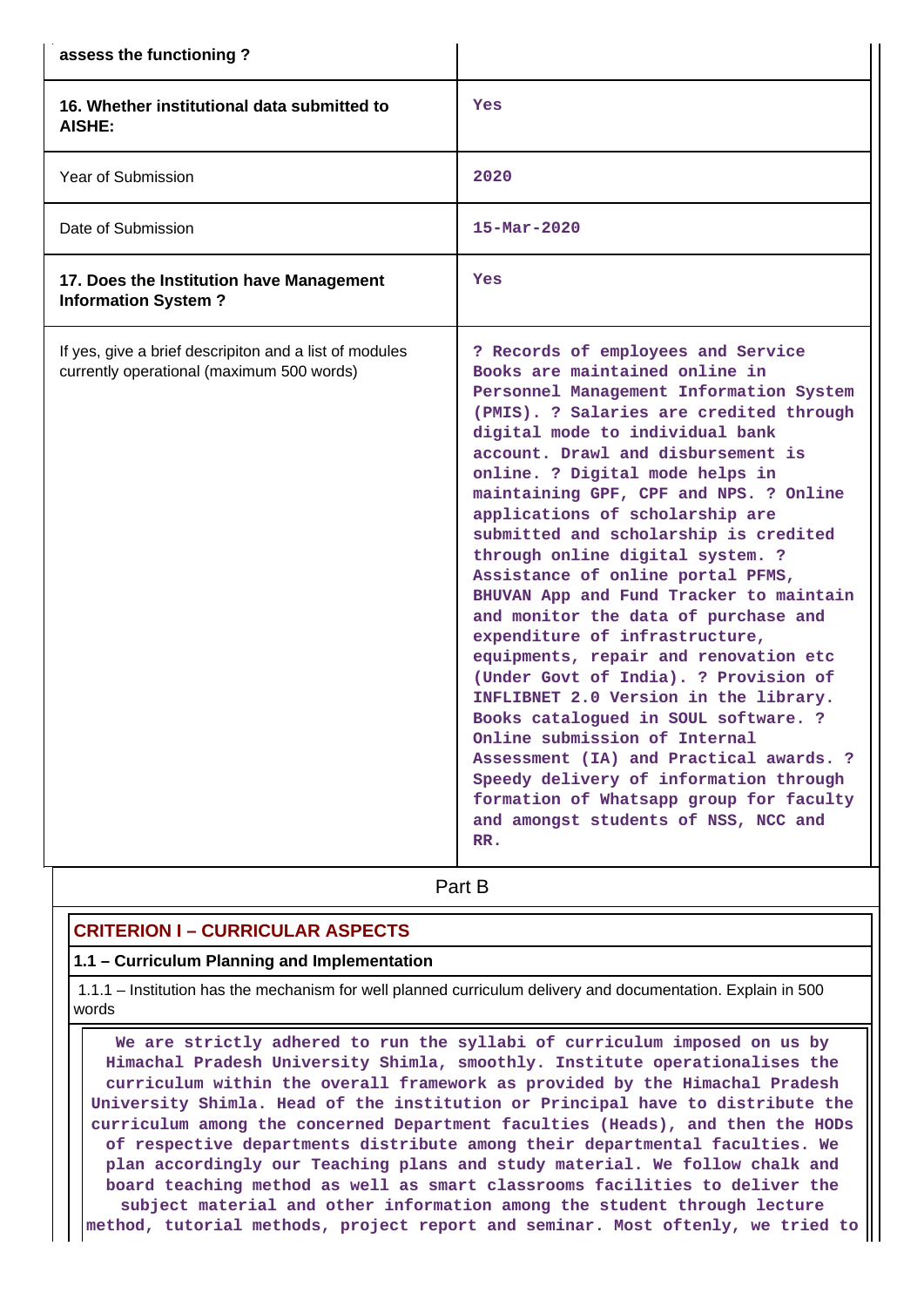**create and inculcate the scientific base temperament, among our students. We also managed to have educational tour and adventurous tour to provide field knowledge by some subjects. To cope up with advanced knowledge, we have also established ICT based classroom. Our faculty is committed to use teaching aids whenever necessary to make the teaching most effective and comprehensive, our faculty also simplifies the implemented curriculum for the students that they can easily understood. Our faculty tries to penetrate the curriculum by running different curricula activity such as seminars, project work, tutorials, assignments, group discussion etc. which further helps to understand the practical knowledge of respective subject thermally. For the better and effective implementation of curriculum committees were framed in which time table committee plays significant role. Timely completion of syllabus is very much depends on the time table which is framed at the beginning of the academic session. To ensure effective curriculum delivery, every faculty member used to submit their distributed workload to the Principal in the beginning of session 2019-20 as per their Time-Table. The Principal conducted regular meetings with all faculty members and interaction with Student Council Association members to ensure the smooth conduct of classes. It was also ensured that Associate Professors or Assistant Professors could deliver the lectures and could complete their portion well in time. The responses gathered via the student feedback survey which further helps us to identify the areas of improvement in curriculum delivery and evaluation methods (if required). The Feedback Committee of Internal Quality Assurance Cell took feedback in the end of session 2019-20. The progress of the students is maintained through regular tests, presentations and semester end exams. Special classes, bridged lectures and tutorials were conducted for the weaker students. For the session 2019-20, we had annual system in 1st and 2nd year and semester system for 3rd year. We were bound to complete our syllabi within period of stipulated time and we could complete it in the middle of March 2020, so that the students could prepare themselves to face the Term End University Examinations April 2020. But due COVID-19 Pandemic and Lockdown the exams were held in August-2020 for Final Year whereas, students of 1st and 2nd year were promoted on the basis of their Internal Assessment (attendance + mid-term exam + assignments) for the session 2019-20.**

| 1.1.2 - Certificate/ Diploma Courses introduced during the academic year |                                                                                                                                                                          |                          |                       |                                                                 |                      |  |
|--------------------------------------------------------------------------|--------------------------------------------------------------------------------------------------------------------------------------------------------------------------|--------------------------|-----------------------|-----------------------------------------------------------------|----------------------|--|
| Certificate                                                              | Diploma Courses                                                                                                                                                          | Dates of<br>Introduction | Duration              | Focus on employ<br>ability/entreprene<br>urship                 | Skill<br>Development |  |
| Nil                                                                      | Nil                                                                                                                                                                      | 01/07/2019               | 0 <sub>0</sub>        | Nil                                                             | Nil                  |  |
| 1.2 - Academic Flexibility                                               |                                                                                                                                                                          |                          |                       |                                                                 |                      |  |
| 1.2.1 – New programmes/courses introduced during the academic year       |                                                                                                                                                                          |                          |                       |                                                                 |                      |  |
|                                                                          | Programme/Course                                                                                                                                                         | Programme Specialization |                       | Dates of Introduction                                           |                      |  |
|                                                                          | <b>BSC</b>                                                                                                                                                               | Computer Science         |                       | 01/07/2019                                                      |                      |  |
| View File                                                                |                                                                                                                                                                          |                          |                       |                                                                 |                      |  |
|                                                                          | 1.2.2 - Programmes in which Choice Based Credit System (CBCS)/Elective course system implemented at the<br>affiliated Colleges (if applicable) during the academic year. |                          |                       |                                                                 |                      |  |
| Name of programmes adopting<br><b>CBCS</b>                               |                                                                                                                                                                          | Programme Specialization |                       | Date of implementation of<br><b>CBCS/Elective Course System</b> |                      |  |
|                                                                          | <b>BA</b>                                                                                                                                                                | Sciences                 | Humanities and Social |                                                                 | 01/07/2019           |  |
|                                                                          | Sciences<br><b>BSC</b>                                                                                                                                                   |                          |                       |                                                                 | 01/07/2019           |  |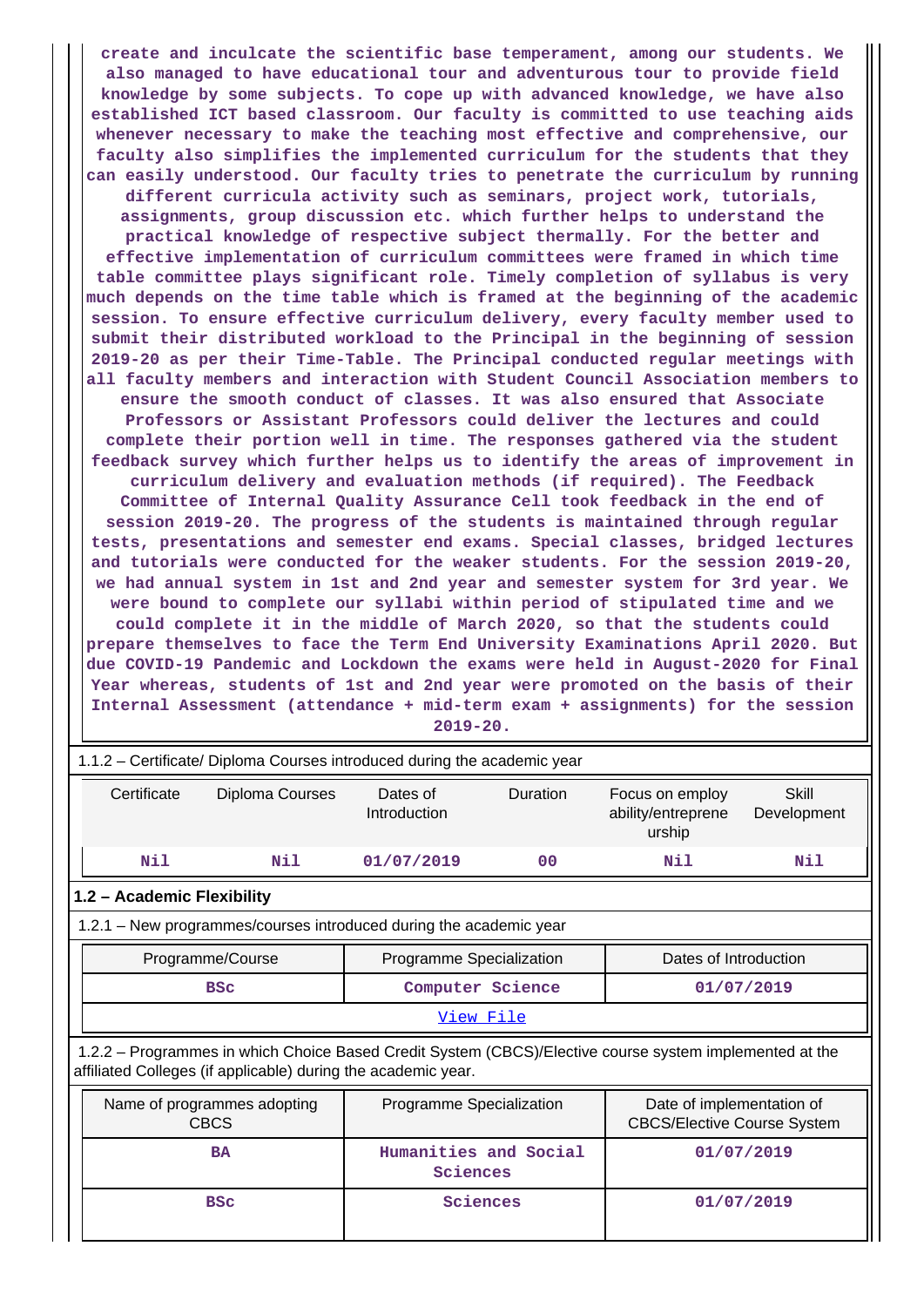| <b>BCom</b>                                                                                                                                                                                                                                                                                                          | Commerce                  | 01/07/2019                     |                                                              |  |  |  |
|----------------------------------------------------------------------------------------------------------------------------------------------------------------------------------------------------------------------------------------------------------------------------------------------------------------------|---------------------------|--------------------------------|--------------------------------------------------------------|--|--|--|
| <b>BCA</b>                                                                                                                                                                                                                                                                                                           |                           | Computer Application           | 01/07/2019                                                   |  |  |  |
| <b>BBA</b>                                                                                                                                                                                                                                                                                                           |                           | Business Administration        | 01/07/2019                                                   |  |  |  |
| 1.2.3 - Students enrolled in Certificate/ Diploma Courses introduced during the year                                                                                                                                                                                                                                 |                           |                                |                                                              |  |  |  |
| Certificate<br>Diploma Course                                                                                                                                                                                                                                                                                        |                           |                                |                                                              |  |  |  |
| <b>Number of Students</b><br>Nil<br>Nil                                                                                                                                                                                                                                                                              |                           |                                |                                                              |  |  |  |
| 1.3 - Curriculum Enrichment                                                                                                                                                                                                                                                                                          |                           |                                |                                                              |  |  |  |
| 1.3.1 – Value-added courses imparting transferable and life skills offered during the year                                                                                                                                                                                                                           |                           |                                |                                                              |  |  |  |
| <b>Value Added Courses</b>                                                                                                                                                                                                                                                                                           | Date of Introduction      |                                | Number of Students Enrolled                                  |  |  |  |
| Nil                                                                                                                                                                                                                                                                                                                  |                           | 01/07/2019                     | <b>Nill</b>                                                  |  |  |  |
|                                                                                                                                                                                                                                                                                                                      |                           | View File                      |                                                              |  |  |  |
| 1.3.2 - Field Projects / Internships under taken during the year                                                                                                                                                                                                                                                     |                           |                                |                                                              |  |  |  |
| Project/Programme Title                                                                                                                                                                                                                                                                                              | Programme Specialization  |                                | No. of students enrolled for Field<br>Projects / Internships |  |  |  |
| <b>BA</b>                                                                                                                                                                                                                                                                                                            | Sciences                  | Humanities & Social            | <b>Nill</b>                                                  |  |  |  |
| <b>BSC</b>                                                                                                                                                                                                                                                                                                           | ics/Botany/Zoology/Maths) | Science (Chemistry/Phys        | <b>Nill</b>                                                  |  |  |  |
| <b>BCom</b>                                                                                                                                                                                                                                                                                                          |                           | Commerce                       | <b>Nill</b>                                                  |  |  |  |
| <b>BCA</b>                                                                                                                                                                                                                                                                                                           |                           | Computer Application           | <b>Nill</b>                                                  |  |  |  |
| <b>BBA</b>                                                                                                                                                                                                                                                                                                           |                           | <b>Business Administration</b> | Nill                                                         |  |  |  |
| MA                                                                                                                                                                                                                                                                                                                   |                           | English                        | <b>Nill</b>                                                  |  |  |  |
| МA                                                                                                                                                                                                                                                                                                                   |                           | Economics                      | <b>Nill</b>                                                  |  |  |  |
|                                                                                                                                                                                                                                                                                                                      |                           | View File                      |                                                              |  |  |  |
| 1.4 - Feedback System                                                                                                                                                                                                                                                                                                |                           |                                |                                                              |  |  |  |
| 1.4.1 – Whether structured feedback received from all the stakeholders.                                                                                                                                                                                                                                              |                           |                                |                                                              |  |  |  |
| <b>Students</b>                                                                                                                                                                                                                                                                                                      |                           |                                | Yes                                                          |  |  |  |
| Teachers                                                                                                                                                                                                                                                                                                             |                           |                                | Yes                                                          |  |  |  |
| <b>Employers</b>                                                                                                                                                                                                                                                                                                     |                           |                                | No                                                           |  |  |  |
| Alumni                                                                                                                                                                                                                                                                                                               |                           |                                | Yes                                                          |  |  |  |
| Parents                                                                                                                                                                                                                                                                                                              |                           |                                | Yes                                                          |  |  |  |
| 1.4.2 - How the feedback obtained is being analyzed and utilized for overall development of the institution?<br>(maximum 500 words)                                                                                                                                                                                  |                           |                                |                                                              |  |  |  |
| <b>Feedback Obtained</b>                                                                                                                                                                                                                                                                                             |                           |                                |                                                              |  |  |  |
| FEEDBACK ANALYSIS REPORT 2019-2020 Feedback is an indispensable part of the<br>teaching learning process. For this purpose, the institution takes feedback<br>from students, teachers, parents, alumni through a feedback questionnaire.<br>Students Feedback 2019-20 Evaluation of the teachers by the taught is of |                           |                                |                                                              |  |  |  |

**paramount importance in the pedagogical processes. For the academic year 2019-20, 232 students participated in this evaluation through feedback Performa. The feedback received from the students revealed that majority of the students 82 percent were guided by the teachers while choosing the courses. Almost 80 percent students said that they were provided additional study**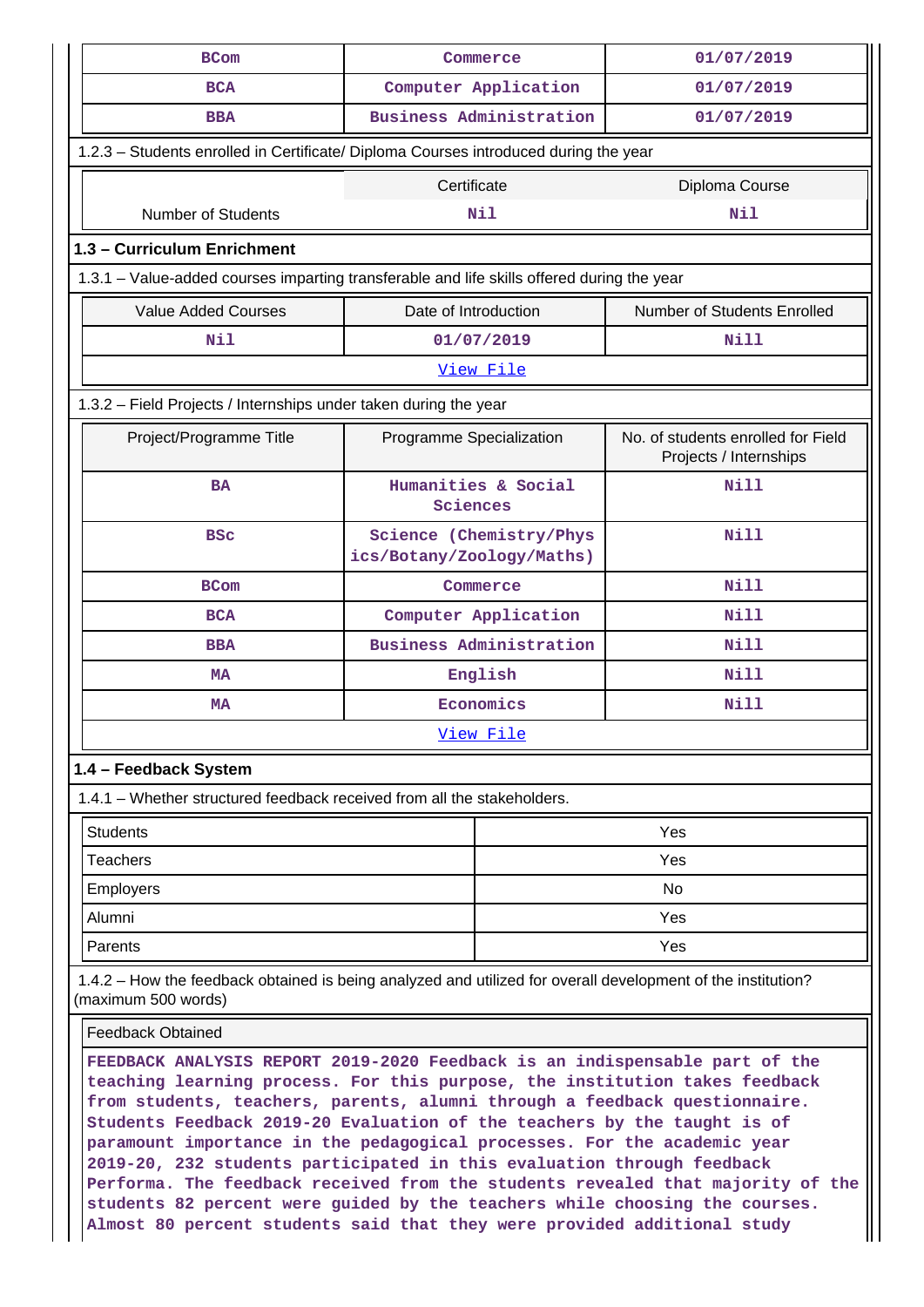**materials along with the prescribed books. Almost all of the students 94 percent were satisfied with the choices they were being offered. As far as college library facilities are concerned, 96 students were found satisfied with the range of news papers, books and magazines available to them. As far as the various teaching methods are concerned most of the students 94 percent were found completely satisfied as 78 percent teachers devoted extra time and took remedial classes. It was revealed through students' feedback that 86 percent of them were satisfied with the practical laboratories while 91 percent students are satisfied with the modern tools of teaching and learning like internet facility, smart class rooms and computers facilities provided by the college. As far as house test /seminar /workshops/assignments are concerned, most of the students 97 percent appreciated the methodology adopted by the teachers. About 86 percent of the students lauded various opportunities in socio- cultural activities like youth festival/NCC camps/NSS camps etc. Almost 87 percent of the students agreed on the point that the curriculum was helpful to them in their professional life and it helped them to acquire the current job. As far as teaching method is concerned, 66 percent of the students upheld the lecture method to be most useful whereas 34 percent of the students favored group discussion, demonstration and PPT methods. Students Feedback Analysis Report 1. The student's feedback analysis reports that the majority of the students appreciated the fact that they were well guided by the teachers while opting for the courses. 2. It is also evident from the analysis that students were highly satisfied with their teachers regarding their teaching practices, remedial classes and the completion of syllabus. 3. It is also evident that students are quite satisfied with the college infrastructures like library, labs, classrooms, internet facilities etc. Link: http://www.gcjogindernagar.in/feedback/studentfeedback.pdf For Alumni and Parents feedback analysis visit the given weblink: http://www.gcjogindernagar.in/feedback/aluminifeedback.pdf**

**http://www.gcjogindernagar.in/feedback/parentsfeedback.pdf**

### **CRITERION II – TEACHING- LEARNING AND EVALUATION**

### **2.1 – Student Enrolment and Profile**

| 2.1.1 - Demand Ratio during the year                          |                                   |  |                              |           |  |                                   |                          |
|---------------------------------------------------------------|-----------------------------------|--|------------------------------|-----------|--|-----------------------------------|--------------------------|
| Name of the<br>Programme                                      | Programme<br>Specialization       |  | Number of seats<br>available |           |  | Number of<br>Application received | <b>Students Enrolled</b> |
| <b>BA</b>                                                     | Humanities &<br>Social Sciences   |  |                              | 1020      |  | 560                               | 560                      |
| <b>BSC</b>                                                    | Science (Medi<br>cal/NonMedical)  |  | 480                          |           |  | 254                               | 254                      |
| <b>BCom</b>                                                   | Commerce                          |  |                              | 140       |  | 73                                | 73                       |
| <b>BCA</b>                                                    | Computer<br>Application           |  | 40                           |           |  | 6                                 | 6                        |
| <b>BBA</b>                                                    | <b>Business</b><br>Administration |  | 40                           |           |  | 22                                | 22                       |
| <b>MA</b>                                                     | English                           |  |                              | 20        |  | 11                                | 11                       |
| <b>MA</b>                                                     | Economics                         |  |                              | 40        |  | 5                                 | 5                        |
| View File                                                     |                                   |  |                              |           |  |                                   |                          |
| 2.2 - Catering to Student Diversity                           |                                   |  |                              |           |  |                                   |                          |
| 2.2.1 - Student - Full time teacher ratio (current year data) |                                   |  |                              |           |  |                                   |                          |
| Year                                                          | Number of                         |  | Number of                    | Number of |  | Number of                         | Number of                |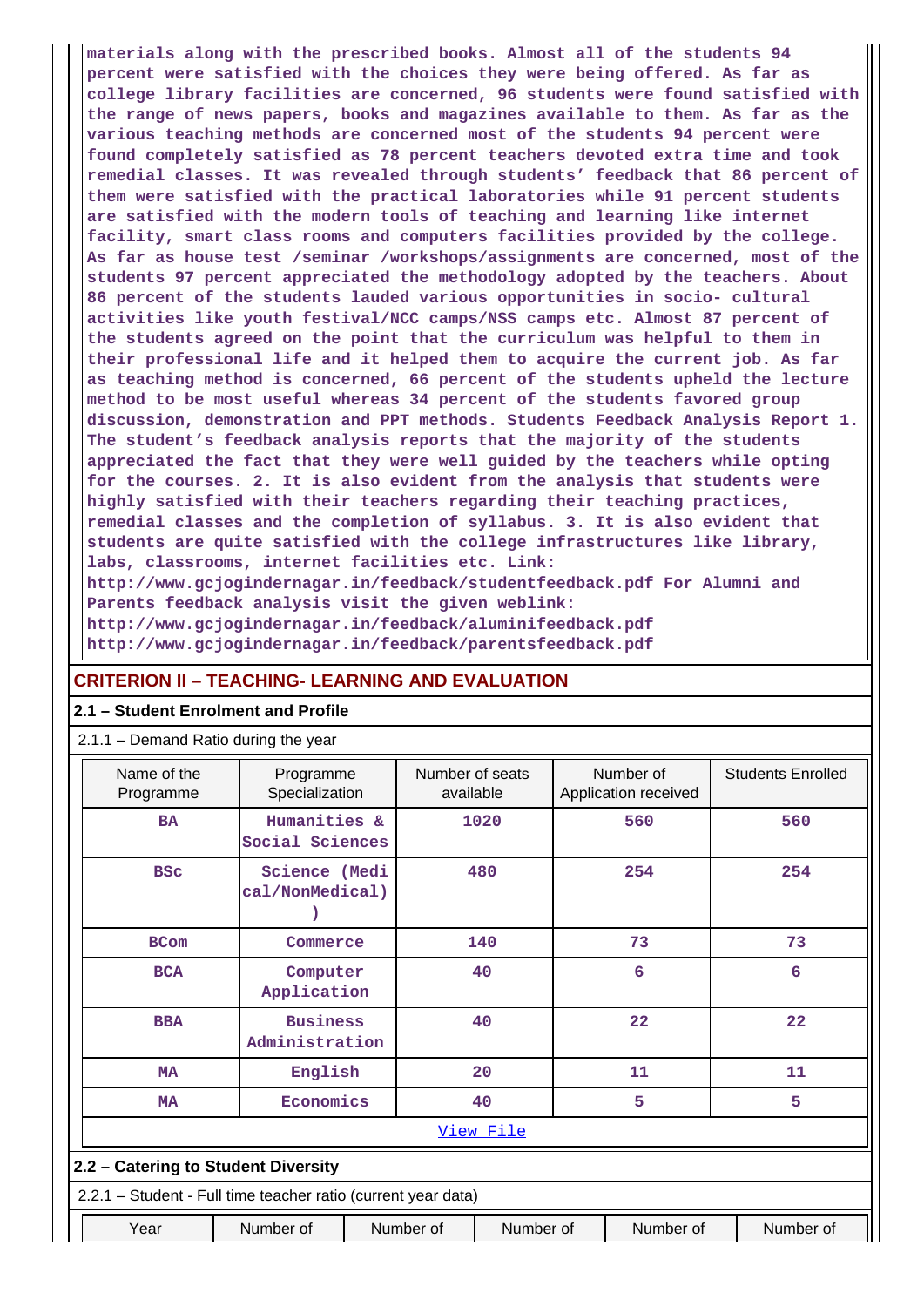|                                   | students enrolled<br>students enrolled<br>in the institution<br>(UG) |                                                | fulltime teachers<br>available in the<br>institution<br>teaching only UG<br>courses                        | fulltime teachers<br>available in the<br>institution<br>teaching only PG<br>courses | teachers<br>teaching both UG<br>and PG courses |  |
|-----------------------------------|----------------------------------------------------------------------|------------------------------------------------|------------------------------------------------------------------------------------------------------------|-------------------------------------------------------------------------------------|------------------------------------------------|--|
| 2019                              | 2270                                                                 | 26                                             | 25                                                                                                         | Nill                                                                                | 7                                              |  |
| 2.3 - Teaching - Learning Process |                                                                      |                                                |                                                                                                            |                                                                                     |                                                |  |
|                                   | learning resources etc. (current year data)                          |                                                | 2.3.1 – Percentage of teachers using ICT for effective teaching with Learning Management Systems (LMS), E- |                                                                                     |                                                |  |
|                                   |                                                                      |                                                |                                                                                                            |                                                                                     |                                                |  |
| Number of<br>Teachers on Roll     | Number of<br>teachers using<br>ICT (LMS, e-<br>Resources)            | <b>ICT Tools and</b><br>resources<br>available | Number of ICT<br>enabled<br>Classrooms                                                                     | Numberof smart<br>classrooms                                                        | E-resources and<br>techniques used             |  |
| 32                                | 5                                                                    | 4                                              | 5                                                                                                          | 3                                                                                   | 1                                              |  |
|                                   |                                                                      |                                                | View File of ICT Tools and resources                                                                       |                                                                                     |                                                |  |

2.3.2 – Students mentoring system available in the institution? Give details. (maximum 500 words)

 College believes that a good mentoring system helps the students as well as the faculty to grow and overcome the varied challenges which comes in their teaching and learning path. The entire faculty performs their role as a mentor also. Faculty always tries to create a positive and comfortable environment so that students come directly to the mentor to discuss any issue which affects them. Mentoring is given on all the aspects of personality. Students are always free to come any time during the college hours and telephonically after working hours to help and guide them when they need their mentor the most. Proper awareness of sensitive issues life ragging, eve teasing is provided by the mentor in the classrooms also and lectures are also given by them. Career related issues are also discussed by the mentors in their class.

| Number of students enrolled in the<br>institution | Number of fulltime teachers | Mentor: Mentee Ratio |  |  |
|---------------------------------------------------|-----------------------------|----------------------|--|--|
| 2296                                              | 32                          | 1:72                 |  |  |

### **2.4 – Teacher Profile and Quality**

2.4.1 – Number of full time teachers appointed during the year

| No. of sanctioned<br>positions | No. of filled positions | Vacant positions | Positions filled during<br>the current year | No. of faculty with<br>Ph.D |  |
|--------------------------------|-------------------------|------------------|---------------------------------------------|-----------------------------|--|
| 36                             |                         |                  |                                             |                             |  |

 2.4.2 – Honours and recognition received by teachers (received awards, recognition, fellowships at State, National, International level from Government, recognised bodies during the year )

| Year of Award | Name of full time teachers<br>receiving awards from<br>state level, national level,<br>international level | Designation            | Name of the award,<br>fellowship, received from<br>Government or recognized<br>bodies                                                                                                         |
|---------------|------------------------------------------------------------------------------------------------------------|------------------------|-----------------------------------------------------------------------------------------------------------------------------------------------------------------------------------------------|
| 2020          | Dr. Samjeet<br>Singh, (National<br>Level)                                                                  | Assistant<br>Professor | Rupees $67170/-$<br>$(53, 670/- as Travel$<br>Grant and Rupees<br>$13,500/-$<br>Honorarium), for<br>acting Resource<br>Person and Member<br>of Examination<br>Board for 'Paper<br>Setting and |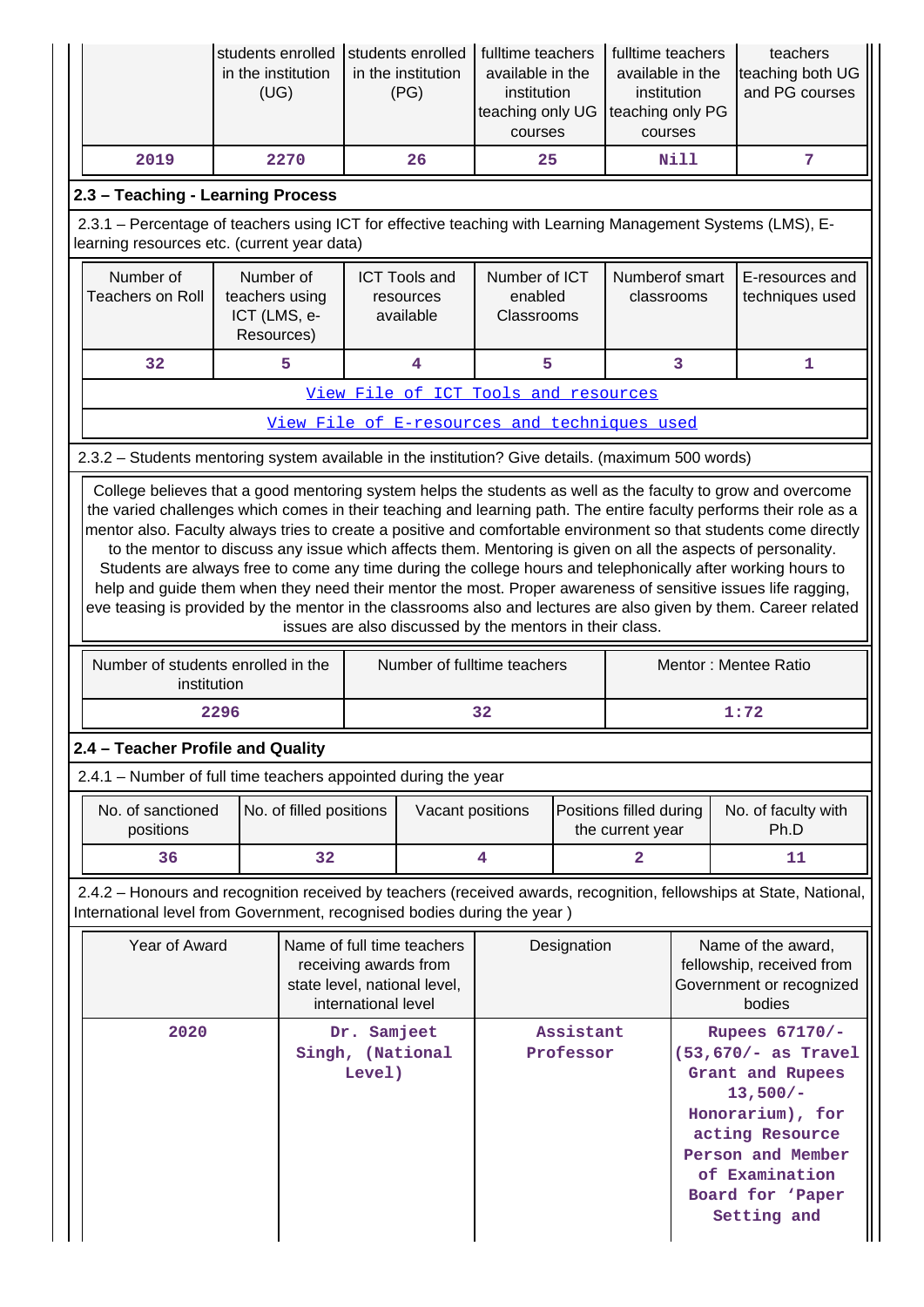|                                                                                                                                |                                   |               |               |                                                                |  | Evaluation of<br>Indian Chemistry<br>Olympiad'<br>(INCHO-2020) that<br>led to the<br>selection of Indian<br>Team |
|--------------------------------------------------------------------------------------------------------------------------------|-----------------------------------|---------------|---------------|----------------------------------------------------------------|--|------------------------------------------------------------------------------------------------------------------|
| 2019                                                                                                                           | Dr. Shivender<br>Sanger           |               |               | Assistant<br>Professor                                         |  | PhD from IIT<br>Mandi                                                                                            |
|                                                                                                                                |                                   |               | View File     |                                                                |  |                                                                                                                  |
| 2.5 - Evaluation Process and Reforms                                                                                           |                                   |               |               |                                                                |  |                                                                                                                  |
| 2.5.1 – Number of days from the date of semester-end/ year- end examination till the declaration of results during<br>the year |                                   |               |               |                                                                |  |                                                                                                                  |
| Programme Name                                                                                                                 | Programme Code                    | Semester/year |               | Last date of the last<br>semester-end/year-<br>end examination |  | Date of declaration of<br>results of semester-<br>end/ year- end<br>examination                                  |
| <b>MA</b>                                                                                                                      | English                           |               | Semester      | 10/11/2020                                                     |  | 31/12/2020                                                                                                       |
| <b>MA</b>                                                                                                                      | Economics                         |               | Semester      | 10/11/2020                                                     |  | 31/12/2020                                                                                                       |
| <b>BCA</b>                                                                                                                     | Computer<br>Application           |               | Semester      | 15/09/2020                                                     |  | 06/10/2020                                                                                                       |
| <b>BBA</b>                                                                                                                     | <b>Business</b><br>Administration | Semester      |               | 15/09/2020                                                     |  | 15/10/2020                                                                                                       |
| <b>BSC</b>                                                                                                                     | Science                           |               | Year/Semester | 15/09/2020                                                     |  | 31/10/2020                                                                                                       |
| <b>BCom</b>                                                                                                                    | Commerce                          |               | Year/Semester | 15/09/2020                                                     |  | 15/10/2020                                                                                                       |
| <b>BA</b>                                                                                                                      | Humanities<br>Social Sciences     |               | Year/Semester | 15/09/2020                                                     |  | 15/10/2020                                                                                                       |

### [View File](https://assessmentonline.naac.gov.in/public/Postacc/Evaluation/10452_Evaluation_1622636757.xlsx)

2.5.2 – Reforms initiated on Continuous Internal Evaluation(CIE) system at the institutional level (250 words)

 **College has the system of continuous internal evaluation as framed and designed by the Himachal Pradesh university. Continuous internal Evaluation is the major component for their grades in the class which is of thirty marks. This system plays vital role in evaluating the student on the basis of their performance in the mid-term exam conducted by the college their attendance, and their performance in the presentations/ quizzes/ assignments etc which is given at the class level. All these components help the student to improve their weak areas before they sit for the final exam. Our college try to create same type of environment that student will face during final exams. For the week students timely counseling and guidance is given. Through this evaluation our college focus on those students who needs help and timely redressal of their issues leads to good performance in the final exam. This type of practices on time helps the students to improve them on time and build their confidence.**

 2.5.3 – Academic calendar prepared and adhered for conduct of Examination and other related matters (250 words)

 **For the academic session 2019-20, academic calendar has academic schedule which includes the admission dates, teaching learning schedule, examination schedule, and schedule of extending lectures as per the departmental schedule. Further it also has co-academic schedule which includes dates of the issue of roll nos., notification of time table, anti- ragging awareness etc. Examination schedule have the dates of conducting house test, end semester exams, admission schedule**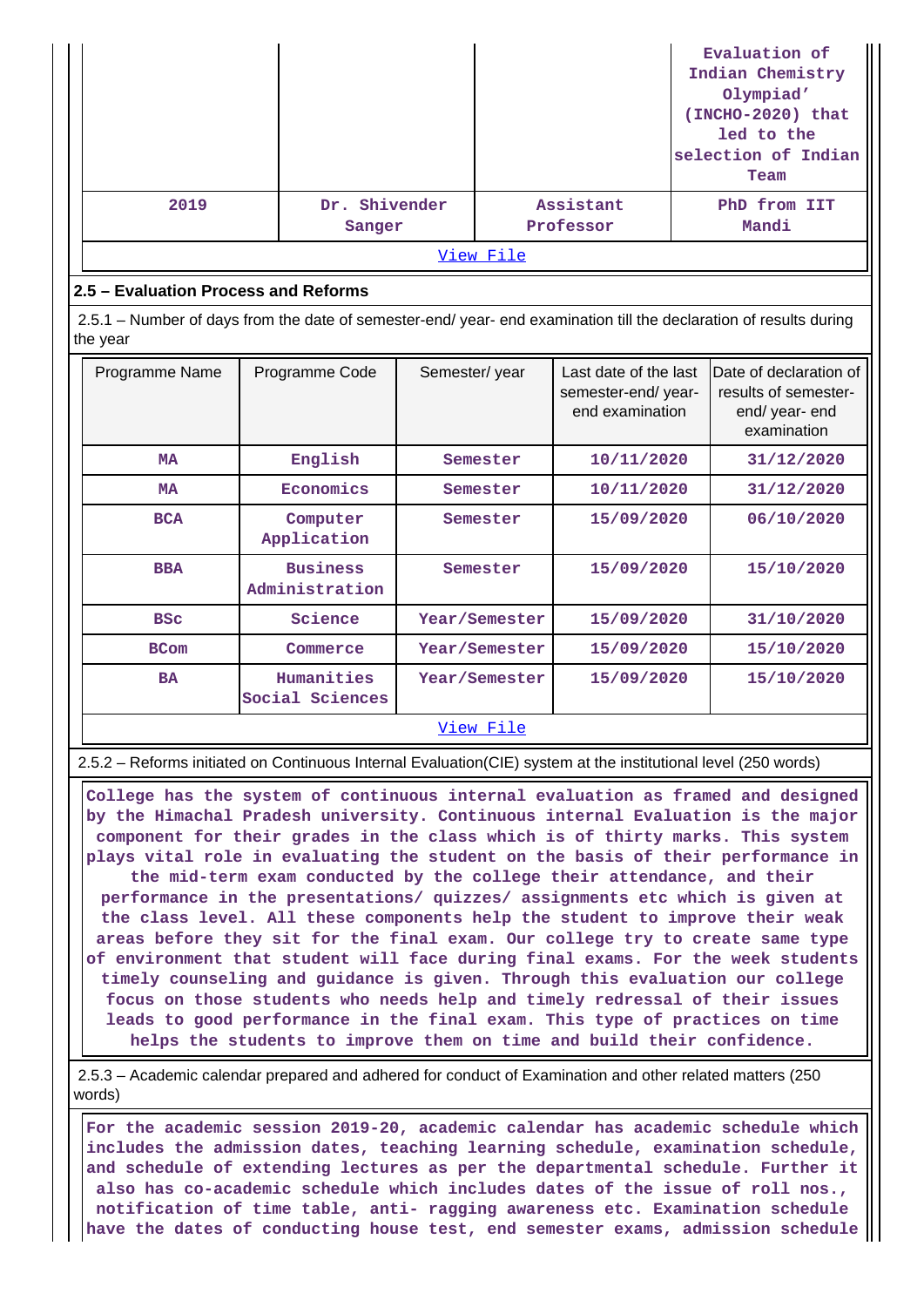**for 6th semester. Co-academic schedule includes sports trial, dates talent hunt competition selection trials for youth festivals etc. Academic calendar also has a detail schedule of important activities and events such as PTA general house meeting, Swachh Bharat Pakhwara, filling of scholarship forms, CSCA elections etc. We strictly adhere to the calendar which college prepares at the beginning of the session for the effective and timely completion of all the activities and events. However, we have faced many problems in the conduct of Term End Exams of UG and PG and therefore, the academic session 2019-20 was shifted to September-October 2020 due to COVID-19 Pandemic lockdown all over the country and states**

### **2.6 – Student Performance and Learning Outcomes**

 2.6.1 – Program outcomes, program specific outcomes and course outcomes for all programs offered by the institution are stated and displayed in website of the institution (to provide the weblink)

<http://www.gcjogindernagar.in/programmeoutcomes2019-20.pdf>

2.6.2 – Pass percentage of students

| Programme<br>Code                                    | Programme<br>Name | Programme<br>Specialization                      | Number of<br>students<br>appeared in the<br>final year<br>examination | Number of<br>students passed<br>in final year<br>examination | Pass Percentage |
|------------------------------------------------------|-------------------|--------------------------------------------------|-----------------------------------------------------------------------|--------------------------------------------------------------|-----------------|
| Bachelor<br>of Computer<br>Application               | <b>BCA</b>        | Computer<br>Application                          | 23                                                                    | 4                                                            | 17.04           |
| Bachelor<br>of Business<br>Administrati<br><b>on</b> | <b>BBA</b>        | <b>Business A</b><br>dministratio<br>$\mathbf n$ | 15                                                                    | 14                                                           | 93.33           |
| Bachler of<br>Science                                | <b>BSC</b>        | Science                                          | 186                                                                   | 152                                                          | 81.72           |
| Bachler of<br>Commerce                               | <b>BCom</b>       | Commerce                                         | 72                                                                    | 57                                                           | 79.17           |
| Bachler of<br>Arts                                   | <b>BA</b>         | Arts/Human<br>ities                              | 380                                                                   | 313                                                          | 82.36           |
| Master of<br>Arts                                    | <b>MA</b>         | Economics                                        | 4                                                                     | 4                                                            | 100             |
| Master of<br>Arts                                    | <b>MA</b>         |                                                  | 6                                                                     | 3                                                            | 50              |
|                                                      |                   |                                                  | View File                                                             |                                                              |                 |

### **2.7 – Student Satisfaction Survey**

 2.7.1 – Student Satisfaction Survey (SSS) on overall institutional performance (Institution may design the questionnaire) (results and details be provided as weblink)

<http://www.gcjogindernagar.in/studentssatisfactionsurvey2019-20.pdf>

### **CRITERION III – RESEARCH, INNOVATIONS AND EXTENSION**

### **3.1 – Resource Mobilization for Research**

3.1.1 – Research funds sanctioned and received from various agencies, industry and other organisations

| Nature of the Project | Name of the funding | Total grant | Amount received |
|-----------------------|---------------------|-------------|-----------------|
| <b>Duration</b>       | agency              | sanctioned  | during the year |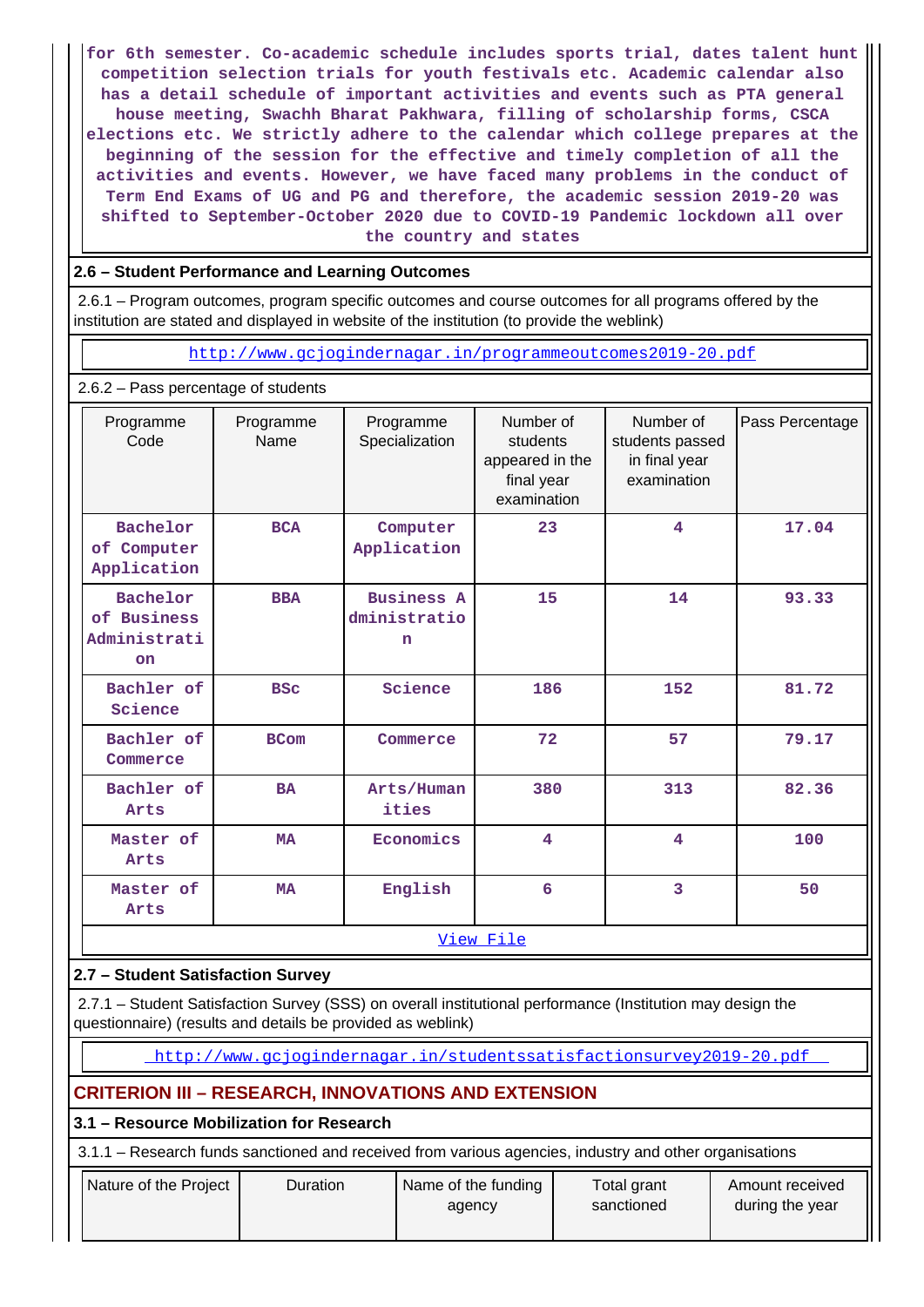| Total                                                                                                                                    | 00                     |     |                   | <b>NA</b>                |  | $\mathbf 0$                   | $\mathbf 0$             |  |
|------------------------------------------------------------------------------------------------------------------------------------------|------------------------|-----|-------------------|--------------------------|--|-------------------------------|-------------------------|--|
| Any Other<br>(Specify)                                                                                                                   | 0 <sub>0</sub>         |     |                   | <b>NA</b>                |  | 0                             | 0                       |  |
| International<br>Projects                                                                                                                | 00                     |     |                   | <b>NA</b>                |  | $\mathbf 0$                   | $\mathbf 0$             |  |
| <b>Students</b><br>Research<br>Projects (Other<br>by the<br>University)                                                                  | 00<br>than compulsory  |     |                   | <b>NA</b>                |  | $\mathbf 0$                   | $\mathbf 0$             |  |
| Projects<br>sponsored by<br>the University                                                                                               | 00                     |     |                   | <b>NA</b>                |  | $\mathbf 0$                   | $\mathbf 0$             |  |
| Industry<br>sponsored<br>Projects                                                                                                        | 00                     |     |                   | <b>NA</b>                |  | $\mathbf 0$                   | $\mathbf 0$             |  |
| Interdiscipli<br>nary Projects                                                                                                           | 00                     |     |                   | <b>NA</b>                |  | $\mathbf{0}$                  | $\mathbf 0$             |  |
| Minor<br>Projects                                                                                                                        | 0 <sub>0</sub>         |     |                   | <b>NA</b>                |  | $\mathbf{0}$                  | $\mathbf 0$             |  |
| Major<br>Projects                                                                                                                        | 00                     |     |                   | $\mathbf 0$<br><b>NA</b> |  | $\pmb{0}$                     |                         |  |
|                                                                                                                                          |                        |     |                   | View File                |  |                               |                         |  |
| 3.2 - Innovation Ecosystem                                                                                                               |                        |     |                   |                          |  |                               |                         |  |
| 3.2.1 - Workshops/Seminars Conducted on Intellectual Property Rights (IPR) and Industry-Academia Innovative<br>practices during the year |                        |     |                   |                          |  |                               |                         |  |
| Title of workshop/seminar                                                                                                                |                        |     | Name of the Dept. |                          |  | Date                          |                         |  |
| <b>Nil</b>                                                                                                                               |                        | Nil |                   |                          |  |                               |                         |  |
| 3.2.2 - Awards for Innovation won by Institution/Teachers/Research scholars/Students during the year                                     |                        |     |                   |                          |  |                               |                         |  |
| Title of the innovation                                                                                                                  | Name of Awardee        |     | Awarding Agency   | Date of award            |  |                               | Category                |  |
| Nil                                                                                                                                      | <b>Nil</b>             |     |                   | <b>Nil</b>               |  | Nill                          | <b>Nil</b>              |  |
|                                                                                                                                          |                        |     |                   | View File                |  |                               |                         |  |
| 3.2.3 - No. of Incubation centre created, start-ups incubated on campus during the year                                                  |                        |     |                   |                          |  |                               |                         |  |
| Incubation<br>Center                                                                                                                     | Name                   |     | Sponsered By      | Name of the<br>Start-up  |  | Nature of Start-<br><b>up</b> | Date of<br>Commencement |  |
| Nil                                                                                                                                      | Nil                    |     | Nil               | Nil                      |  | Nil                           | <b>Nill</b>             |  |
|                                                                                                                                          |                        |     |                   | View File                |  |                               |                         |  |
| 3.3 - Research Publications and Awards                                                                                                   |                        |     |                   |                          |  |                               |                         |  |
| 3.3.1 - Incentive to the teachers who receive recognition/awards                                                                         |                        |     |                   |                          |  |                               |                         |  |
| <b>State</b>                                                                                                                             |                        |     | National          |                          |  |                               | International           |  |
| 0 <sub>0</sub>                                                                                                                           |                        |     | 00                |                          |  |                               | 00                      |  |
| 3.3.2 - Ph. Ds awarded during the year (applicable for PG College, Research Center)                                                      |                        |     |                   |                          |  |                               |                         |  |
|                                                                                                                                          | Name of the Department |     |                   | Number of PhD's Awarded  |  |                               |                         |  |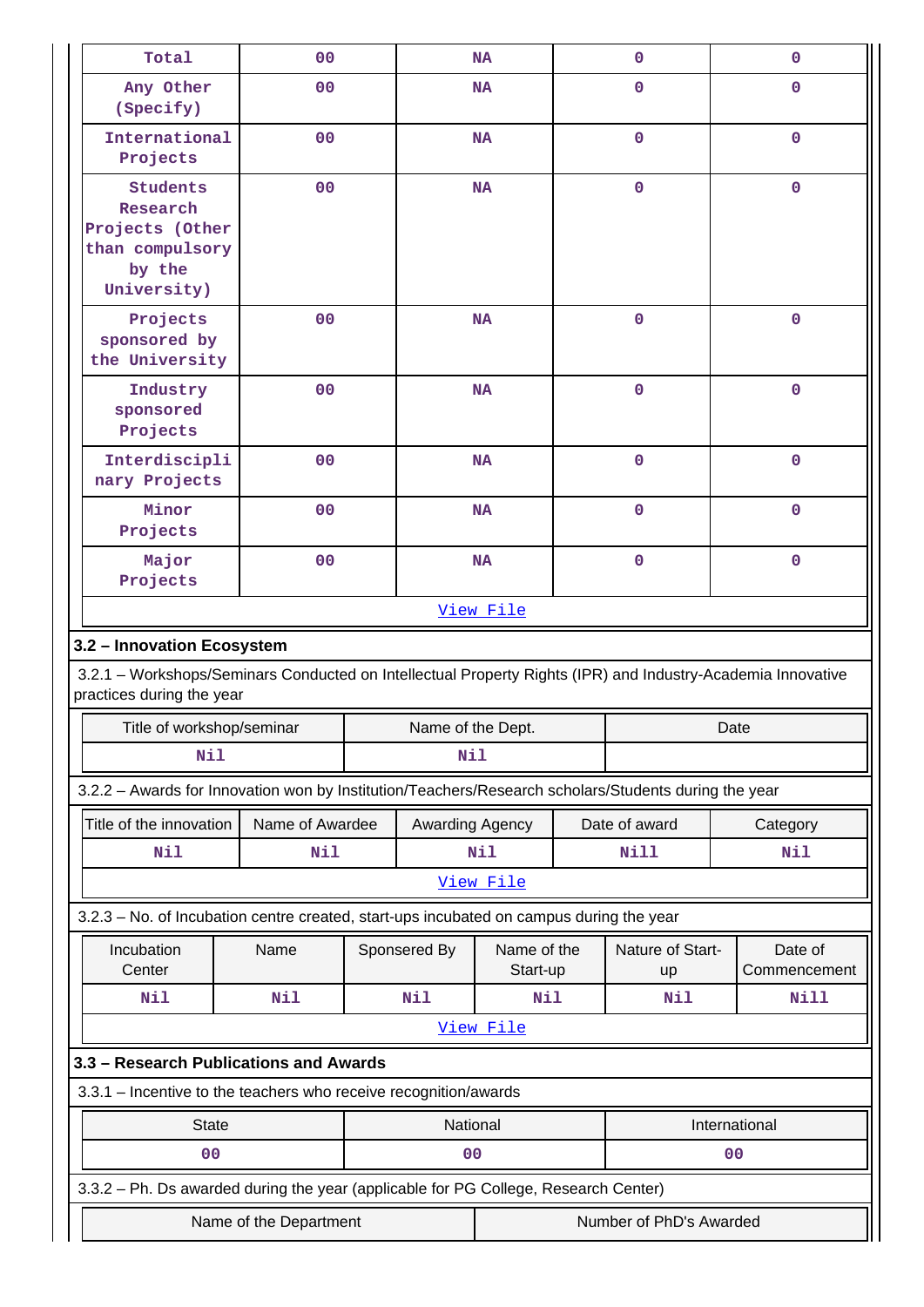| Nil                                                                                                                                                                   |                   |            |                  |      |                                                                                           | <b>Nill</b>             |                                                                    |                                                                    |                                                      |  |
|-----------------------------------------------------------------------------------------------------------------------------------------------------------------------|-------------------|------------|------------------|------|-------------------------------------------------------------------------------------------|-------------------------|--------------------------------------------------------------------|--------------------------------------------------------------------|------------------------------------------------------|--|
|                                                                                                                                                                       |                   |            |                  |      | 3.3.3 - Research Publications in the Journals notified on UGC website during the year     |                         |                                                                    |                                                                    |                                                      |  |
| <b>Type</b>                                                                                                                                                           |                   |            | Department       |      |                                                                                           | Number of Publication   |                                                                    |                                                                    | Average Impact Factor (if<br>any)                    |  |
| National                                                                                                                                                              |                   |            | Nil              |      |                                                                                           | <b>Nill</b>             |                                                                    |                                                                    | 00                                                   |  |
| International                                                                                                                                                         |                   |            | Nil              |      |                                                                                           | Nill                    |                                                                    |                                                                    | 00                                                   |  |
|                                                                                                                                                                       |                   |            |                  |      | View File                                                                                 |                         |                                                                    |                                                                    |                                                      |  |
| 3.3.4 - Books and Chapters in edited Volumes / Books published, and papers in National/International Conference<br>Proceedings per Teacher during the year            |                   |            |                  |      |                                                                                           |                         |                                                                    |                                                                    |                                                      |  |
|                                                                                                                                                                       |                   | Department |                  |      |                                                                                           |                         | <b>Number of Publication</b>                                       |                                                                    |                                                      |  |
|                                                                                                                                                                       |                   | Economics  |                  |      |                                                                                           |                         | 1                                                                  |                                                                    |                                                      |  |
|                                                                                                                                                                       |                   | Music      |                  |      |                                                                                           |                         | $\overline{\mathbf{2}}$                                            |                                                                    |                                                      |  |
|                                                                                                                                                                       |                   | Education  |                  |      |                                                                                           |                         | 1                                                                  |                                                                    |                                                      |  |
|                                                                                                                                                                       |                   | Chemistry  |                  |      |                                                                                           |                         | $\mathbf{2}$                                                       |                                                                    |                                                      |  |
|                                                                                                                                                                       |                   |            |                  |      | View File                                                                                 |                         |                                                                    |                                                                    |                                                      |  |
| 3.3.5 - Bibliometrics of the publications during the last Academic year based on average citation index in Scopus/<br>Web of Science or PubMed/ Indian Citation Index |                   |            |                  |      |                                                                                           |                         |                                                                    |                                                                    |                                                      |  |
| Title of the<br>Paper                                                                                                                                                 | Name of<br>Author |            | Title of journal |      | Year of<br>publication                                                                    | <b>Citation Index</b>   |                                                                    | Institutional<br>affiliation as<br>mentioned in<br>the publication | Number of<br>citations<br>excluding self<br>citation |  |
| Nil                                                                                                                                                                   |                   | Nil        | Nil              | 2019 |                                                                                           | $\mathbf 0$             | <b>NA</b>                                                          |                                                                    | Nill                                                 |  |
| Nil                                                                                                                                                                   |                   | Nil        | Nil              |      | 2020                                                                                      | 0                       | NA                                                                 |                                                                    | <b>Nill</b>                                          |  |
|                                                                                                                                                                       |                   |            |                  |      | View File                                                                                 |                         |                                                                    |                                                                    |                                                      |  |
| 3.3.6 - h-Index of the Institutional Publications during the year. (based on Scopus/ Web of science)                                                                  |                   |            |                  |      |                                                                                           |                         |                                                                    |                                                                    |                                                      |  |
| Title of the<br>Paper                                                                                                                                                 | Name of<br>Author |            | Title of journal |      | Year of<br>h-index<br>Number of<br>publication<br>citations<br>excluding self<br>citation |                         | Institutional<br>affiliation as<br>mentioned in<br>the publication |                                                                    |                                                      |  |
| Nil                                                                                                                                                                   |                   | Nil        | Nil              |      | 2019                                                                                      | Nill                    | Nill                                                               |                                                                    | <b>NA</b>                                            |  |
| <b>Nil</b>                                                                                                                                                            |                   | Nil        | <b>Nil</b>       |      | 2020                                                                                      | <b>Nill</b>             | <b>Nill</b>                                                        |                                                                    | <b>NA</b>                                            |  |
|                                                                                                                                                                       |                   |            |                  |      | View File                                                                                 |                         |                                                                    |                                                                    |                                                      |  |
| 3.3.7 - Faculty participation in Seminars/Conferences and Symposia during the year:                                                                                   |                   |            |                  |      |                                                                                           |                         |                                                                    |                                                                    |                                                      |  |
| Number of Faculty                                                                                                                                                     |                   |            | International    |      | National                                                                                  | <b>State</b>            |                                                                    |                                                                    | Local                                                |  |
| Attended/Semi<br>nars/Workshops                                                                                                                                       |                   |            | $\mathbf{1}$     |      | 5                                                                                         | $\mathbf{1}$            |                                                                    |                                                                    | <b>Nill</b>                                          |  |
| Presented<br>papers                                                                                                                                                   |                   |            | 3                |      | 3                                                                                         | <b>Nill</b>             |                                                                    |                                                                    | <b>Nill</b>                                          |  |
| Resource<br>persons                                                                                                                                                   |                   |            | <b>Nill</b>      |      | $\overline{\mathbf{2}}$                                                                   | $\overline{\mathbf{2}}$ |                                                                    |                                                                    | $\overline{\mathbf{2}}$                              |  |
|                                                                                                                                                                       |                   |            |                  |      | View File                                                                                 |                         |                                                                    |                                                                    |                                                      |  |
|                                                                                                                                                                       |                   |            |                  |      |                                                                                           |                         |                                                                    |                                                                    |                                                      |  |

| | 3.4.1 – Number of extension and outreach programmes conducted in collaboration with industry, community and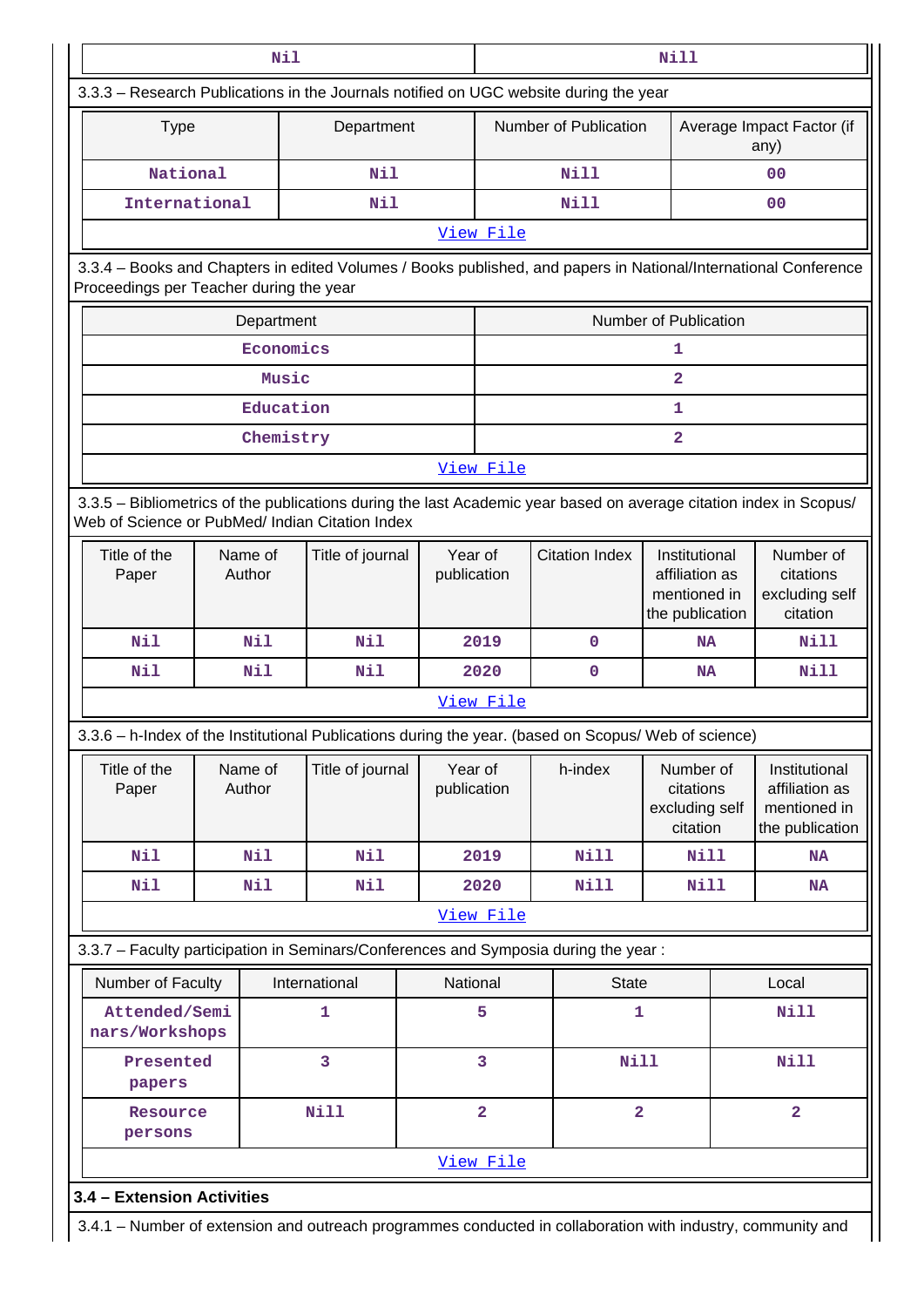| Title of the activities                                                                             | Organising unit/agency/        | Number of teachers<br>Number of students                                                                     |                                        |  |  |
|-----------------------------------------------------------------------------------------------------|--------------------------------|--------------------------------------------------------------------------------------------------------------|----------------------------------------|--|--|
|                                                                                                     | collaborating agency           | participated in such<br>activities                                                                           | participated in such<br>activities     |  |  |
| World Environment<br>day                                                                            | <b>NCC</b>                     | $\mathbf{1}$                                                                                                 | 31                                     |  |  |
| Tree Plantation<br>as Vanmahotsav                                                                   | NSS/NCC                        | 3                                                                                                            | 143                                    |  |  |
| Environment<br>Awareness Rally and<br>Cleanliness Drive                                             | <b>NCC</b>                     | 1                                                                                                            | 71                                     |  |  |
| Opium Cannabis<br>Erradication<br>Campaign                                                          | <b>NSS</b>                     | 1                                                                                                            | 60                                     |  |  |
| I-Day Parade<br>2019/ R-Day Parade<br>2020                                                          | <b>NCC</b>                     | Nill                                                                                                         | 22                                     |  |  |
| International<br>Yoga Day 2019                                                                      | <b>NCC</b>                     | $\mathbf{1}$                                                                                                 | 42                                     |  |  |
| <b>Blood Donation</b><br>Camp                                                                       | NCC/NSS (Red<br>Cross Society) | 3                                                                                                            | 38                                     |  |  |
| Performance of<br>election duty                                                                     | <b>NCC</b>                     | 1                                                                                                            |                                        |  |  |
| Drug Free<br>Campaign rally<br>Pollution control/<br>banning on<br>polythene rally                  | NCC/NSS                        | 3                                                                                                            | 100                                    |  |  |
| Water<br>Conservation and<br>electricity<br>conservation<br>awareness rally                         | <b>NCC</b>                     | 1                                                                                                            | 60                                     |  |  |
|                                                                                                     |                                | View File                                                                                                    |                                        |  |  |
| during the year                                                                                     |                                | 3.4.2 - Awards and recognition received for extension activities from Government and other recognized bodies |                                        |  |  |
| Name of the activity                                                                                | Award/Recognition              | <b>Awarding Bodies</b>                                                                                       | Number of students<br><b>Benefited</b> |  |  |
| Resource Person<br>in Resource<br>Generation Camp,<br>Paper Setter and<br><b>Evaluation Process</b> | Resource Person                | HBCSE-TIFR Mumbai                                                                                            | 700                                    |  |  |
| The Art of Folk<br>Music at The Fifth<br>Note Global Centre                                         | Resource Person                | The Fifth Note<br>Global Centre Of<br>Excellence Kolkata                                                     | 50                                     |  |  |

**Of Excellence Kolkata in August 2019 and Performed Jasan-e-Rasan Piya**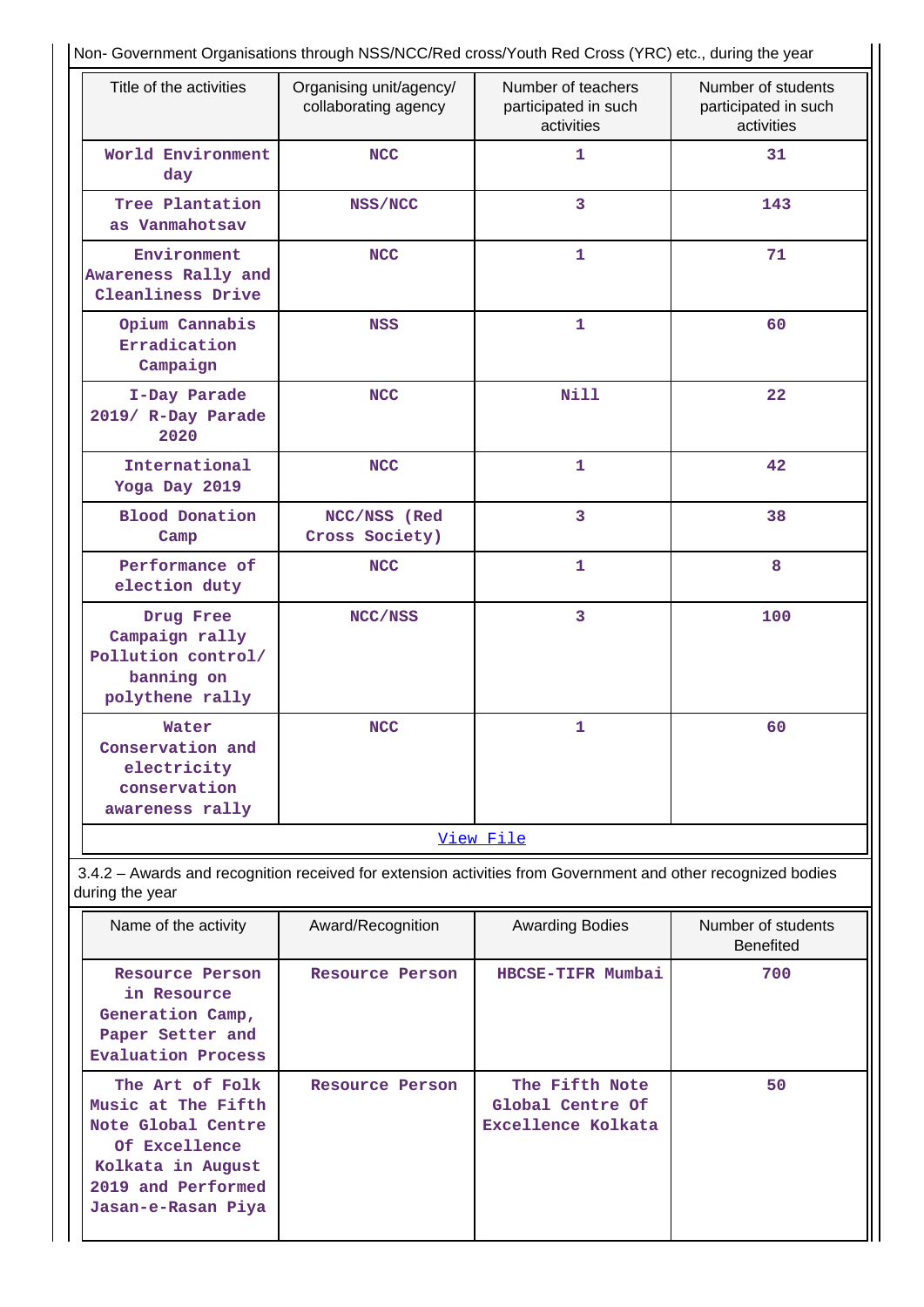| Resource Person<br>for Morning<br>Assembly Prayer<br>Workshop                                                                                                                                                  | Resource Person                                    |                                                                                                                            | HPBSE Dharamshala |                                                         |  | 200                     |  |    |  |  |
|----------------------------------------------------------------------------------------------------------------------------------------------------------------------------------------------------------------|----------------------------------------------------|----------------------------------------------------------------------------------------------------------------------------|-------------------|---------------------------------------------------------|--|-------------------------|--|----|--|--|
|                                                                                                                                                                                                                |                                                    |                                                                                                                            | View File         |                                                         |  |                         |  |    |  |  |
| 3.4.3 - Students participating in extension activities with Government Organisations, Non-Government<br>Organisations and programmes such as Swachh Bharat, Aids Awareness, Gender Issue, etc. during the year |                                                    |                                                                                                                            |                   |                                                         |  |                         |  |    |  |  |
| Name of the scheme                                                                                                                                                                                             | Organising unit/Agen<br>cy/collaborating<br>agency | Number of teachers<br>participated in such<br>activites                                                                    |                   | Number of students<br>participated in such<br>activites |  |                         |  |    |  |  |
| First Aid<br>Training Camp/<br>Fit India<br>Compaign                                                                                                                                                           | <b>NSS</b>                                         | Drive                                                                                                                      | <b>Awareness</b>  | $\overline{2}$                                          |  | 190                     |  |    |  |  |
| <b>AIDS</b><br><b>Awareness Drive</b>                                                                                                                                                                          | <b>NCC</b>                                         | Drive                                                                                                                      | <b>Awareness</b>  | 1                                                       |  | 80                      |  |    |  |  |
| Swachh Bharat<br>Abhiyaan                                                                                                                                                                                      | NCC/NSS                                            | Drive                                                                                                                      | Cleanliness       | $\overline{2}$                                          |  | 128                     |  |    |  |  |
| HPU Youth<br><b>Festival Group</b><br>III Inter-<br>College HPU<br>Youth Festival<br>Group III Inter-<br>College<br>Competition                                                                                | NSCBM Govt.<br>P. G. College<br>Hamirpur           | (3rd Prize)                                                                                                                |                   |                                                         |  | $\overline{\mathbf{2}}$ |  | 16 |  |  |
| HPU Youth<br><b>Festival Group</b><br>II Inter-<br>College<br>Competition                                                                                                                                      | Govt. P. G.<br>College Seema,<br>Shimla            | Song (2nd<br>Prize)                                                                                                        | Indian Group      | $\mathbf{1}$                                            |  | 10                      |  |    |  |  |
| Celebration<br>of<br>International<br>Year for<br>Periodic Table                                                                                                                                               | VGC Mandi                                          | Competition<br>(1st Prize)                                                                                                 | Quiz              | 1                                                       |  | 3                       |  |    |  |  |
| Three months<br>Social<br>Upliftment<br>Project                                                                                                                                                                | Department of<br>Music, RGM GC<br>Joginder Nagar   | Three months<br>Social<br>Upliftment<br>Project at Govt<br>Sr. Sec.<br>Schools of<br>Barot, Gumma,<br>Sainthal,<br>Makriri |                   | 1                                                       |  | 10                      |  |    |  |  |
| Corona<br>Warrior Duties                                                                                                                                                                                       | <b>NCC</b>                                         | service                                                                                                                    | Social            | 1                                                       |  | 35                      |  |    |  |  |
| Intergrated<br>government<br>online<br>traning(iGot)<br>for covid-19                                                                                                                                           | <b>NCC</b>                                         | Awareness<br><b>Awareness Drive</b>                                                                                        | COVID-19          | 1                                                       |  | 41                      |  |    |  |  |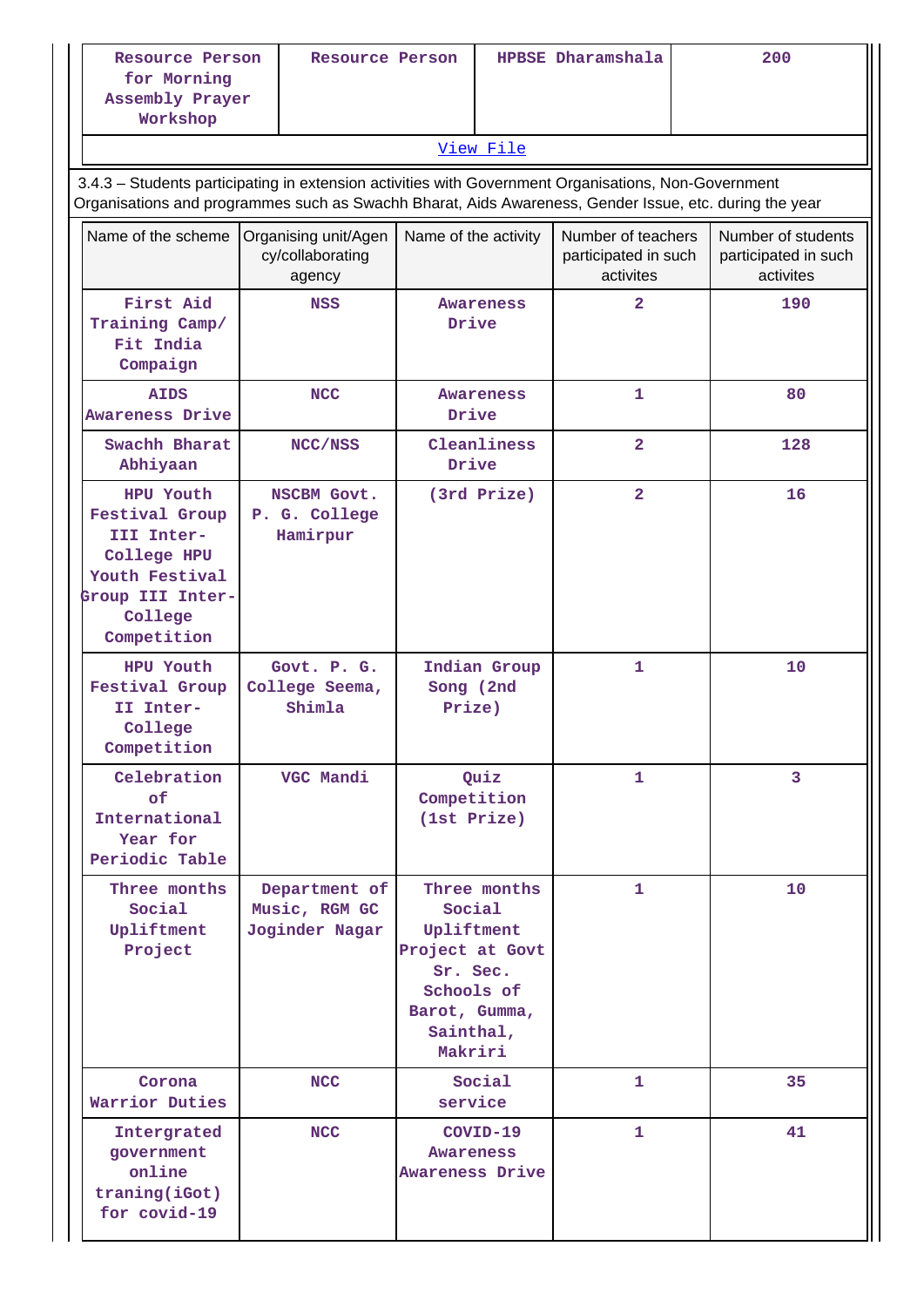| Deodar in<br>Siyuri 40<br>Sapling in<br>with SBI                                                                                                         | Plantation of<br><b>NSS</b><br>400 Sapling of<br>Collabration<br>joginder Nagar<br>in DPF Zimzima |               | Care Drive<br>Drive | Survival for<br>View File                                                                         |                             | $\overline{a}$ |                                | 50                                                        |                                                |  |
|----------------------------------------------------------------------------------------------------------------------------------------------------------|---------------------------------------------------------------------------------------------------|---------------|---------------------|---------------------------------------------------------------------------------------------------|-----------------------------|----------------|--------------------------------|-----------------------------------------------------------|------------------------------------------------|--|
| 3.5 - Collaborations                                                                                                                                     |                                                                                                   |               |                     |                                                                                                   |                             |                |                                |                                                           |                                                |  |
| 3.5.1 - Number of Collaborative activities for research, faculty exchange, student exchange during the year                                              |                                                                                                   |               |                     |                                                                                                   |                             |                |                                |                                                           |                                                |  |
| Nature of activity                                                                                                                                       |                                                                                                   |               | Participant         |                                                                                                   | Source of financial support |                |                                |                                                           | Duration                                       |  |
| Nil                                                                                                                                                      |                                                                                                   |               | 0 <sub>0</sub>      |                                                                                                   |                             | 0 <sub>0</sub> |                                |                                                           | 0 <sup>0</sup>                                 |  |
|                                                                                                                                                          |                                                                                                   |               |                     |                                                                                                   | View File                   |                |                                |                                                           |                                                |  |
| 3.5.2 - Linkages with institutions/industries for internship, on-the- job training, project work, sharing of research<br>facilities etc. during the year |                                                                                                   |               |                     |                                                                                                   |                             |                |                                |                                                           |                                                |  |
| Nature of linkage                                                                                                                                        | Title of the<br>linkage                                                                           |               |                     | Name of the<br>partnering<br>institution/<br>industry<br>/research lab<br>with contact<br>details | <b>Duration From</b>        |                | <b>Duration To</b>             |                                                           | Participant                                    |  |
| Nil                                                                                                                                                      |                                                                                                   | Nil           |                     | Nil                                                                                               | 01/07/2019                  |                |                                | 31/05/2020                                                | 0 <sub>0</sub>                                 |  |
|                                                                                                                                                          |                                                                                                   |               |                     |                                                                                                   | View File                   |                |                                |                                                           |                                                |  |
| 3.5.3 - MoUs signed with institutions of national, international importance, other universities, industries, corporate<br>houses etc. during the year    |                                                                                                   |               |                     |                                                                                                   |                             |                |                                |                                                           |                                                |  |
| Organisation                                                                                                                                             |                                                                                                   |               | Date of MoU signed  |                                                                                                   | Purpose/Activities          |                |                                | Number of<br>students/teachers<br>participated under MoUs |                                                |  |
| Nil                                                                                                                                                      |                                                                                                   |               | Nill                |                                                                                                   |                             | Nil            |                                |                                                           | <b>Nill</b>                                    |  |
|                                                                                                                                                          |                                                                                                   |               |                     |                                                                                                   | View File                   |                |                                |                                                           |                                                |  |
| <b>CRITERION IV - INFRASTRUCTURE AND LEARNING RESOURCES</b>                                                                                              |                                                                                                   |               |                     |                                                                                                   |                             |                |                                |                                                           |                                                |  |
| 4.1 - Physical Facilities                                                                                                                                |                                                                                                   |               |                     |                                                                                                   |                             |                |                                |                                                           |                                                |  |
| 4.1.1 – Budget allocation, excluding salary for infrastructure augmentation during the year                                                              |                                                                                                   |               |                     |                                                                                                   |                             |                |                                |                                                           |                                                |  |
| Budget allocated for infrastructure augmentation                                                                                                         |                                                                                                   | 75005765      |                     |                                                                                                   |                             |                |                                | 75005765                                                  | Budget utilized for infrastructure development |  |
| 4.1.2 - Details of augmentation in infrastructure facilities during the year                                                                             |                                                                                                   |               |                     |                                                                                                   |                             |                |                                |                                                           |                                                |  |
|                                                                                                                                                          | <b>Facilities</b>                                                                                 |               |                     |                                                                                                   |                             |                | <b>Existing or Newly Added</b> |                                                           |                                                |  |
|                                                                                                                                                          |                                                                                                   | Others        |                     |                                                                                                   |                             |                |                                | Newly Added                                               |                                                |  |
| Seminar halls with ICT facilities                                                                                                                        |                                                                                                   |               |                     |                                                                                                   |                             |                |                                | Existing                                                  |                                                |  |
| Classrooms with LCD facilities                                                                                                                           |                                                                                                   |               |                     |                                                                                                   |                             |                |                                | Existing                                                  |                                                |  |
|                                                                                                                                                          |                                                                                                   | Seminar Halls |                     |                                                                                                   |                             |                |                                | Existing                                                  |                                                |  |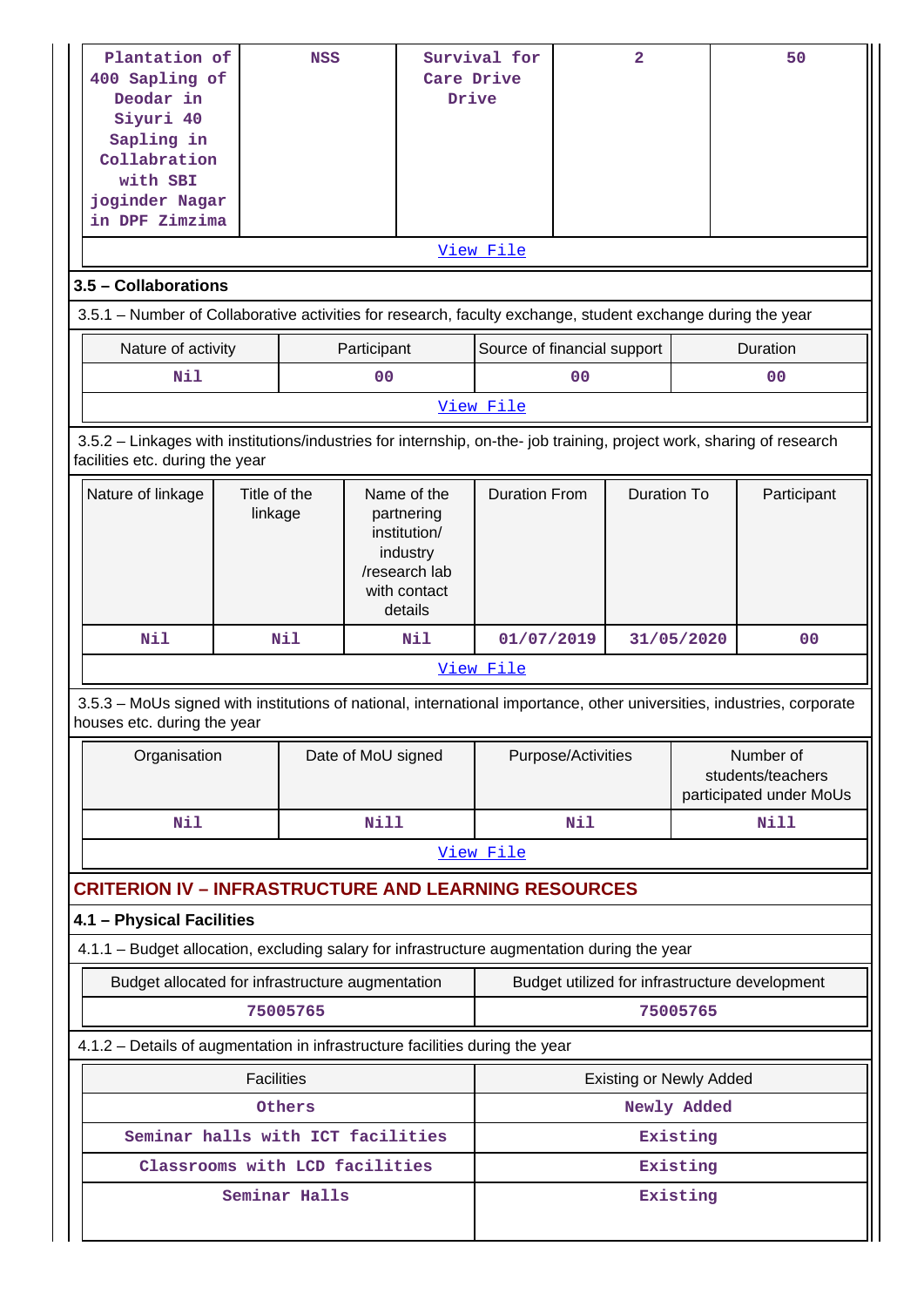| Laboratories                                                                                                                                                                                                                                            |                                                                                                              |             |          |                    | Existing        |             |                                          |          |             |                                 |             |
|---------------------------------------------------------------------------------------------------------------------------------------------------------------------------------------------------------------------------------------------------------|--------------------------------------------------------------------------------------------------------------|-------------|----------|--------------------|-----------------|-------------|------------------------------------------|----------|-------------|---------------------------------|-------------|
| Class rooms                                                                                                                                                                                                                                             |                                                                                                              |             |          | Newly Added        |                 |             |                                          |          |             |                                 |             |
| Campus Area                                                                                                                                                                                                                                             |                                                                                                              |             |          |                    | Existing        |             |                                          |          |             |                                 |             |
| View File                                                                                                                                                                                                                                               |                                                                                                              |             |          |                    |                 |             |                                          |          |             |                                 |             |
| 4.2 - Library as a Learning Resource                                                                                                                                                                                                                    |                                                                                                              |             |          |                    |                 |             |                                          |          |             |                                 |             |
|                                                                                                                                                                                                                                                         | 4.2.1 - Library is automated {Integrated Library Management System (ILMS)}                                   |             |          |                    |                 |             |                                          |          |             |                                 |             |
|                                                                                                                                                                                                                                                         | Name of the ILMS<br>Nature of automation (fully<br>Year of automation<br>Version<br>software<br>or patially) |             |          |                    |                 |             |                                          |          |             |                                 |             |
| <b>NA</b>                                                                                                                                                                                                                                               |                                                                                                              |             |          | Fully              |                 |             | Nil                                      |          |             | 2021                            |             |
| <b>SOUL</b>                                                                                                                                                                                                                                             |                                                                                                              |             |          | Partially          |                 |             | 2.0                                      |          |             | 2018                            |             |
| 4.2.2 - Library Services                                                                                                                                                                                                                                |                                                                                                              |             |          |                    |                 |             |                                          |          |             |                                 |             |
| Library<br>Service Type                                                                                                                                                                                                                                 |                                                                                                              |             | Existing |                    |                 | Newly Added |                                          |          |             | Total                           |             |
| Text<br><b>Books</b>                                                                                                                                                                                                                                    |                                                                                                              | 11790       |          | 2550073            |                 | 158         | 11948                                    |          | 11948       |                                 | 2562021     |
| Reference<br><b>Books</b>                                                                                                                                                                                                                               |                                                                                                              | 952         |          | 250440             |                 | <b>Nill</b> | Nill                                     |          | 952         |                                 | 250440      |
| e-Books                                                                                                                                                                                                                                                 |                                                                                                              | <b>Nill</b> |          | <b>Nill</b>        |                 | <b>Nill</b> | <b>Nill</b>                              |          | <b>Nill</b> |                                 | <b>Nill</b> |
| Journals                                                                                                                                                                                                                                                |                                                                                                              | <b>Nill</b> |          | <b>Nill</b>        |                 | <b>Nill</b> | <b>Nill</b>                              |          | <b>Nill</b> |                                 | <b>Nill</b> |
| $e-$<br>Journals                                                                                                                                                                                                                                        |                                                                                                              | <b>Nill</b> |          | <b>Nill</b>        |                 | <b>Nill</b> | <b>Nill</b>                              |          | <b>Nill</b> |                                 | <b>Nill</b> |
| Digital<br>Database                                                                                                                                                                                                                                     |                                                                                                              | <b>Nill</b> |          | <b>Nill</b>        |                 | <b>Nill</b> | <b>Nill</b>                              |          | <b>Nill</b> |                                 | <b>Nill</b> |
| CD &<br>Video                                                                                                                                                                                                                                           |                                                                                                              | Nill        |          | Nill               |                 | <b>Nill</b> | <b>Nill</b>                              |          | Nill        |                                 | Nill        |
| Library<br>Automation                                                                                                                                                                                                                                   |                                                                                                              | <b>Nill</b> |          | <b>Nill</b>        |                 | <b>Nill</b> | <b>Nill</b>                              |          | Nill        |                                 | Nill        |
| Weeding<br>(hard &<br>soft)                                                                                                                                                                                                                             |                                                                                                              | Nill        |          | <b>Nill</b>        |                 | <b>Nill</b> | Nill                                     |          | <b>Nill</b> |                                 | <b>Nill</b> |
| Others (s<br>pecify)                                                                                                                                                                                                                                    |                                                                                                              | 20          |          | 36962              |                 | <b>Nill</b> | Nill                                     |          | 20          |                                 | 36962       |
|                                                                                                                                                                                                                                                         |                                                                                                              |             |          |                    |                 | View File   |                                          |          |             |                                 |             |
| 4.2.3 - E-content developed by teachers such as: e-PG- Pathshala, CEC (under e-PG- Pathshala CEC (Under<br>Graduate) SWAYAM other MOOCs platform NPTEL/NMEICT/any other Government initiatives & institutional<br>(Learning Management System (LMS) etc |                                                                                                              |             |          |                    |                 |             |                                          |          |             |                                 |             |
| Name of the Teacher                                                                                                                                                                                                                                     |                                                                                                              |             |          | Name of the Module |                 |             | Platform on which module<br>is developed |          |             | Date of launching e-<br>content |             |
| Nil                                                                                                                                                                                                                                                     |                                                                                                              |             | Nil      |                    |                 | Nil         |                                          |          |             | 30/09/2020                      |             |
|                                                                                                                                                                                                                                                         |                                                                                                              |             |          |                    |                 | View File   |                                          |          |             |                                 |             |
| 4.3 - IT Infrastructure                                                                                                                                                                                                                                 |                                                                                                              |             |          |                    |                 |             |                                          |          |             |                                 |             |
| 4.3.1 - Technology Upgradation (overall)                                                                                                                                                                                                                |                                                                                                              |             |          |                    |                 |             |                                          |          |             |                                 |             |
| Type                                                                                                                                                                                                                                                    | <b>Total Co</b>                                                                                              | Computer    |          | Internet           | <b>Browsing</b> | Computer    | Office                                   | Departme |             | Available                       | Others      |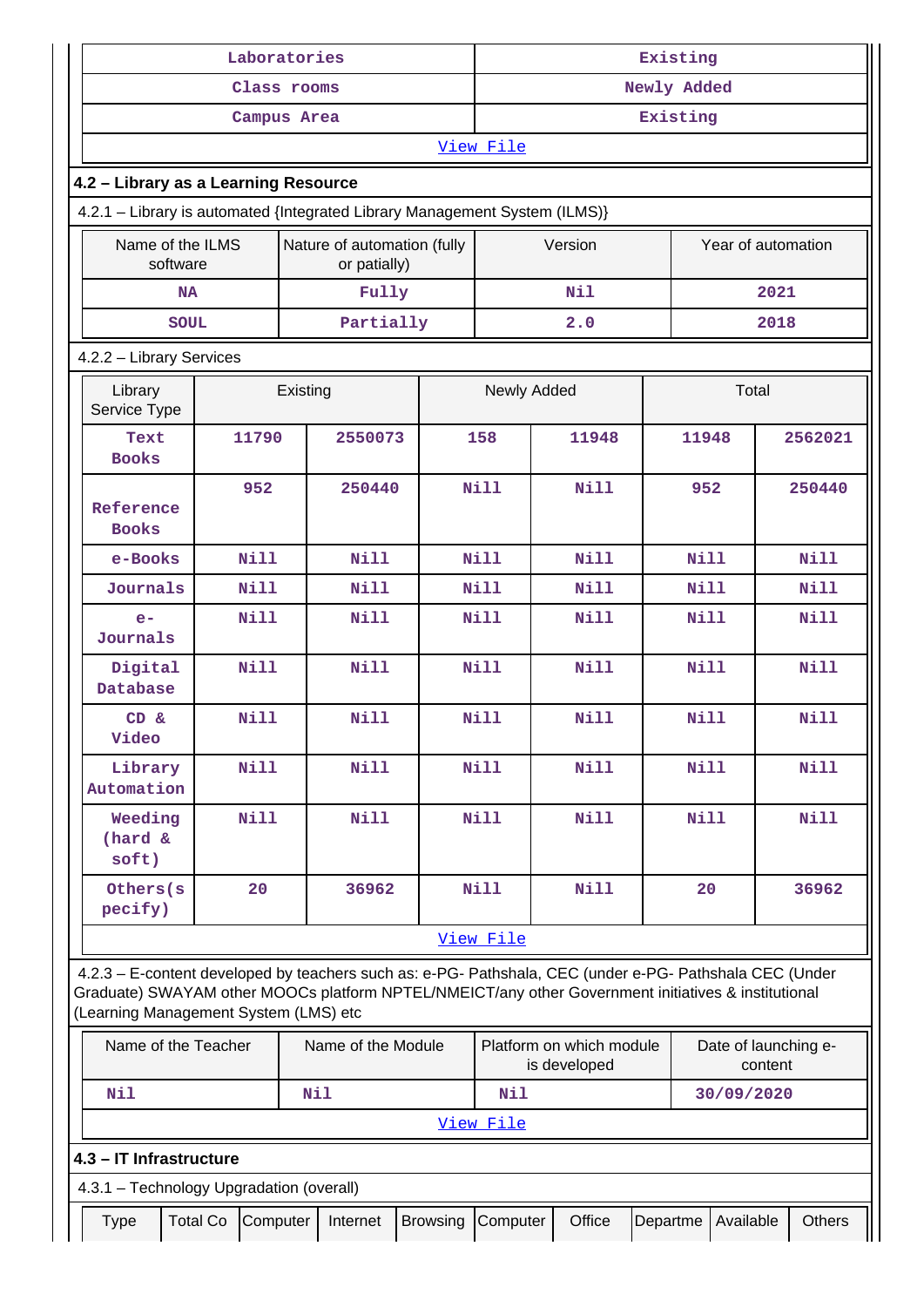|                                                                                                                                                                                                                                                                                                                                                                                                                                                                                                                                                                                                                                                                                                                                                                                                                                                                                                                                                                                                                                                                                                                                                                                                                  | mputers                                                                             | Lab         |                                                                  | centers      | Centers                                            |                                           | nts                | <b>Bandwidt</b><br>h (MBPS/<br>GBPS)                           |              |  |  |  |
|------------------------------------------------------------------------------------------------------------------------------------------------------------------------------------------------------------------------------------------------------------------------------------------------------------------------------------------------------------------------------------------------------------------------------------------------------------------------------------------------------------------------------------------------------------------------------------------------------------------------------------------------------------------------------------------------------------------------------------------------------------------------------------------------------------------------------------------------------------------------------------------------------------------------------------------------------------------------------------------------------------------------------------------------------------------------------------------------------------------------------------------------------------------------------------------------------------------|-------------------------------------------------------------------------------------|-------------|------------------------------------------------------------------|--------------|----------------------------------------------------|-------------------------------------------|--------------------|----------------------------------------------------------------|--------------|--|--|--|
| Existin<br>g                                                                                                                                                                                                                                                                                                                                                                                                                                                                                                                                                                                                                                                                                                                                                                                                                                                                                                                                                                                                                                                                                                                                                                                                     | 111                                                                                 | 3           | 111                                                              | 111          | 100                                                | 5                                         | 6                  | 5                                                              | $\mathbf{0}$ |  |  |  |
| Added                                                                                                                                                                                                                                                                                                                                                                                                                                                                                                                                                                                                                                                                                                                                                                                                                                                                                                                                                                                                                                                                                                                                                                                                            | $\mathbf 0$                                                                         | $\mathbf 0$ | $\mathbf 0$                                                      | $\mathbf{0}$ | $\mathbf{0}$                                       | 0                                         | $\mathbf 0$        | 15                                                             | $\mathbf{0}$ |  |  |  |
| Total                                                                                                                                                                                                                                                                                                                                                                                                                                                                                                                                                                                                                                                                                                                                                                                                                                                                                                                                                                                                                                                                                                                                                                                                            | 111                                                                                 | 3           | 111                                                              | 111          | 100                                                | 5                                         | 6                  | 20                                                             | 0            |  |  |  |
|                                                                                                                                                                                                                                                                                                                                                                                                                                                                                                                                                                                                                                                                                                                                                                                                                                                                                                                                                                                                                                                                                                                                                                                                                  | 4.3.2 - Bandwidth available of internet connection in the Institution (Leased line) |             |                                                                  |              |                                                    |                                           |                    |                                                                |              |  |  |  |
| 20 MBPS/ GBPS                                                                                                                                                                                                                                                                                                                                                                                                                                                                                                                                                                                                                                                                                                                                                                                                                                                                                                                                                                                                                                                                                                                                                                                                    |                                                                                     |             |                                                                  |              |                                                    |                                           |                    |                                                                |              |  |  |  |
| 4.3.3 - Facility for e-content                                                                                                                                                                                                                                                                                                                                                                                                                                                                                                                                                                                                                                                                                                                                                                                                                                                                                                                                                                                                                                                                                                                                                                                   |                                                                                     |             |                                                                  |              |                                                    |                                           |                    |                                                                |              |  |  |  |
|                                                                                                                                                                                                                                                                                                                                                                                                                                                                                                                                                                                                                                                                                                                                                                                                                                                                                                                                                                                                                                                                                                                                                                                                                  | Name of the e-content development facility                                          |             |                                                                  |              |                                                    |                                           | recording facility | Provide the link of the videos and media centre and            |              |  |  |  |
|                                                                                                                                                                                                                                                                                                                                                                                                                                                                                                                                                                                                                                                                                                                                                                                                                                                                                                                                                                                                                                                                                                                                                                                                                  |                                                                                     | Nil         |                                                                  |              |                                                    |                                           | Nill               |                                                                |              |  |  |  |
| 4.4 - Maintenance of Campus Infrastructure                                                                                                                                                                                                                                                                                                                                                                                                                                                                                                                                                                                                                                                                                                                                                                                                                                                                                                                                                                                                                                                                                                                                                                       |                                                                                     |             |                                                                  |              |                                                    |                                           |                    |                                                                |              |  |  |  |
| 4.4.1 – Expenditure incurred on maintenance of physical facilities and academic support facilities, excluding salary<br>component, during the year                                                                                                                                                                                                                                                                                                                                                                                                                                                                                                                                                                                                                                                                                                                                                                                                                                                                                                                                                                                                                                                               |                                                                                     |             |                                                                  |              |                                                    |                                           |                    |                                                                |              |  |  |  |
|                                                                                                                                                                                                                                                                                                                                                                                                                                                                                                                                                                                                                                                                                                                                                                                                                                                                                                                                                                                                                                                                                                                                                                                                                  | Assigned Budget on<br>academic facilities                                           |             | Expenditure incurred on<br>maintenance of academic<br>facilities |              |                                                    | Assigned budget on<br>physical facilities |                    | Expenditure incurredon<br>maintenance of physical<br>facilites |              |  |  |  |
|                                                                                                                                                                                                                                                                                                                                                                                                                                                                                                                                                                                                                                                                                                                                                                                                                                                                                                                                                                                                                                                                                                                                                                                                                  | 661025                                                                              |             | 661025                                                           |              |                                                    | 92331                                     |                    | 92331                                                          |              |  |  |  |
| institutional Website, provide link)<br>Rajiv Gandhi Memorial Govt. College Joginder Nagar has a set of established<br>procedures and policies for maintaining and utilizing physical, academic and<br>support facilities - laboratory, library, sports complex, computers, classrooms<br>etc. Standard procedures and policies were used for the maintenance and<br>utilization of the physical, academic and support facilities, which are further<br>adhered by various committees. These Committees were framed at the beginning of<br>the last academic session i.e. 2019-20. For the maintenance of the physical<br>facilities and infrastructure the college development committee, purchase<br>committee, committee for furniture-repair followed proper procedures and<br>policies for the smooth functioning of each renovation work. To meet the<br>various academic requirements, assignments and facilities, computer labs were<br>established. After the introduction of RUSA, the physical requirements of<br>various laboratories, library, sports complex, computers, classrooms etc. were<br>completed through proper channel out of funds provided by central as well as<br>state government. |                                                                                     |             |                                                                  |              |                                                    |                                           |                    |                                                                |              |  |  |  |
|                                                                                                                                                                                                                                                                                                                                                                                                                                                                                                                                                                                                                                                                                                                                                                                                                                                                                                                                                                                                                                                                                                                                                                                                                  |                                                                                     |             |                                                                  |              | http://www.gcjogindernagar.in/PPUPSAfacilities.pdf |                                           |                    |                                                                |              |  |  |  |
| <b>CRITERION V - STUDENT SUPPORT AND PROGRESSION</b>                                                                                                                                                                                                                                                                                                                                                                                                                                                                                                                                                                                                                                                                                                                                                                                                                                                                                                                                                                                                                                                                                                                                                             |                                                                                     |             |                                                                  |              |                                                    |                                           |                    |                                                                |              |  |  |  |
| 5.1 - Student Support                                                                                                                                                                                                                                                                                                                                                                                                                                                                                                                                                                                                                                                                                                                                                                                                                                                                                                                                                                                                                                                                                                                                                                                            |                                                                                     |             |                                                                  |              |                                                    |                                           |                    |                                                                |              |  |  |  |
| 5.1.1 - Scholarships and Financial Support                                                                                                                                                                                                                                                                                                                                                                                                                                                                                                                                                                                                                                                                                                                                                                                                                                                                                                                                                                                                                                                                                                                                                                       |                                                                                     |             |                                                                  |              |                                                    |                                           |                    |                                                                |              |  |  |  |
|                                                                                                                                                                                                                                                                                                                                                                                                                                                                                                                                                                                                                                                                                                                                                                                                                                                                                                                                                                                                                                                                                                                                                                                                                  | Financial Support                                                                   |             | Name/Title of the scheme<br>Nil                                  |              |                                                    | Number of students<br>$\mathbf 0$         |                    | Amount in Rupees<br>$\mathbf{0}$                               |              |  |  |  |
|                                                                                                                                                                                                                                                                                                                                                                                                                                                                                                                                                                                                                                                                                                                                                                                                                                                                                                                                                                                                                                                                                                                                                                                                                  | from institution<br>Financial Support<br>from Other Sources                         |             |                                                                  |              |                                                    |                                           |                    |                                                                |              |  |  |  |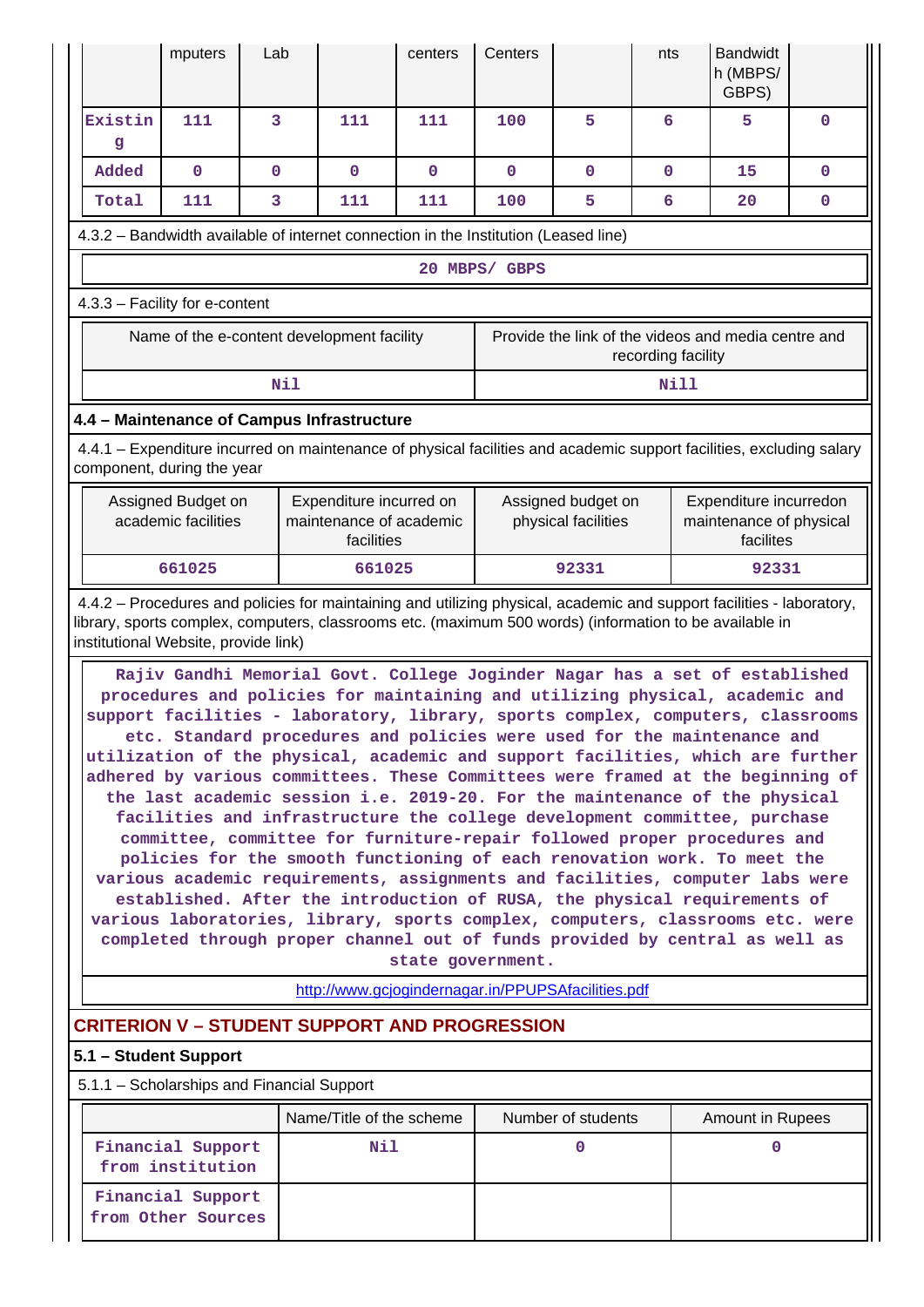| a) National<br>IRDP/Post-Matric<br>SC/Post-Matric<br>ST/Post-Matric<br>OBC/KCCY/IGUCY                                                          |  |                       | 79                                                                                                                                                                                                              |                                                                             | 654156                                                       |                                                                                           |                                                                                      |
|------------------------------------------------------------------------------------------------------------------------------------------------|--|-----------------------|-----------------------------------------------------------------------------------------------------------------------------------------------------------------------------------------------------------------|-----------------------------------------------------------------------------|--------------------------------------------------------------|-------------------------------------------------------------------------------------------|--------------------------------------------------------------------------------------|
| b) International                                                                                                                               |  |                       | Nil                                                                                                                                                                                                             | Nill                                                                        |                                                              |                                                                                           | 1                                                                                    |
|                                                                                                                                                |  |                       |                                                                                                                                                                                                                 | View File                                                                   |                                                              |                                                                                           |                                                                                      |
|                                                                                                                                                |  |                       | 5.1.2 - Number of capability enhancement and development schemes such as Soft skill development, Remedial<br>coaching, Language lab, Bridge courses, Yoga, Meditation, Personal Counselling and Mentoring etc., |                                                                             |                                                              |                                                                                           |                                                                                      |
| Name of the capability<br>enhancement scheme                                                                                                   |  | Date of implemetation |                                                                                                                                                                                                                 | Number of students<br>enrolled                                              |                                                              | Agencies involved                                                                         |                                                                                      |
| Graduate Add-On<br>Programs in Focal<br>Skills like Social<br>Media Manager and<br><b>Accounts Executive</b><br>Flagship Training<br>Programme |  | 05/03/2020            |                                                                                                                                                                                                                 | 300                                                                         |                                                              |                                                                                           | Himachal Pradesh<br>Vikas Nigam in<br>Collabration with<br>Asian Development<br>Bank |
| Language Lab                                                                                                                                   |  |                       | 16/12/2019                                                                                                                                                                                                      | 50                                                                          |                                                              | Career Counseling<br>Cell and Language<br>Teacher                                         |                                                                                      |
| Comprehensive<br>Guidance Programme                                                                                                            |  | 17/12/2019            |                                                                                                                                                                                                                 | 116                                                                         |                                                              | Counsellors from<br>Baddi University<br>(Mr. Rahul Bhandari<br>and Mr. Praveen<br>Sharma) |                                                                                      |
| Counselling-cum-<br>Guidance Session on<br>Tactics for various<br>competitive Exams                                                            |  | 16/02/2020            |                                                                                                                                                                                                                 | 200                                                                         |                                                              |                                                                                           | Mr. Dinesh Verma,<br>Senior Manager, IBS<br>Chandigarh                               |
| Investors<br><b>Awareness Programme</b>                                                                                                        |  | 18/02/2020            |                                                                                                                                                                                                                 | 125                                                                         |                                                              |                                                                                           | Sh Satvir Sharma,<br><b>Stock Market Expert</b>                                      |
| Voice Mimicry of<br>Birds and Animals<br>Importance of the<br>Conservation of<br>Wild Life                                                     |  | 12/12/2019            |                                                                                                                                                                                                                 | 50                                                                          |                                                              | Sh. Gautam Prasad<br>Birdman of Nepal                                                     |                                                                                      |
|                                                                                                                                                |  |                       |                                                                                                                                                                                                                 | View File                                                                   |                                                              |                                                                                           |                                                                                      |
| institution during the year                                                                                                                    |  |                       | 5.1.3 - Students benefited by guidance for competitive examinations and career counselling offered by the                                                                                                       |                                                                             |                                                              |                                                                                           |                                                                                      |
| Year<br>Name of the<br>scheme                                                                                                                  |  |                       | Number of<br>benefited<br>students for<br>competitive<br>examination                                                                                                                                            | Number of<br>benefited<br>students by<br>career<br>counseling<br>activities | Number of<br>students who<br>have passedin<br>the comp. exam |                                                                                           | Number of<br>studentsp placed                                                        |
| 2019<br>Career<br>Counseling<br>and Guidance<br>Ce11                                                                                           |  |                       | 441                                                                                                                                                                                                             | 841                                                                         |                                                              | 15                                                                                        | <b>Nill</b>                                                                          |
| View File                                                                                                                                      |  |                       |                                                                                                                                                                                                                 |                                                                             |                                                              |                                                                                           |                                                                                      |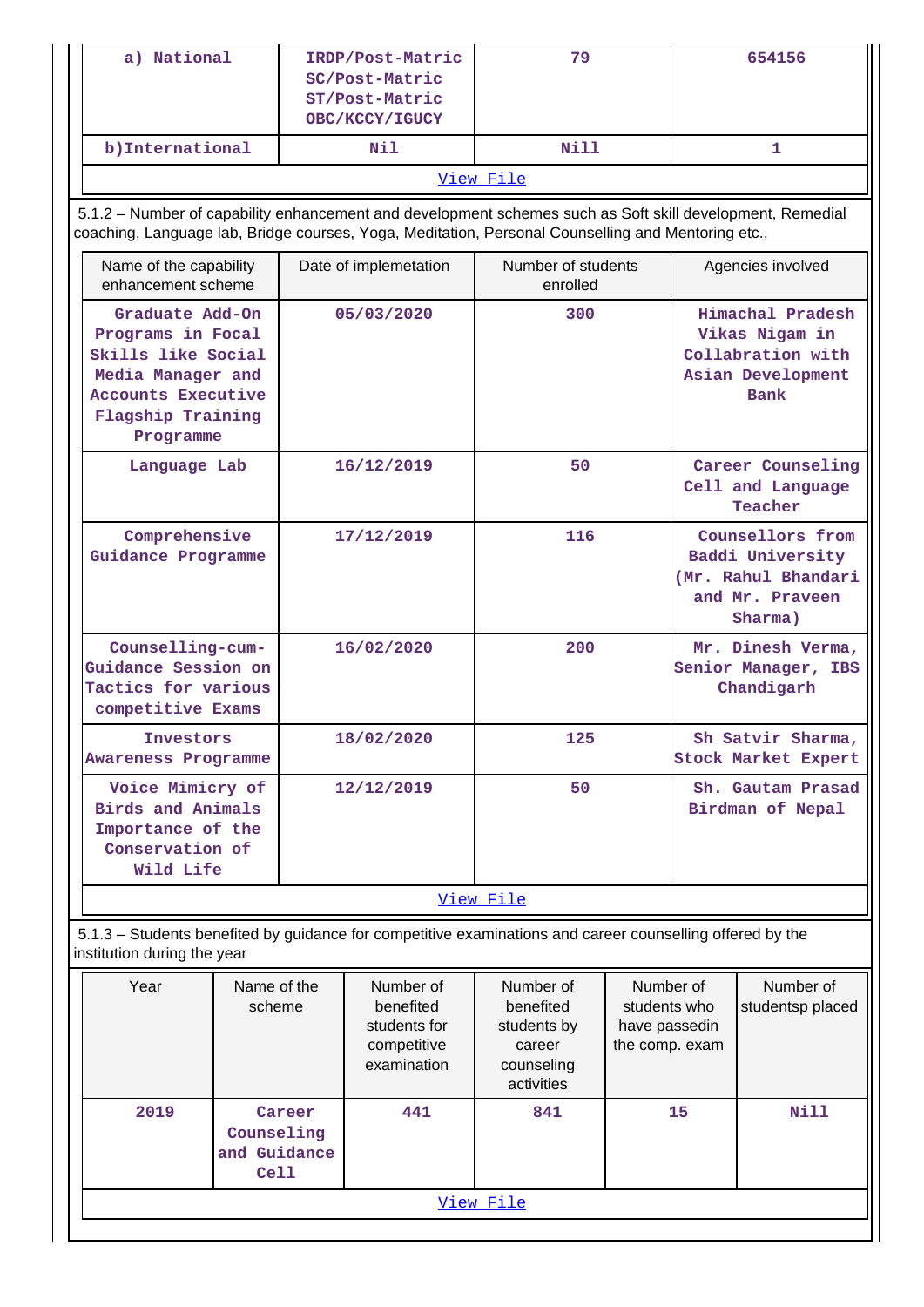5.1.4 – Institutional mechanism for transparency, timely redressal of student grievances, Prevention of sexual harassment and ragging cases during the year

| Total grievances received | Number of grievances redressed | Avg. number of days for grievance<br>redressal |
|---------------------------|--------------------------------|------------------------------------------------|
| Nill                      | Nill                           | Nill                                           |

### **5.2 – Student Progression**

### 5.2.1 – Details of campus placement during the year

|                                    | On campus                             |                              | Off campus                         |                                       |                              |  |
|------------------------------------|---------------------------------------|------------------------------|------------------------------------|---------------------------------------|------------------------------|--|
| Nameof<br>organizations<br>visited | Number of<br>students<br>participated | Number of<br>stduents placed | Nameof<br>organizations<br>visited | Number of<br>students<br>participated | Number of<br>stduents placed |  |
| Nil                                | Nill                                  | Nill                         | 0 <sub>0</sub>                     | Nill                                  | Nill                         |  |

#### [View File](https://assessmentonline.naac.gov.in/public/Postacc/Placement/10452_Placement_1622983810.xlsx)

5.2.2 – Student progression to higher education in percentage during the year

| Year | Number of<br>students<br>enrolling into<br>higher education | Programme<br>graduated from                     | Depratment<br>graduated from            | Name of<br>institution joined                   | Name of<br>programme<br>admitted to |
|------|-------------------------------------------------------------|-------------------------------------------------|-----------------------------------------|-------------------------------------------------|-------------------------------------|
| 2020 | 11                                                          | <b>RGM Govt</b><br>College<br>Joginder<br>Nagar | Humanities<br>/Sciences                 | <b>RGM Govt</b><br>College<br>Joginder<br>Nagar | MA English                          |
| 2020 | 5                                                           | <b>RGM Govt</b><br>College<br>Joginder<br>Nagar | Humanities<br>/Sciences                 | <b>RGM Govt</b><br>College<br>Joginder<br>Nagar | <b>MA</b><br>Economics              |
| 2020 | 85                                                          | <b>RGM Govt</b><br>College<br>Joginder<br>Nagar | Humanities<br>/Sciences/Co<br>mmerce    | HPU Shimla<br>/Affiliated<br>College            | B.Ed                                |
| 2020 | 10                                                          | <b>RGM Govt</b><br>College<br>Joginder<br>Nagar | Humanities<br>/Sciences/BB<br>ABCA/BCom | HPU Shimla<br>/Affiliated<br>College            | MCA/MBA/MC<br>om.                   |
| 2020 | $\overline{2}$                                              | <b>RGM Govt</b><br>College<br>Joginder<br>Nagar | Humanities<br>/Sciences                 | HPU Shimla<br>/Affiliated<br>College            | <b>MA</b><br>Political<br>Science   |
| 2020 | $\overline{2}$                                              | <b>RGM Govt</b><br>College<br>Joginder<br>Nagar | Humanities<br>/Sciences                 | HPU Shimla<br>/Affiliated<br>College            | MSc Maths                           |
| 2020 | 4                                                           | <b>RGM Govt</b><br>College Jogi                 | Sciences                                | HPU Shimla<br>/Affiliated<br>College            | <b>MSC</b><br>Chemistry             |
| 2020 | $\overline{3}$                                              | <b>RGM Govt</b><br>College Jogi                 | Sciences                                | HPU Shimla<br>/Affiliated<br>College            | <b>MSC</b><br>Zoology               |
| 2020 | $\overline{a}$                                              | <b>RGM Govt</b>                                 | Sciences                                | HPU Shimla                                      | MSc Botany                          |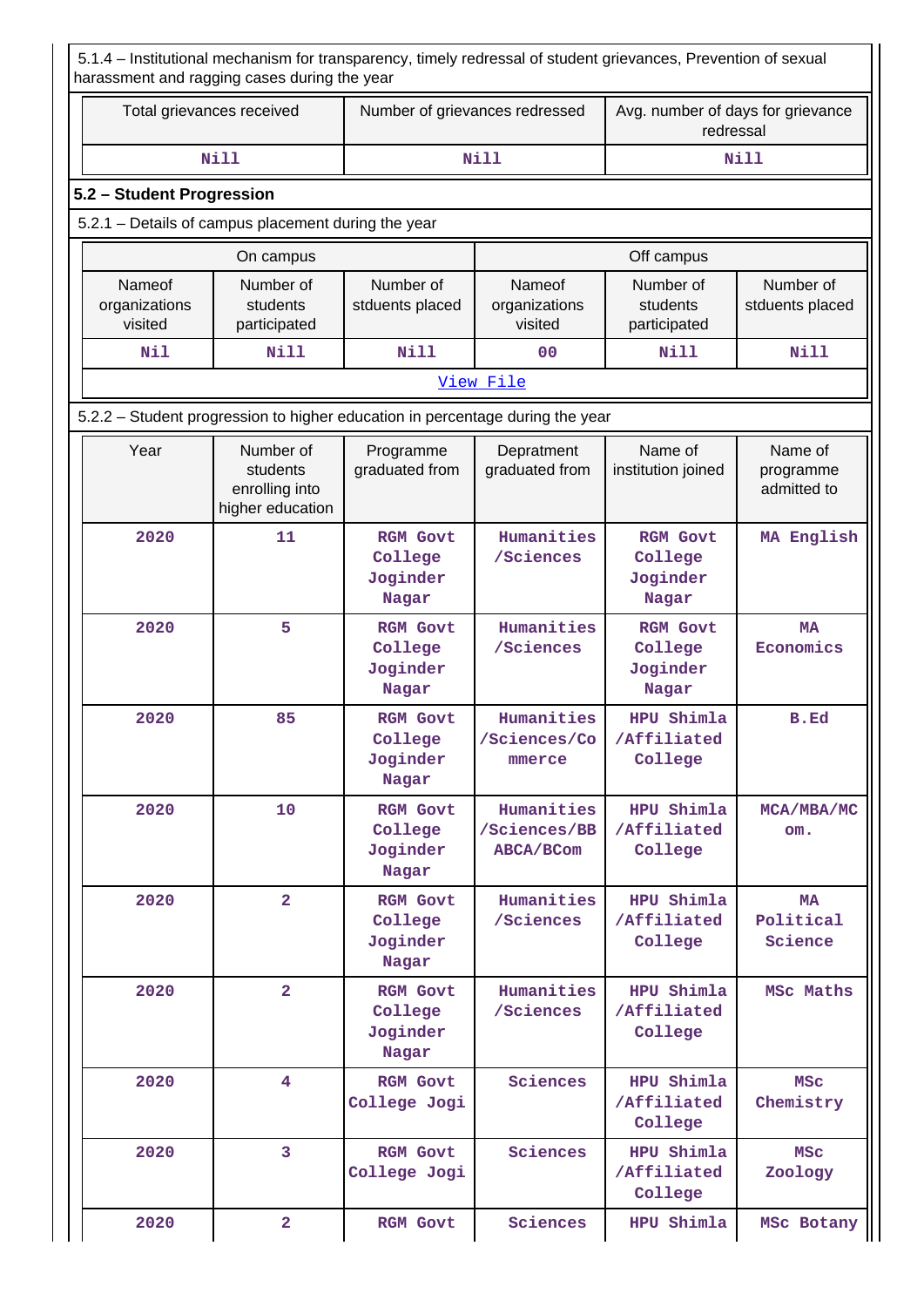|                                                                                                                                                                                        |                                                           | College Jogi              |                 |                      |                                     |     | /Affiliated<br>College               |                        |
|----------------------------------------------------------------------------------------------------------------------------------------------------------------------------------------|-----------------------------------------------------------|---------------------------|-----------------|----------------------|-------------------------------------|-----|--------------------------------------|------------------------|
| 2020                                                                                                                                                                                   | 4                                                         | College Jogi              | <b>RGM Govt</b> |                      | Sciences                            |     | HPU Shimla<br>/Affiliated<br>College | <b>MSC</b><br>Physics  |
|                                                                                                                                                                                        |                                                           |                           |                 | View File            |                                     |     |                                      |                        |
| 5.2.3 - Students qualifying in state/ national/ international level examinations during the year<br>(eg:NET/SET/SLET/GATE/GMAT/CAT/GRE/TOFEL/Civil Services/State Government Services) |                                                           |                           |                 |                      |                                     |     |                                      |                        |
| Number of students selected/ qualifying<br>Items                                                                                                                                       |                                                           |                           |                 |                      |                                     |     |                                      |                        |
|                                                                                                                                                                                        | <b>NET</b>                                                |                           |                 |                      |                                     |     | 1                                    |                        |
|                                                                                                                                                                                        | <b>SET</b>                                                |                           |                 |                      |                                     |     | <b>Nill</b>                          |                        |
|                                                                                                                                                                                        | <b>SLET</b>                                               |                           |                 |                      |                                     |     | Nill                                 |                        |
|                                                                                                                                                                                        | <b>GATE</b>                                               |                           |                 |                      |                                     |     | <b>Nill</b>                          |                        |
|                                                                                                                                                                                        | <b>GMAT</b>                                               |                           |                 |                      |                                     |     | <b>Nill</b>                          |                        |
|                                                                                                                                                                                        | <b>CAT</b>                                                |                           |                 |                      |                                     |     | Nill                                 |                        |
|                                                                                                                                                                                        | <b>GRE</b>                                                |                           |                 |                      |                                     |     | <b>Nill</b>                          |                        |
|                                                                                                                                                                                        | <b>TOFEL</b>                                              |                           |                 |                      |                                     |     | Nill                                 |                        |
|                                                                                                                                                                                        | Civil Services                                            |                           |                 | Nill                 |                                     |     |                                      |                        |
| Any Other                                                                                                                                                                              |                                                           |                           |                 |                      |                                     |     | Nill                                 |                        |
|                                                                                                                                                                                        |                                                           |                           |                 | View File            |                                     |     |                                      |                        |
| 5.2.4 – Sports and cultural activities / competitions organised at the institution level during the year                                                                               |                                                           |                           |                 |                      |                                     |     |                                      |                        |
|                                                                                                                                                                                        | Activity                                                  |                           | Level           |                      |                                     |     | Number of Participants               |                        |
|                                                                                                                                                                                        | Inter-College HPU Kho-<br>Kho Championship (Men<br>Women) |                           | Inter-College   |                      |                                     | 348 |                                      |                        |
|                                                                                                                                                                                        | <b>Hindi Diwas</b>                                        |                           | Intra-college   |                      |                                     | 152 |                                      |                        |
|                                                                                                                                                                                        | Mahila Diwas                                              |                           |                 | Intra-college<br>221 |                                     |     |                                      |                        |
|                                                                                                                                                                                        | Bhasan Partiyogita<br>(Constitutional Day)                |                           |                 | Intra-college        |                                     | 45  |                                      |                        |
|                                                                                                                                                                                        | Sulekh Pratiyogita                                        |                           |                 | Intra-college        |                                     | 39  |                                      |                        |
|                                                                                                                                                                                        | <b>Business Fair</b>                                      |                           |                 | Intra-college        |                                     |     | 31                                   |                        |
|                                                                                                                                                                                        | Quiz competition on<br>Values Education Ethics            |                           |                 | Intra-college        |                                     |     | 169                                  |                        |
|                                                                                                                                                                                        | National Science Day                                      |                           |                 | Intra-college        |                                     |     | 165                                  |                        |
|                                                                                                                                                                                        | <b>CSCA Function</b>                                      |                           |                 | Inter Faculty        |                                     |     | 144                                  |                        |
|                                                                                                                                                                                        | Annual Athletic Meet                                      |                           |                 | Intra-college        |                                     |     | 319                                  |                        |
|                                                                                                                                                                                        |                                                           |                           |                 | View File            |                                     |     |                                      |                        |
| 5.3 - Student Participation and Activities                                                                                                                                             |                                                           |                           |                 |                      |                                     |     |                                      |                        |
| 5.3.1 – Number of awards/medals for outstanding performance in sports/cultural activities at national/international<br>level (award for a team event should be counted as one)         |                                                           |                           |                 |                      |                                     |     |                                      |                        |
| Year                                                                                                                                                                                   | Name of the<br>award/medal                                | National/<br>Internaional | awards for      | Number of<br>Sports  | Number of<br>awards for<br>Cultural |     | Student ID<br>number                 | Name of the<br>student |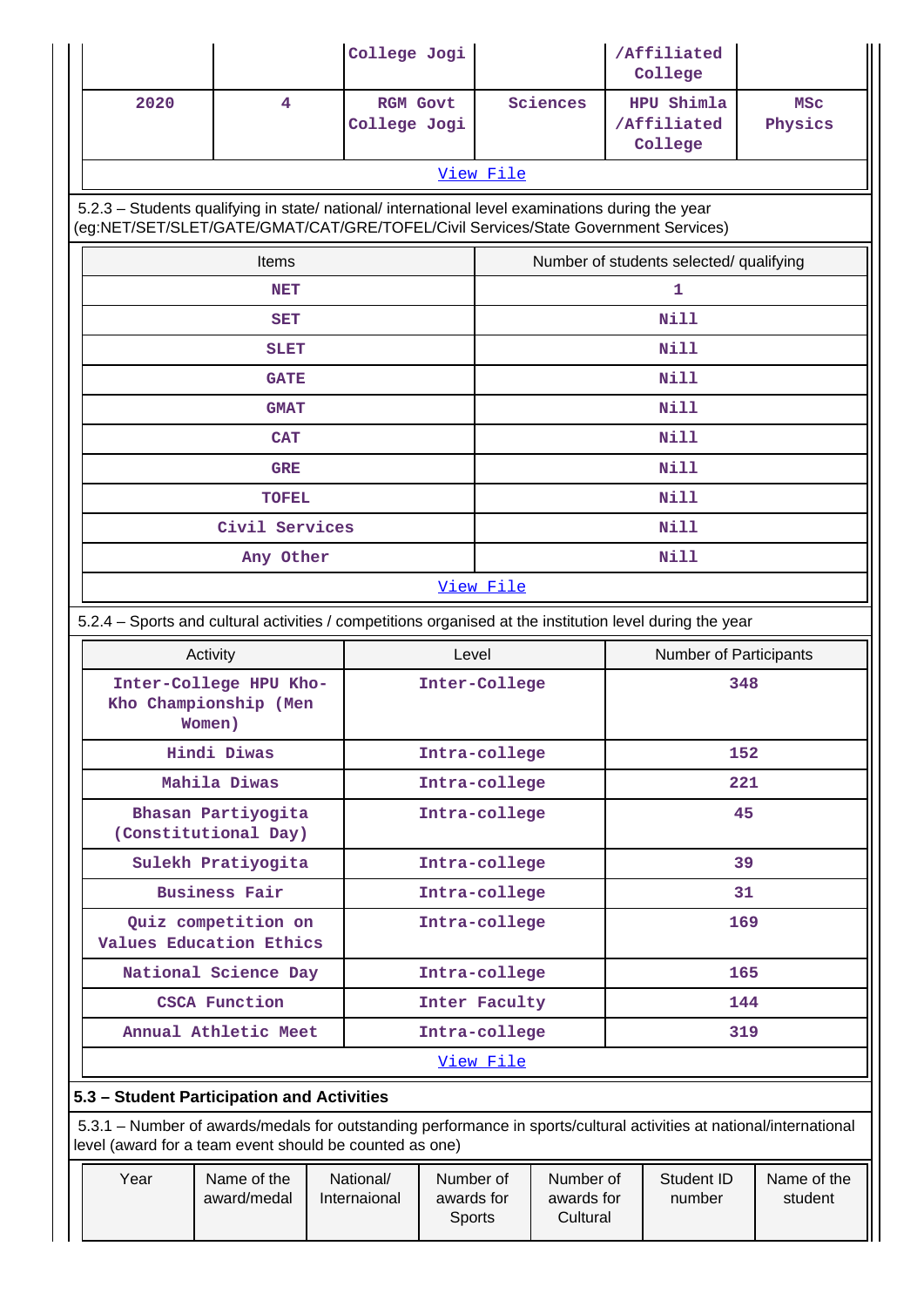| 2019 | Nil       | Internat<br>ional | Nill | <b>Nill</b> | Nil | Nil |  |  |
|------|-----------|-------------------|------|-------------|-----|-----|--|--|
| 2020 | Nil       | Internat<br>ional | Nill | <b>Nill</b> | Nil | Nil |  |  |
| 2019 | Nil       | National          | Nill | Nill        | Nil | Nil |  |  |
| 2020 | Nil       | National          | Nill | <b>Nill</b> | Nil | Nil |  |  |
|      | View File |                   |      |             |     |     |  |  |

 5.3.2 – Activity of Student Council & representation of students on academic & administrative bodies/committees of the institution (maximum 500 words)

 **As per the HPU notification CSCA was constituted on 14th September, 2019 for the session 2019-20. The oath taking ceremony was held on 09th October 2019. 04 Office-bearers and 22 other students were made the member of the CSCA of the college because of their contribution and achievements in NCC, NSS, Cultural events, Clubs and societies. During this session, CSCA made an active contribution towards the development of the college. They worked as a bridge between teachers and students. The student council organized the much awaited function of the college, CSCA Cultural Function "Akarshan" which was celebrated on 27th and 28th December 2019. Time to time meetings with CSCA were organized and their valuable suggestions were welcomed and implemented for the welfare of students. CSCA contributed in smooth organization of various co-curricular, cultural and sports activities, cleanliness drive and awareness rallies,**

**plantation and care for survival drive, and also contributed in the compilation of various competitions during the CSCA functions and celebration of Important Days. They also assisted teachers during tutorial classes. They suggested that Bus-Pass counter might be opened in the College for the next season also. They also suggested that Bus problems from Gumma to Joginder Nagar route in the morning time must be taken-up with the HRTC Regional Manager. They also suggested that Hostel-accommodation must be initiated for boys and girls coming from far-flung areas as soon as possible. Electronic Voting Machines (which were lying in three class rooms since long time after Parliamentary Election 2019) must be removed so that the classes may not suffer in the next session 2020-21. CSCA also suggested that there should be a dress code for MA students and regular checking of student I-cards to curb the activities of outsiders. They also suggested that the list of the Prize winners, who excelled in the field of academics, sports, cultural activities, NCC/NSS/RR, eco-club, blood donors, Red Ribbon Club, CSCA members, student editors of College magazine**

**Himankur" and to the various societies must be displayed a week before the Annual Function so that the discrepancies (if any) may be corrected well in time.**

### **5.4 – Alumni Engagement**

5.4.1 – Whether the institution has registered Alumni Association?

#### **Yes**

 **OSA is reconstituted in the session 2019-20. Sh. Shashi Dharwal was re-elected President of OSA. The alumni association fosters a spirit of loyalty and promotes the general welfare of the institution. During the various college events, alumni members were invited for the moral support and the source of inspiration to the students. The alumni association may advised the administration for the betterment of the institution. During the academic session, adroit alumni member were invited as resource persons for guiding the students. Mr. Mohit Gurung, member of alumni association and working as HPCA coach runs a sub-centre Cricket academy at Joginder Nagar provided coaching to the students. Some students of the academy excelled in the cricket and played well in HP Under-16, HP Under-19 (North Zone). Another distinguished alumni**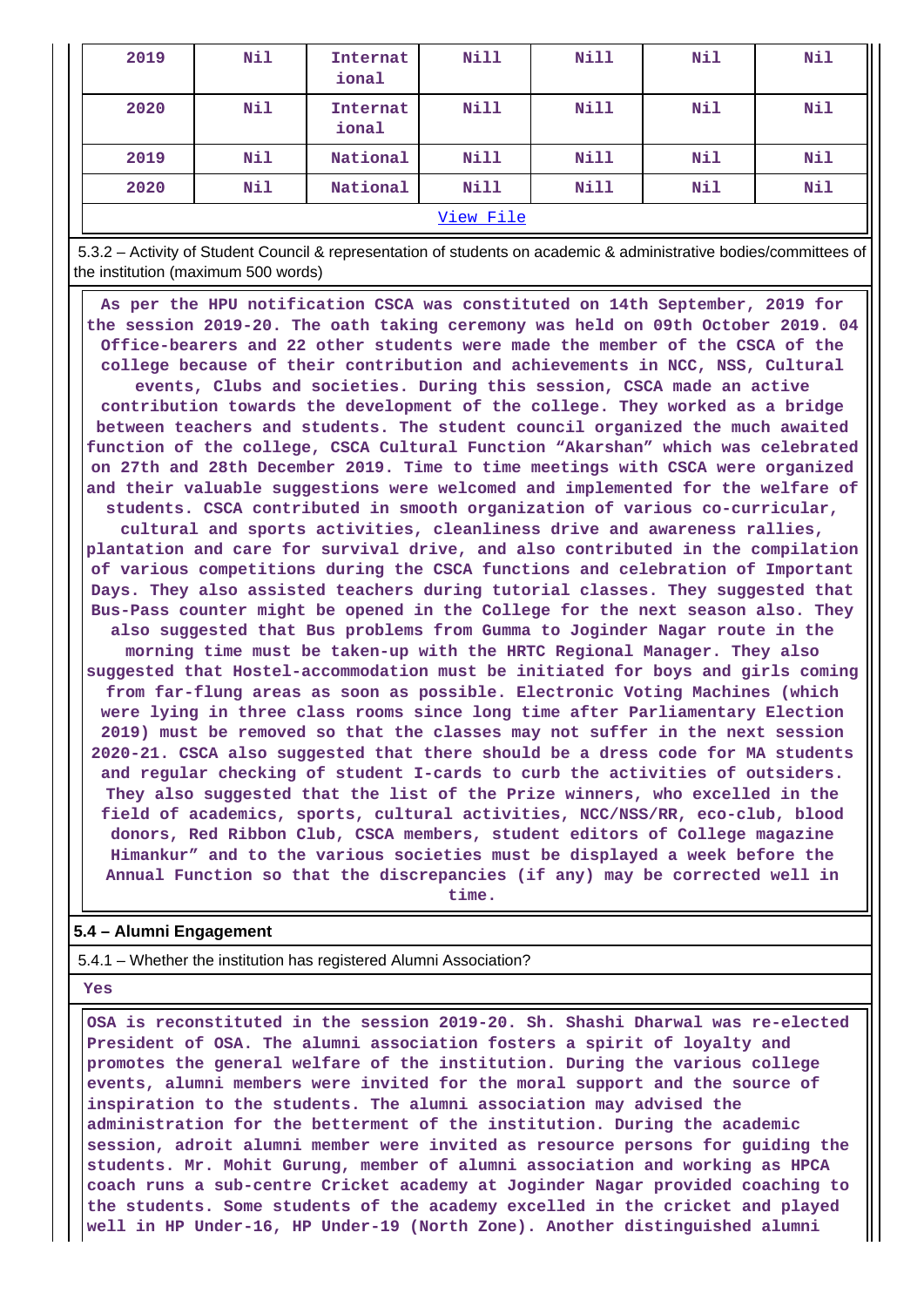**member Mr. Vikram Singh, active NIS Coach (Athletic) imparted training to athletes. 07 more old students were enrolled in OSA during the session 2019-20.**

5.4.2 – No. of enrolled Alumni:

**47**

5.4.3 – Alumni contribution during the year (in Rupees) :

**700**

5.4.4 – Meetings/activities organized by Alumni Association :

 **01 meeting was conducted on dated 06.03.2020 where the following issues were discussed and the decisions were made: ? The OSA assured college administration to approach Hon'ble Chief Minister, MLA, and MP for the allocation of additional budget pertaining to the construction of Multi Purpose Hall, BBA/BCA room and construction of College canteen etc. ? OSA also assured to do its best efforts to locate land for the Hostel (Boys Girls) in assistance with the College administration. ? It gave valuable suggestion in quality improvement particularly in teaching-learning work and assured financial assistance to needy and poor students. ? OSA also assured full cooperation to the College administration in smooth organization of sports, academic, cultural, cocurricular activities including annual function of the institution. ? It also purposed that a statue of Goddess of Learning and Knowledge Saraswati be made in the College campus.**

### **CRITERION VI – GOVERNANCE, LEADERSHIP AND MANAGEMENT**

#### **6.1 – Institutional Vision and Leadership**

 6.1.1 – Mention two practices of decentralization and participative management during the last year (maximum 500 words)

 **1. For decentralization and participative management during the academic session 2019-20, Principal formulated the various committees having convener for smooth functioning of the college. The conveners of the respective committees consult the committee members and considered the suggestion for recommendations. There are number of committees which meet from time to time to accomplish the different issues and matters regarding infrastructure, finance, administration, academics, cultural and sports etc. The committees are duly notified in the college prospects. During need, the Principal had also framed additional committees for the settlement of immediate solutions of issues and problems. For addressing these issues committees of IQAC Cell, RUSA Cell, UGC Cell played important role in maintaining the internal quality of the institution. 2. Another practice of decentralization adopted by the institution is by bestowing authoritative powers to faculty members as:- ? Bursar (Financial control) ? Attestation power for registration, examination and bus pass forms ? To grant leave upto five days ? Distinct coordination in self financing courses like BCA BBA Coordinators. ? IQAC for collaborative planning and decision-making ? Women head for women grievance cell For participative management, the meetings were regularly held and suggestions were also accumulated from the faculty, PTA, OSA, CSCA and non-teaching staff. The involvement of the students is also ensured for effective governance of institution.**

6.1.2 – Does the institution have a Management Information System (MIS)?

*Yes* 

#### **6.2 – Strategy Development and Deployment**

6.2.1 – Quality improvement strategies adopted by the institution for each of the following (with in 100 words each):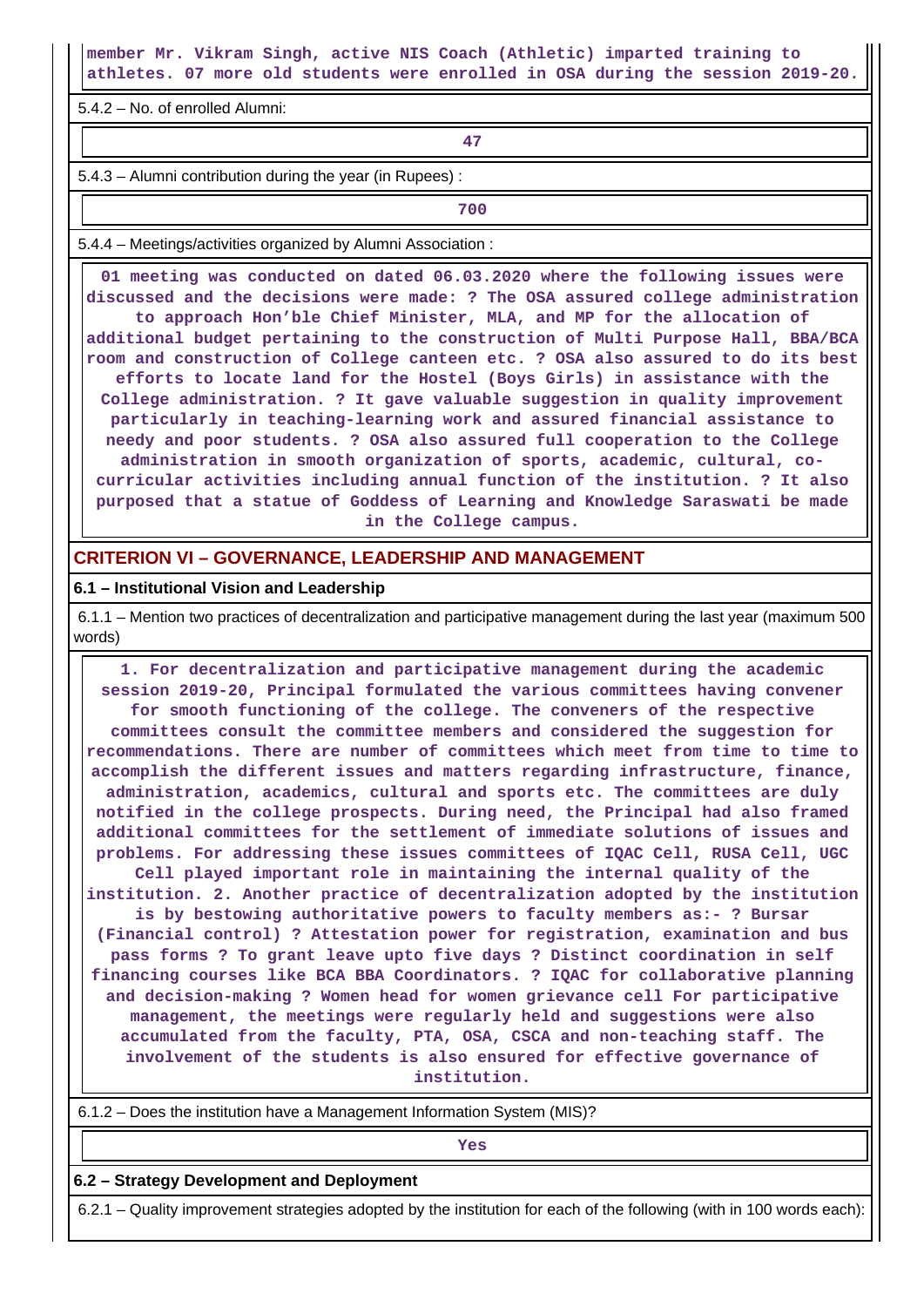| <b>Strategy Type</b>                                          | Details                                                                                                                                                                                                                                                                                                                                                                                                                                                                                                                                                                                                                            |
|---------------------------------------------------------------|------------------------------------------------------------------------------------------------------------------------------------------------------------------------------------------------------------------------------------------------------------------------------------------------------------------------------------------------------------------------------------------------------------------------------------------------------------------------------------------------------------------------------------------------------------------------------------------------------------------------------------|
| Curriculum Development                                        | College has very limited role in<br>developing the curriculum as our<br>college is affiliated to Himachal<br>Pradesh University and university<br>frames the curriculum. Annual System<br>was started back in session 2017-18, so<br>semester system and annual system were<br>running simultaneously. Syllabus was<br>reframed by HPU Shimla under the UGC<br>norms                                                                                                                                                                                                                                                               |
| Teaching and Learning                                         | For teaching-learning process,<br>college has mentoring system. Time-<br>table was made in the beginning of the<br>session 2018-19 and syllabus was<br>completed well in time. Various test,<br>seminars, discussions, quizzes were<br>hold for improving the learning.                                                                                                                                                                                                                                                                                                                                                            |
| Examination and Evaluation                                    | Examination were divided into two<br>parts i.e., CCA and Term end exams for<br>semester system as well as Annual<br>system. CCA was composed of Class Test,<br>Assignments, Attendance, and Mid-Term<br>Exam or Half-Yearly Exams. End-Term<br>Exams/Annual Exams were taken as per<br>University date sheet and Evaluation of<br>Answer scripts were done at various<br>Examination Evaluation centers made by<br>Himachal Pradesh University Shimla.                                                                                                                                                                             |
| Research and Development                                      | Teachers were allowed to attend the<br>seminars, workshops, Conferences<br>elsewhere in Country or anywhere in the<br>World etc. However, college has no<br>center for research                                                                                                                                                                                                                                                                                                                                                                                                                                                    |
| Library, ICT and Physical<br>Infrastructure / Instrumentation | Library is well equipped and upgraded<br>with latest feature. It has varied<br>books (text books, reference books, and<br>journals), magazines, and newspapers,<br>Photostat facility at reasonable rate<br>and with limited open access system.<br>Books are catalogued in the 'SOUL'<br>software. INFLIBNET facilities with e-<br>resource are available. ICT measures<br>are appropriately used by the faculty.<br>College is having ample infrastructure<br>to meet the requirement of students and<br>teachers with 'Gymnasium' amenity.<br>Science laboratories are also well<br>furnished with latest updated<br>equipment. |
| Human Resource Management                                     | For the management and development of<br>the human resources they are allowed to<br>attend the training Programmes. Proper<br>meetings are organized and conducted<br>with the concerned parties in case of                                                                                                                                                                                                                                                                                                                                                                                                                        |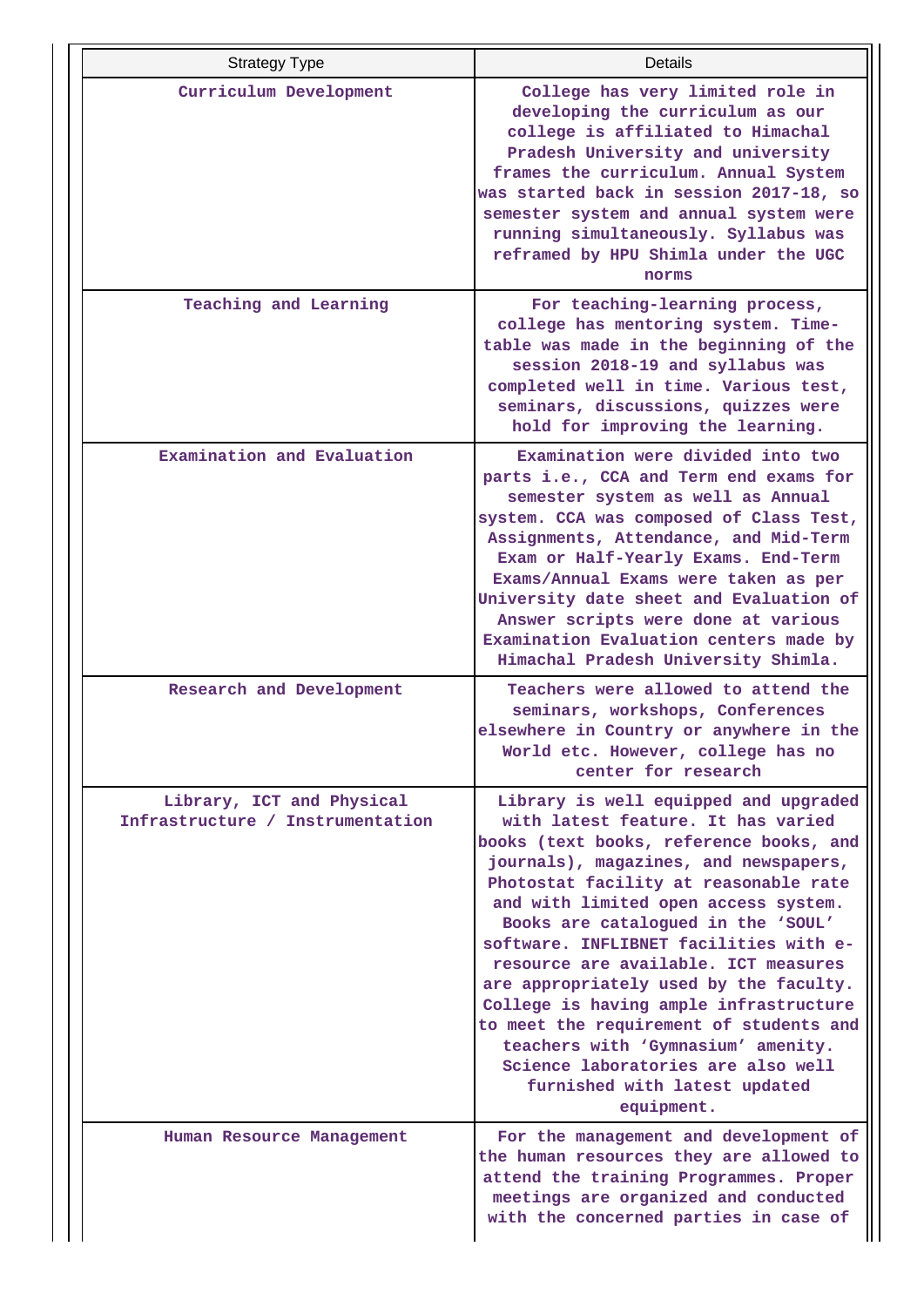|                                      | any grievance. Committees are framed on<br>the basis of specialization and<br>efficiency of the human resource<br>working the institution. Human resource<br>is it teaching and nonteaching all are<br>free to give suggestion and advise the<br>administration when they feel necessary<br>and re important for the growth of the<br>organization.                                                                                                                                    |
|--------------------------------------|----------------------------------------------------------------------------------------------------------------------------------------------------------------------------------------------------------------------------------------------------------------------------------------------------------------------------------------------------------------------------------------------------------------------------------------------------------------------------------------|
| Industry Interaction / Collaboration | In self financing course like BBA and<br>BCA, industrial visit etc., is an<br>integral part of internship (on the job<br>training for 8 Weeks) by collaboration<br>with the industries/Banks.                                                                                                                                                                                                                                                                                          |
| Admission of Students                | Admission was provided in variety of<br>courses under two measures for UG<br>courses in different subjects, where<br>merit based practice was followed as<br>usual with specified number of seats.<br>For PG courses in English/Economics,<br>entrance test or Merit based mechanism<br>was followed. In self financing courses<br>of BBA and BCA, admission was based on<br>entrance test cum merit basis.<br>Reservation roster was strictly<br>followed as per HP University norms. |

6.2.2 – Implementation of e-governance in areas of operations:

| E-governace area                     | Details                                                                                                                                                                                                                                                                                                                               |
|--------------------------------------|---------------------------------------------------------------------------------------------------------------------------------------------------------------------------------------------------------------------------------------------------------------------------------------------------------------------------------------|
| Planning and Development             | In planning and Development, all the<br>monitoring and execution of various<br>plans related to RUSA, UGC Affairs,<br>Directions from the Education<br>Department/Directorate of Higher<br>Education/Secretariat Shimla/NCC<br>Office/ Treasury Office/Govt/Private<br>Bodies etc. were mostly done through<br>email and online mode. |
| Administration                       | e-Service Books were maintained and<br>updated as per requirement.                                                                                                                                                                                                                                                                    |
| Finance and Accounts                 | e-salaries were updated and modified<br>on each month, increments were inducted<br>and taxes were deducted within e-salary<br>as per requirement and by the end of<br>financial year 2019-20.                                                                                                                                         |
| Student Admission and Support        | Online Fee Submission and Scholarship<br>Applications Submission                                                                                                                                                                                                                                                                      |
| Examination                          | Examination Fees, e-forms were<br>verified through online mode and<br>respective Roll Numbers generated. The<br>awards for Internal Assessment and<br>Practical of respective subject were<br>submitted online on HPU Website                                                                                                         |
| 6.3 - Faculty Empowerment Strategies |                                                                                                                                                                                                                                                                                                                                       |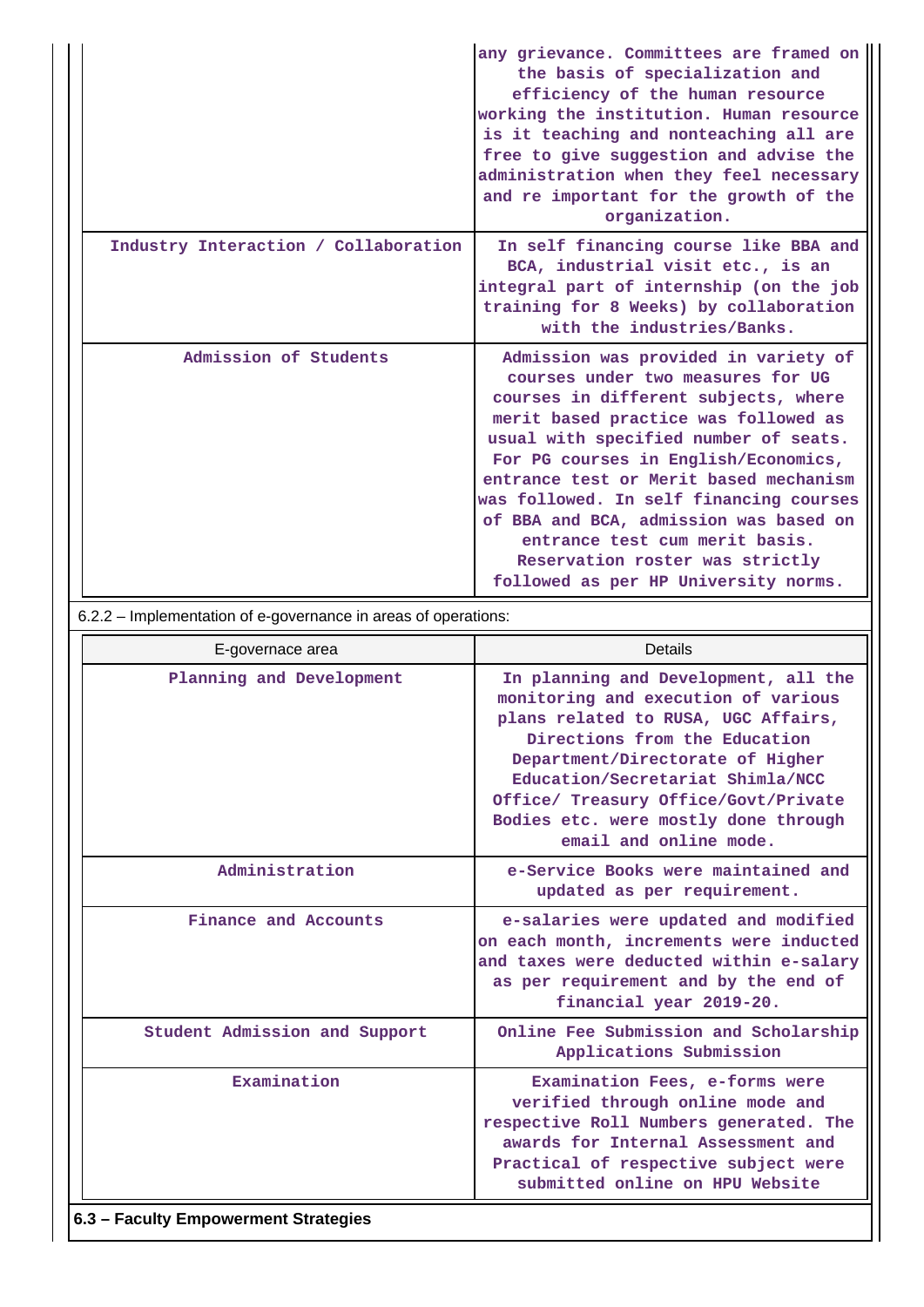6.3.1 – Teachers provided with financial support to attend conferences / workshops and towards membership fee of professional bodies during the year

| Year | Name of Teacher                                                                                                                                                 | Name of conference/<br>workshop attended<br>for which financial<br>support provided | Name of the<br>professional body for<br>which membership<br>fee is provided | Amount of support |  |  |  |  |
|------|-----------------------------------------------------------------------------------------------------------------------------------------------------------------|-------------------------------------------------------------------------------------|-----------------------------------------------------------------------------|-------------------|--|--|--|--|
| 2020 | Dr SAMJEET<br><b>SINGH</b>                                                                                                                                      | Chemistry<br>Problem<br>Designing for<br>IChO-2019-20<br>(February 2020)            | <b>HBCSE-TIFR</b><br>Mumbai                                                 | 24553             |  |  |  |  |
| 2020 | Dr SAMJEET<br><b>SINGH</b>                                                                                                                                      | Chemistry<br>Problem<br>Designing for<br>IChO-2019-20<br>(January 2020)             | <b>HBCSE-TIFR</b><br>Mumbai                                                 | 12802             |  |  |  |  |
| 2019 | Dr SAMJEET<br><b>SINGH</b>                                                                                                                                      | Chemistry<br>Problem<br>Designing for<br>IChO-2019-20<br>(December 2019)            | <b>HBCSE-TIFR</b><br>Mumbai                                                 | 15449             |  |  |  |  |
| 2019 | Dr SAMJEET<br><b>SINGH</b>                                                                                                                                      | Chemistry<br>Problem<br>Designing for<br>IChO-2019-20<br>(September<br>2019)        | <b>HBCSE-TIFR</b><br>Mumbai                                                 | 14366             |  |  |  |  |
|      |                                                                                                                                                                 | View File                                                                           |                                                                             |                   |  |  |  |  |
|      | 6.3.2 - Number of professional development / administrative training programmes organized by the College for<br>teaching and non teaching staff during the year |                                                                                     |                                                                             |                   |  |  |  |  |

| Year | Title of the<br>professional<br>development<br>programme<br>organised for<br>teaching staff | Title of the<br>administrative<br>training<br>programme<br>organised for<br>non-teaching<br>staff | From date  | To Date    | Number of<br>participants<br>(Teaching<br>staff) | Number of<br>participants<br>(non-teaching<br>staff) |
|------|---------------------------------------------------------------------------------------------|---------------------------------------------------------------------------------------------------|------------|------------|--------------------------------------------------|------------------------------------------------------|
| 2019 | One Day<br>Workshop<br>on Letter<br>Drafting<br>Skills                                      | One Day<br>Workshop<br>on Letter<br>Drafting<br>Skills                                            | 15/05/2019 | 15/05/2019 | 16                                               | 13                                                   |
| 2019 | One Day<br>Workshop<br>on TA/DA<br>Rules,<br>Service<br>and CCS<br>Rules                    | One Day<br>Workshop<br>on TA/DA<br>Rules,<br>Service<br>and CCS<br>Rules                          | 30/08/2019 | 30/08/2019 | 27                                               | 16                                                   |
| 2019 | Exhibition<br><b>on</b><br>Changing                                                         | Exhibition<br>on<br>Changing                                                                      | 09/10/2019 | 09/10/2019 | 26                                               | 15                                                   |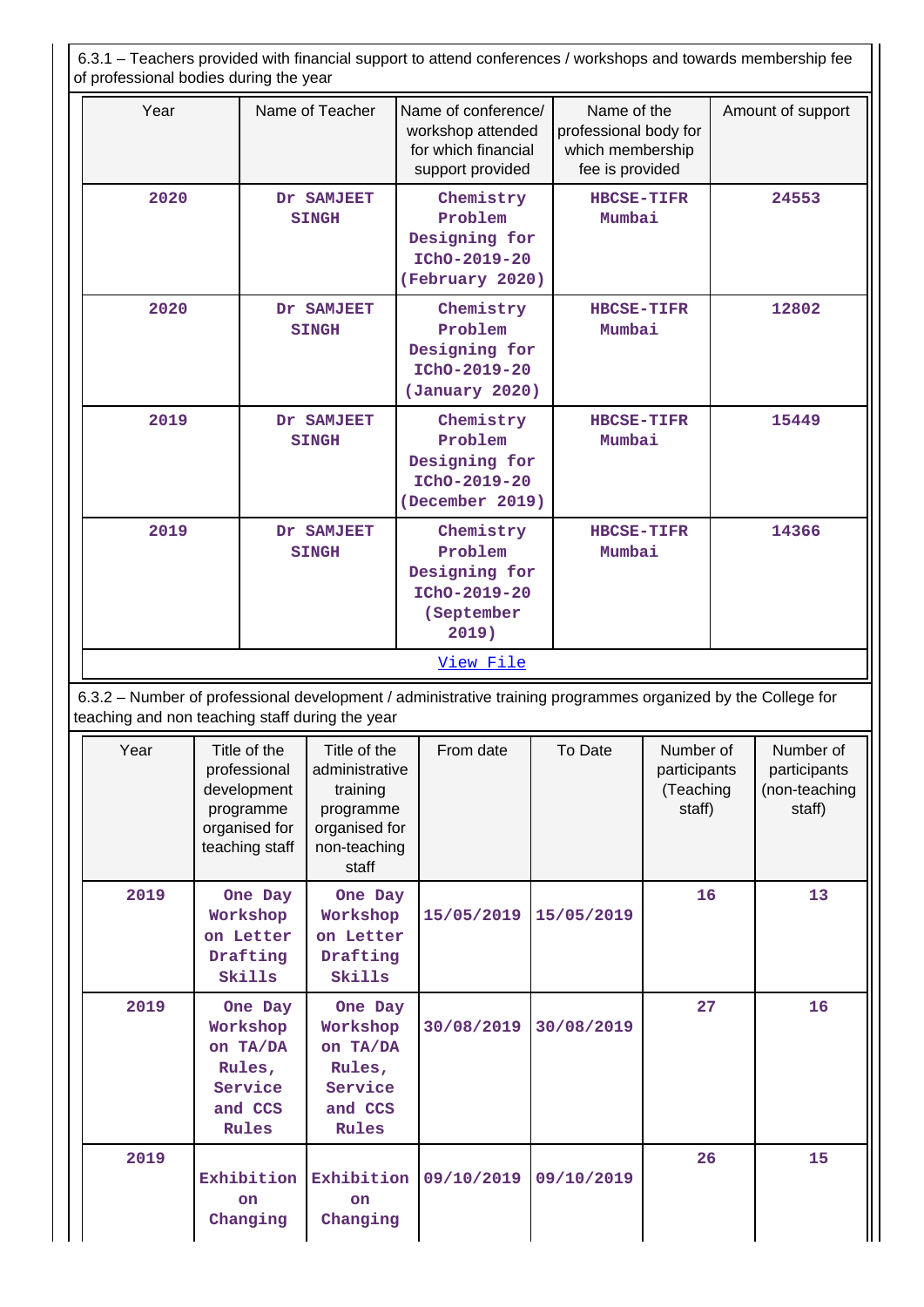|                                                                                                                                                                                            |                                                                                         | Forms of<br>Money as a<br>Medium of<br>Exchange,<br><b>Five Year</b><br>Plan,<br>Evolution<br>of Money,<br>Com[positi<br>on of<br>Trade and<br><b>GST</b> | Forms of<br>Money as a<br>Medium of<br>Exchange,<br>Five Year<br>Plan,<br>Evolution<br>of Money,<br>Com[positi<br>on of<br>Trade and<br><b>GST</b> |                          |            |            |    |              |
|--------------------------------------------------------------------------------------------------------------------------------------------------------------------------------------------|-----------------------------------------------------------------------------------------|-----------------------------------------------------------------------------------------------------------------------------------------------------------|----------------------------------------------------------------------------------------------------------------------------------------------------|--------------------------|------------|------------|----|--------------|
| 2020                                                                                                                                                                                       |                                                                                         | One Day<br>Workshop<br>on Use of<br>Technology<br>in Teachin<br>g-Learning<br>Process                                                                     | One Day<br>Workshop<br>on Use of<br>Technology<br>in Teachin<br>g-Learning<br>Process                                                              | 19/02/2020               |            | 19/02/2020 | 22 | $\mathbf{1}$ |
| 2020                                                                                                                                                                                       | One Day<br>Workshop<br>on Modern<br>Tools of T<br>eaching-<br>Learning<br>Process       |                                                                                                                                                           | One Day<br>Workshop<br>on Modern<br>Tools of T<br>eaching-<br>Learning<br>Process                                                                  | 22/02/2020               | 22/02/2020 |            | 30 | 1            |
| 2020                                                                                                                                                                                       | One Day<br>Workshop<br>on State<br>of Kerala<br>under Ek<br>Bharat<br>Shresth<br>Bharat |                                                                                                                                                           | One Day<br>Workshop<br>on State<br>of Kerala<br>under Ek<br>Bharat<br>Shresth<br><b>Bharat</b><br>Club.                                            | 29/02/2020<br>29/02/2020 |            | 28         | 6  |              |
|                                                                                                                                                                                            |                                                                                         |                                                                                                                                                           |                                                                                                                                                    | View File                |            |            |    |              |
| 6.3.3 - No. of teachers attending professional development programmes, viz., Orientation Programme, Refresher<br>Course, Short Term Course, Faculty Development Programmes during the year |                                                                                         |                                                                                                                                                           |                                                                                                                                                    |                          |            |            |    |              |
| Title of the<br>professional<br>development<br>programme                                                                                                                                   |                                                                                         |                                                                                                                                                           | Number of teachers<br>who attended                                                                                                                 | From Date                |            | To date    |    | Duration     |
| Programme                                                                                                                                                                                  | Orientation<br>1                                                                        |                                                                                                                                                           |                                                                                                                                                    | 03/01/2020               |            | 17/01/2020 |    | 28           |
|                                                                                                                                                                                            | Refesher<br>Course (Indian<br>Languages)                                                |                                                                                                                                                           | 1                                                                                                                                                  | 19/11/2019               |            | 01/12/2019 |    | 21           |
| Refesher<br>Course (Indian<br>Studies)                                                                                                                                                     |                                                                                         |                                                                                                                                                           | 1                                                                                                                                                  | 10/10/2019               |            | 23/10/2019 |    | 14           |
| Refesher<br>Course (Music)                                                                                                                                                                 |                                                                                         |                                                                                                                                                           | 1                                                                                                                                                  | 31/10/2019               |            | 14/11/2019 |    | 15           |
| Refesher                                                                                                                                                                                   |                                                                                         |                                                                                                                                                           | 1                                                                                                                                                  | 20/08/2019               |            | 02/09/2019 |    | 14           |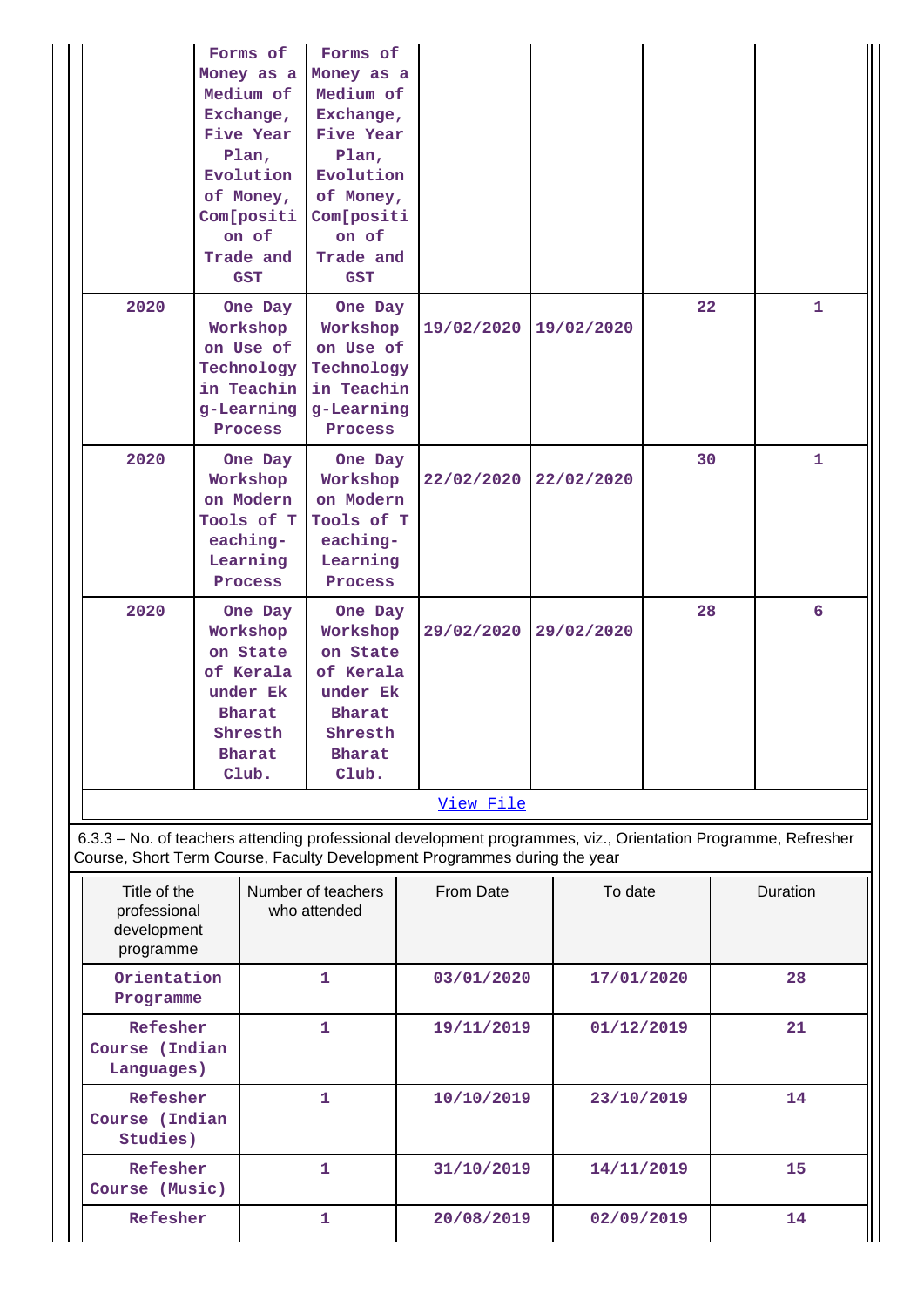| Course<br>(Research<br>Methodology in<br>Social<br>Sciences)           |              |            |            |     |  |  |  |
|------------------------------------------------------------------------|--------------|------------|------------|-----|--|--|--|
| Refesher<br>Course<br>(Environment<br>Studies)                         | 1            | 19/08/2019 | 31/08/2019 | 14  |  |  |  |
| Online Swayam<br><b>Refesher Course</b><br>(Chemistry)                 | $\mathbf{1}$ | 01/10/2019 | 31/01/2020 | 105 |  |  |  |
| Online Swayam<br><b>Refesher Course</b><br>(Climate)<br>Change)        | 1.           | 01/10/2019 | 31/01/2020 | 105 |  |  |  |
|                                                                        |              | View File  |            |     |  |  |  |
| 6.3.4 – Faculty and Staff recruitment (no. for permanent recruitment): |              |            |            |     |  |  |  |

|                        | Teaching | Non-teaching |                  |  |  |
|------------------------|----------|--------------|------------------|--|--|
| Full Time<br>Permanent |          | Permanent    | <b>Full Time</b> |  |  |
| Nill                   |          |              | Nill             |  |  |

### 6.3.5 – Welfare schemes for

| Teaching                                                                                                                                                                                                                                                                                                                                                                   | Non-teaching                                                                                                                                                                                                                                                                                                                                                               | <b>Students</b>                                                                                                                                                    |
|----------------------------------------------------------------------------------------------------------------------------------------------------------------------------------------------------------------------------------------------------------------------------------------------------------------------------------------------------------------------------|----------------------------------------------------------------------------------------------------------------------------------------------------------------------------------------------------------------------------------------------------------------------------------------------------------------------------------------------------------------------------|--------------------------------------------------------------------------------------------------------------------------------------------------------------------|
| ? Pension, commuted<br>pension facility,<br>Gratuity, earned leaves<br>encashment, insurance<br>benefits under GIS,<br>medical reimbursement<br>facility, maternity and<br>paternity leaves,<br>personal accidental<br>insurance scheme, Govt.<br>accommodation etc.<br>However, New Pension<br>Scheme (NPS) is<br>applicable to the<br>employees appointed after<br>2003. | ? Pension, commuted<br>pension facility,<br>Gratuity, earned leaves<br>encashment, insurance<br>benefits under GIS,<br>medical reimbursement<br>facility, maternity and<br>paternity leaves,<br>personal accidental<br>insurance scheme, Govt.<br>accommodation etc.<br>However, New Pension<br>Scheme (NPS) is<br>applicable to the<br>employees appointed after<br>2003. | Scholarship for IRDP/SC<br>/ST/Minority/OBC/IGUCY/KC<br>CY and Laptop given to<br>students who mark their<br>place in merit list. Book<br>bank for needy students. |

### **6.4 – Financial Management and Resource Mobilization**

6.4.1 – Institution conducts internal and external financial audits regularly (with in 100 words each)

 **? During the financial year of the session 2019-20, the annual budget was allocated to the college on the request demand of Directorate of Higher Education with the specified constraints to make expenditure. Various mode of resource mobilization were – Student Fund, PTA Fund, RUSA Grant, funds given by the Govt. for the celebration of specific days and events and occasionally public representative may infuse funds for encouragement of the students. Purchases were carried out through committee system in a transparent manner by observing all codal formalities. Utilization of funds was done as per aspirations of all the stakeholders especially students. ? To govern and manage the finances, the institution had a regular provision of internal external**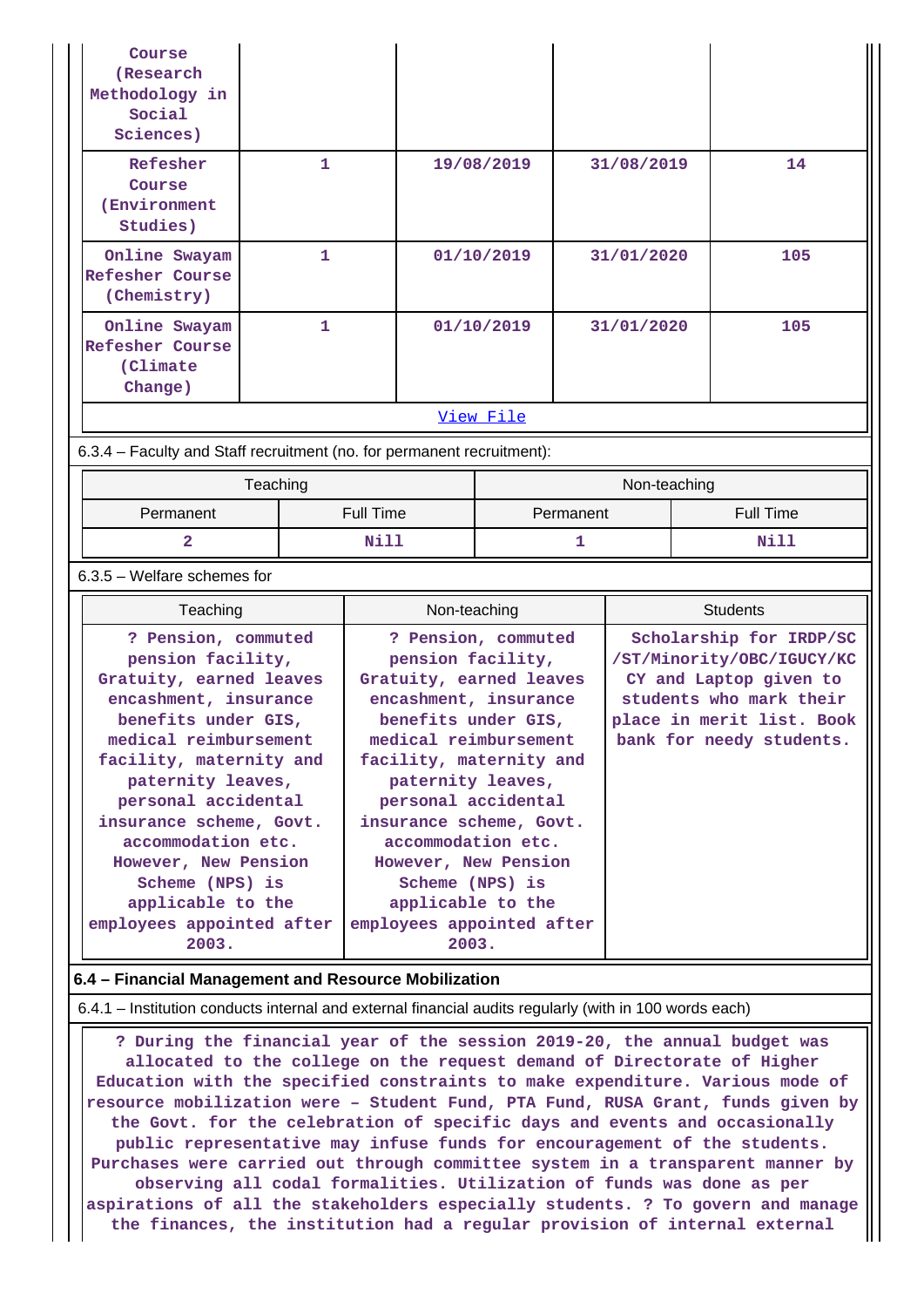**audits. The Principal, Bursar Superintendent is modus operandi (Internal monitoring system) for the regularization of finances. External audit was made by registered CA, local audit agency of HP Government and HP AG Office, Shimla. Suggestions, if any, recommended by audit agency were considered carefully for making the financial management more efficient.**

| 6.4.2 - Funds / Grants received from management, non-government bodies, individuals, philanthropies during the<br>year(not covered in Criterion III)                                                                                                                                                                                                                                                                                                                                                                                                                                                                                                                               |                                        |                               |              |                                                                                                                                                                                                                                                                                                                                                                               |                            |  |  |  |  |
|------------------------------------------------------------------------------------------------------------------------------------------------------------------------------------------------------------------------------------------------------------------------------------------------------------------------------------------------------------------------------------------------------------------------------------------------------------------------------------------------------------------------------------------------------------------------------------------------------------------------------------------------------------------------------------|----------------------------------------|-------------------------------|--------------|-------------------------------------------------------------------------------------------------------------------------------------------------------------------------------------------------------------------------------------------------------------------------------------------------------------------------------------------------------------------------------|----------------------------|--|--|--|--|
| Name of the non government<br>funding agencies /individuals                                                                                                                                                                                                                                                                                                                                                                                                                                                                                                                                                                                                                        |                                        | Funds/ Grnats received in Rs. |              |                                                                                                                                                                                                                                                                                                                                                                               | Purpose                    |  |  |  |  |
| PTA Fund                                                                                                                                                                                                                                                                                                                                                                                                                                                                                                                                                                                                                                                                           |                                        | 689278                        |              | College Development and<br><b>Student Welfare</b>                                                                                                                                                                                                                                                                                                                             |                            |  |  |  |  |
| View File                                                                                                                                                                                                                                                                                                                                                                                                                                                                                                                                                                                                                                                                          |                                        |                               |              |                                                                                                                                                                                                                                                                                                                                                                               |                            |  |  |  |  |
| 6.4.3 - Total corpus fund generated                                                                                                                                                                                                                                                                                                                                                                                                                                                                                                                                                                                                                                                |                                        |                               |              |                                                                                                                                                                                                                                                                                                                                                                               |                            |  |  |  |  |
|                                                                                                                                                                                                                                                                                                                                                                                                                                                                                                                                                                                                                                                                                    |                                        | 1994770                       |              |                                                                                                                                                                                                                                                                                                                                                                               |                            |  |  |  |  |
| 6.5 - Internal Quality Assurance System                                                                                                                                                                                                                                                                                                                                                                                                                                                                                                                                                                                                                                            |                                        |                               |              |                                                                                                                                                                                                                                                                                                                                                                               |                            |  |  |  |  |
| 6.5.1 – Whether Academic and Administrative Audit (AAA) has been done?                                                                                                                                                                                                                                                                                                                                                                                                                                                                                                                                                                                                             |                                        |                               |              |                                                                                                                                                                                                                                                                                                                                                                               |                            |  |  |  |  |
| <b>Audit Type</b>                                                                                                                                                                                                                                                                                                                                                                                                                                                                                                                                                                                                                                                                  |                                        | External                      |              | Internal                                                                                                                                                                                                                                                                                                                                                                      |                            |  |  |  |  |
|                                                                                                                                                                                                                                                                                                                                                                                                                                                                                                                                                                                                                                                                                    | Yes/No                                 | Agency                        |              | Yes/No                                                                                                                                                                                                                                                                                                                                                                        | Authority                  |  |  |  |  |
| Academic                                                                                                                                                                                                                                                                                                                                                                                                                                                                                                                                                                                                                                                                           | <b>No</b>                              |                               | <b>Nill</b>  | Yes                                                                                                                                                                                                                                                                                                                                                                           | IQAC Stock<br>Verification |  |  |  |  |
| Administrative                                                                                                                                                                                                                                                                                                                                                                                                                                                                                                                                                                                                                                                                     | Yes                                    | Shimla                        | HP AG Office | Yes                                                                                                                                                                                                                                                                                                                                                                           | IQAC Stock<br>Verification |  |  |  |  |
| 6.5.2 - Activities and support from the Parent - Teacher Association (at least three)                                                                                                                                                                                                                                                                                                                                                                                                                                                                                                                                                                                              |                                        |                               |              |                                                                                                                                                                                                                                                                                                                                                                               |                            |  |  |  |  |
| 6.5.3 – Development programmes for support staff (at least three)                                                                                                                                                                                                                                                                                                                                                                                                                                                                                                                                                                                                                  |                                        |                               |              | ? Providing valuable suggestions for the development of the institution. ?<br>Pointing out the weaknesses of the college related departments and suggesting<br>rectifications. ? Communicating views which the students feel shy to<br>communicate directly to the teachers about the college and the department.<br>? Supporting Staff was encouraged and relieved to attend |                            |  |  |  |  |
|                                                                                                                                                                                                                                                                                                                                                                                                                                                                                                                                                                                                                                                                                    |                                        |                               |              | training/workshop/capacity building Programmes. ? Income Tax related issues<br>were addressed. ? Important notices, circulars and notifications related to<br>promotional benefits and other welfare schemes issued from the Govt. of<br>Himachal Pradesh were positively intimated to them.                                                                                  |                            |  |  |  |  |
| 6.5.4 – Post Accreditation initiative(s) (mention at least three)                                                                                                                                                                                                                                                                                                                                                                                                                                                                                                                                                                                                                  |                                        |                               |              |                                                                                                                                                                                                                                                                                                                                                                               |                            |  |  |  |  |
| ? Vacant teaching and non-teaching posts should be filed up on regular basis.<br>The institution had communicated about the shortage of faculty members in<br>different departments to the higher authorities. ? Vacant posts were filled up<br>out of PTA Fund in different departments. ? Proposal to start some more PG<br>classes was sent to the Government. ? Introduction of new subject 'Computer<br>Application/ Science'. ? Language-cum-career counseling and guidance lab with<br>50 headphones was established for improving the communication skills of<br>students as well as guidance for career. An amount of Rs 3,55,000/- was spent<br>out of A.F. in this lab. |                                        |                               |              |                                                                                                                                                                                                                                                                                                                                                                               |                            |  |  |  |  |
| 6.5.5 - Internal Quality Assurance System Details                                                                                                                                                                                                                                                                                                                                                                                                                                                                                                                                                                                                                                  |                                        |                               |              |                                                                                                                                                                                                                                                                                                                                                                               |                            |  |  |  |  |
|                                                                                                                                                                                                                                                                                                                                                                                                                                                                                                                                                                                                                                                                                    | a) Submission of Data for AISHE portal |                               |              | Yes                                                                                                                                                                                                                                                                                                                                                                           |                            |  |  |  |  |
|                                                                                                                                                                                                                                                                                                                                                                                                                                                                                                                                                                                                                                                                                    | b) Participation in NIRF               |                               |              | No                                                                                                                                                                                                                                                                                                                                                                            |                            |  |  |  |  |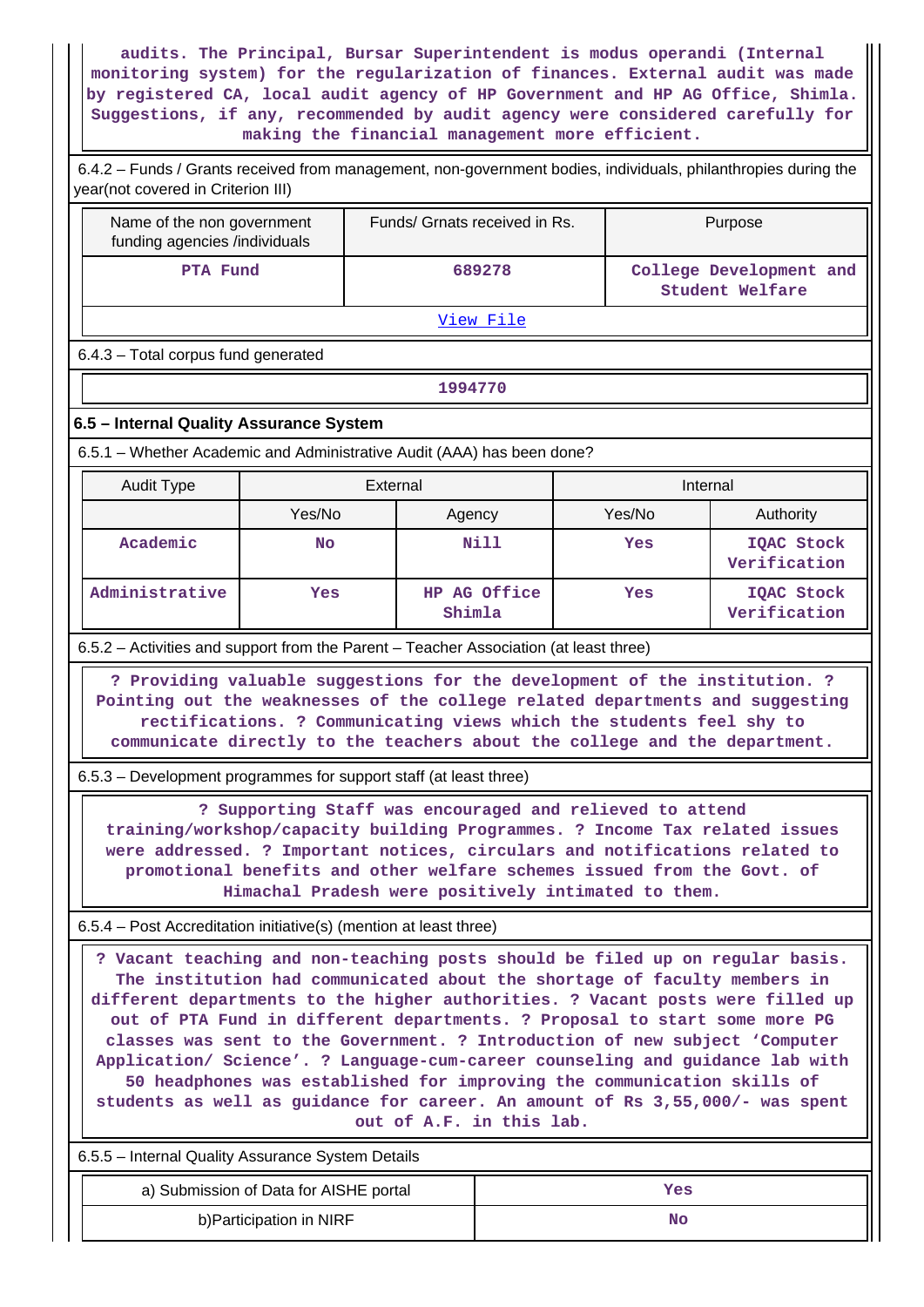|                                                                  | c)ISO certification                                                                                                                                                                                           |                            | <b>No</b>            |             |                           |  |
|------------------------------------------------------------------|---------------------------------------------------------------------------------------------------------------------------------------------------------------------------------------------------------------|----------------------------|----------------------|-------------|---------------------------|--|
|                                                                  | d)NBA or any other quality audit                                                                                                                                                                              |                            |                      | No          |                           |  |
| 6.5.6 - Number of Quality Initiatives undertaken during the year |                                                                                                                                                                                                               |                            |                      |             |                           |  |
| Year                                                             | Name of quality<br>initiative by IQAC                                                                                                                                                                         | Date of<br>conducting IQAC | <b>Duration From</b> | Duration To | Number of<br>participants |  |
| 2019                                                             | Workshop<br>on 'Letter<br>Drafting<br>Skills' was<br>organized.<br>Dr. Harish<br>Kumar,<br>Principal,<br>was the<br>resource<br>person.                                                                       | 15/05/2019                 | 15/05/2019           | 15/05/2019  | 24                        |  |
| 2019                                                             | Workshop<br>on various<br>career oppor<br>tunities was<br>organized.<br>Mr. Rahul<br>Bhandari and<br>Mr. Praveen<br>Sharma,<br>Baddi<br>University<br>were<br>Resource<br>Persons.                            | 17/12/2019                 | 17/12/2019           | 17/12/2019  | 72                        |  |
| 2020                                                             | Workshop<br>on 'National<br>Stock<br>Exchange,<br>Stock<br>Market,<br>Bombay Stock<br>Exchange and<br>Mutual<br>Funds'.<br>Resource<br>Persons was<br>Sh. Satvir<br>Sharma,<br><b>Stock Market</b><br>Expert. | 18/02/2020                 | 18/02/2020           | 18/02/2020  | 93                        |  |
| 2020                                                             | Workshop<br>on 'How to<br>Prepare for<br>Competitive<br>Exams'.<br>Resource<br>Person was<br>Sh. Dinesh<br>Verma,                                                                                             | 16/02/2020                 | 16/02/2020           | 16/02/2020  | 142                       |  |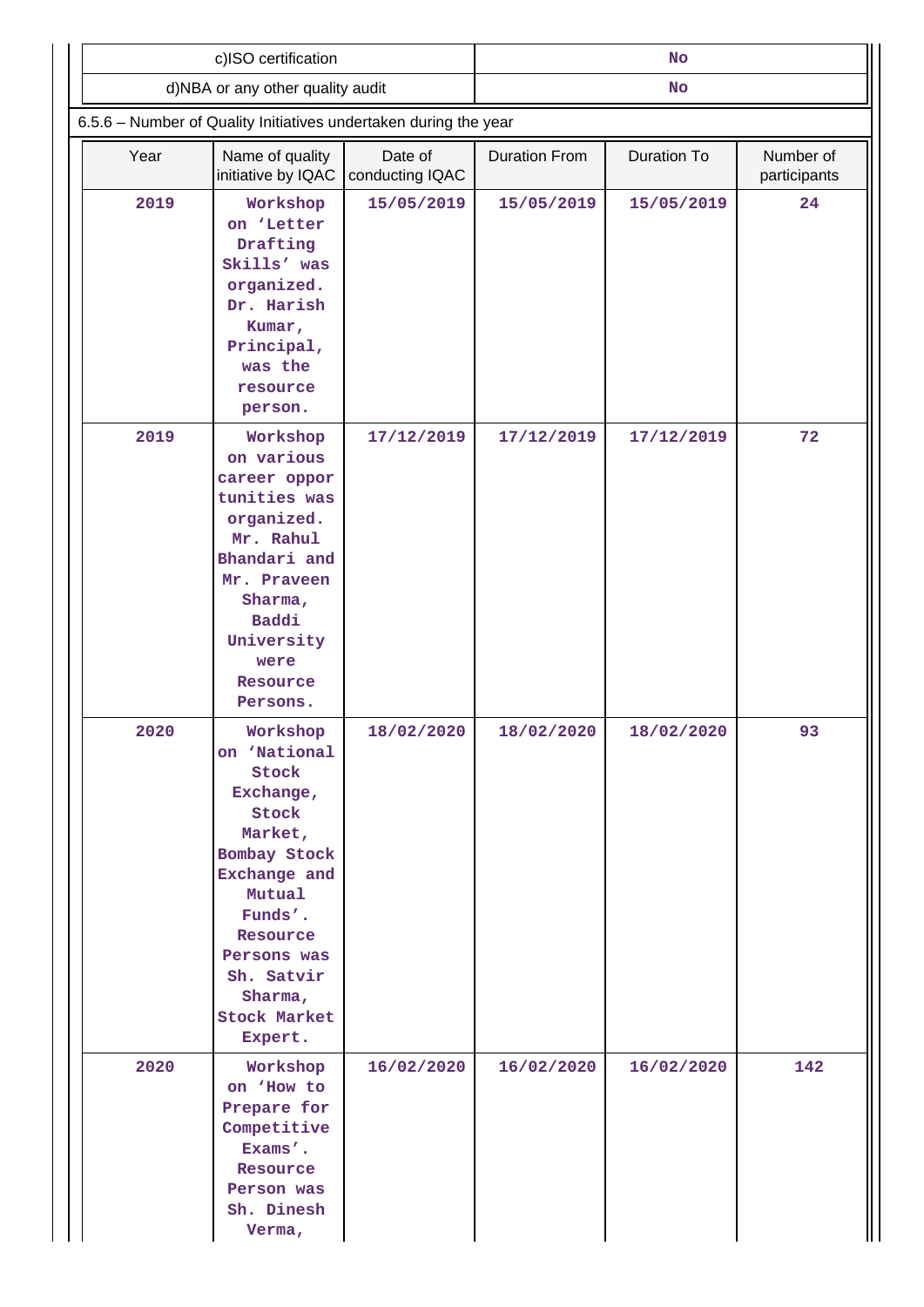|      | Senior<br>Manager IBS<br>Chandigarh.                                                                                                                                                                                                                                             |            |            |            |     |
|------|----------------------------------------------------------------------------------------------------------------------------------------------------------------------------------------------------------------------------------------------------------------------------------|------------|------------|------------|-----|
| 2020 | Workshop<br>on 'History,<br>Religions,<br>Geography<br>and Culture<br>of Kerela<br>State' was<br>organized by<br>Ek Bharat<br>Shreshth<br>Bharat Club.<br>Dr. Gian<br>Chand,<br>Assistant<br>Professor of<br>English of<br>this<br>institution<br>was the<br>resource<br>person. | 29/02/2020 | 29/02/2020 | 29/02/2020 | 154 |
| 2020 | Workshop<br>on 'Graduate<br>Add-On<br>Programmes<br>in Focal<br>Skills like<br>Social Media<br>Manager and<br><b>Accounts</b><br>Executive'<br>under the<br>Flagship<br>Training<br>Programme of<br>Himachal<br>Pradesh<br>Kaushal<br>Vikas Nigam.                               | 05/03/2020 | 05/03/2020 | 05/03/2020 | 164 |
| 2019 | Workshop<br>on 'Conduct<br>and Service<br>Rules, Rules<br>regulations<br>pertaining<br>to TA/DA'<br>was<br>organized.<br>Dr. Harish<br>Kumar,<br>Principal,<br>was the<br>Resource<br>Person.                                                                                    | 30/08/2019 | 30/08/2019 | 30/08/2019 | 34  |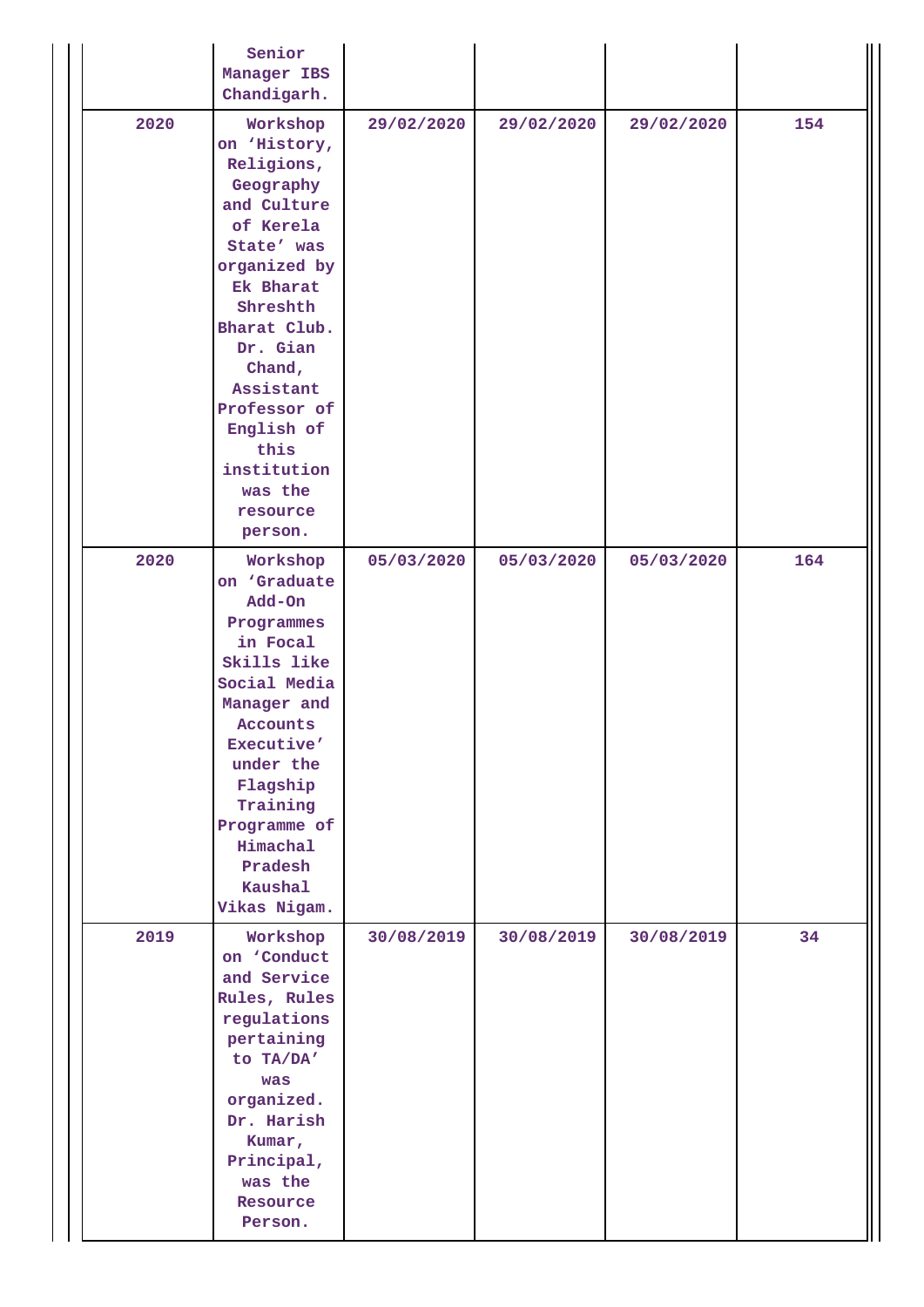| 2020                                                                                                                 | Workshop<br>on 'Use of<br>Technology<br>in Teaching-<br>Learning<br>Process'.<br>Sh. Atul<br>Kumar,<br>Assistant<br>professor of<br>Computer<br>Application<br>and Science,<br>was the<br>Resource<br>Person. | 19/02/2020 | 19/02/2020 | 19/02/2020             | 23   |
|----------------------------------------------------------------------------------------------------------------------|---------------------------------------------------------------------------------------------------------------------------------------------------------------------------------------------------------------|------------|------------|------------------------|------|
| 2020                                                                                                                 | Workshop<br>on 'Modern<br>Tools of<br>teaching And<br>Learning'.<br>Sh Vinod<br>Kumar was<br>the Resource<br>Person.                                                                                          | 22/02/2020 | 22/02/2020 | 22/02/2020             | 15   |
| <b>CRITERION VII - INSTITUTIONAL VALUES AND BEST PRACTICES</b>                                                       |                                                                                                                                                                                                               |            | View File  |                        |      |
| 7.1 - Institutional Values and Social Responsibilities                                                               |                                                                                                                                                                                                               |            |            |                        |      |
| 7.1.1 – Gender Equity (Number of gender equity promotion programmes organized by the institution during the<br>year) |                                                                                                                                                                                                               |            |            |                        |      |
| Title of the<br>programme                                                                                            | Period from                                                                                                                                                                                                   |            | Period To  | Number of Participants |      |
|                                                                                                                      |                                                                                                                                                                                                               |            |            | Female                 | Male |
| Annual<br>Athletic Meet                                                                                              | 20/09/2019                                                                                                                                                                                                    |            | 21/09/2019 | 166                    | 153  |
| <b>CSCA Function</b>                                                                                                 | 27/12/2019                                                                                                                                                                                                    |            | 28/12/2019 | 81                     | 63   |
| <b>CSCA</b><br>Composition                                                                                           | 09/10/2019                                                                                                                                                                                                    |            | 09/10/2019 | 15                     | 11   |
| Enrollment                                                                                                           | 01/07/2019                                                                                                                                                                                                    |            | 30/05/2020 | 1272                   | 1024 |
| National<br>Cadet Corps                                                                                              | 01/07/2019                                                                                                                                                                                                    |            | 30/05/2020 | 43                     | 37   |
| National<br>Service Scheme                                                                                           | 01/07/2019                                                                                                                                                                                                    |            | 30/05/2020 | 124                    | 76   |
| Rovers &<br>Rangers                                                                                                  | 01/07/2019                                                                                                                                                                                                    |            | 30/05/2020 | 25                     | 25   |
| EBSB Club                                                                                                            | 30/11/2019                                                                                                                                                                                                    |            | 30/11/2019 | 12                     | 8    |
| 7.1.2 - Environmental Consciousness and Sustainability/Alternate Energy initiatives such as:                         | Percentage of power requirement of the University met by the renewable energy sources                                                                                                                         |            |            |                        |      |

**? Various programmes such as painting on World Environment Day, plantation at**

 $\parallel$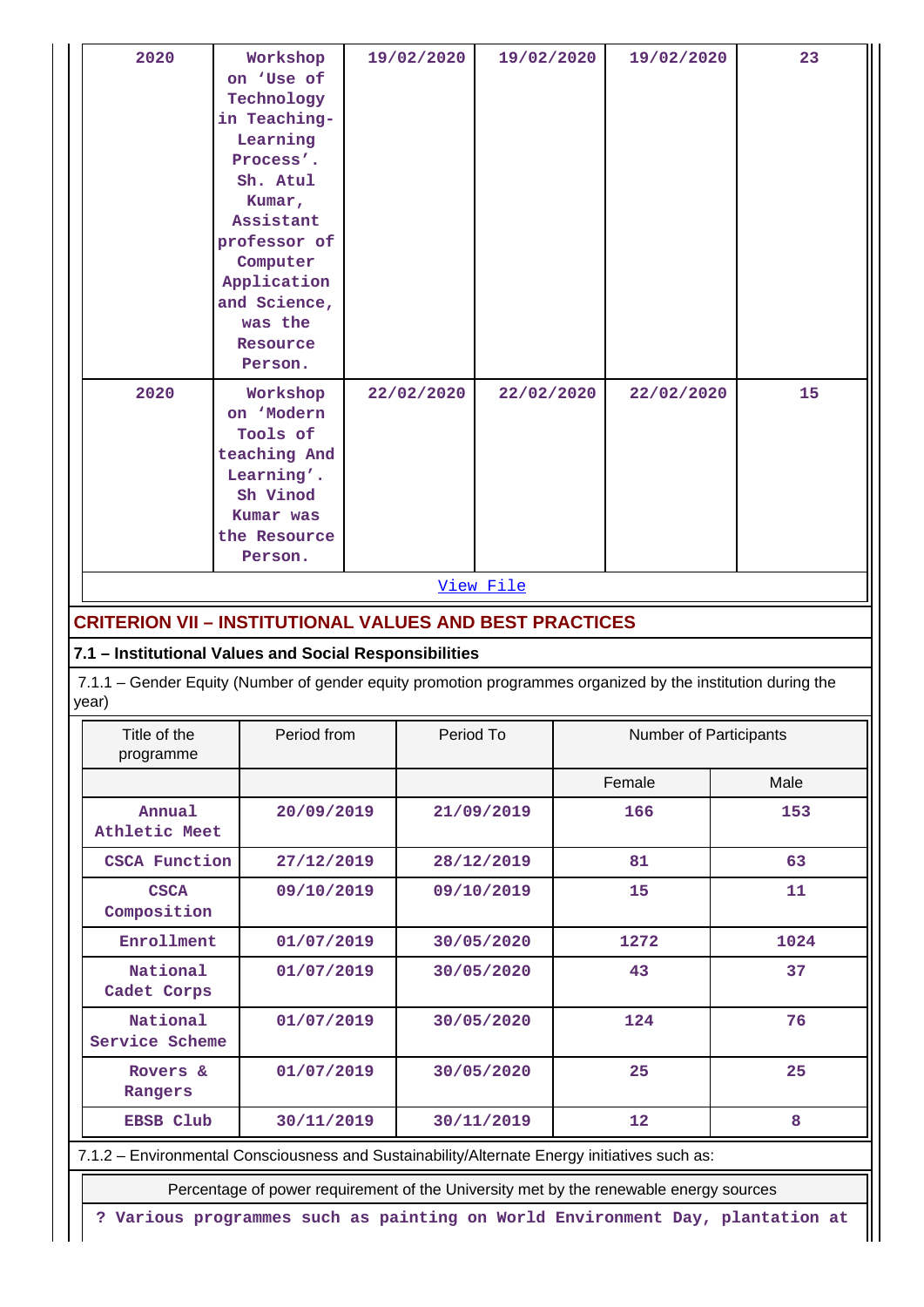**their home regions, were organized by NSS volunteers and NCC cadets spread awareness on environmental issues to aware the youth and people of their village towards environmental protection and its benefits to the coming generations. ? NSS planted sapling in nearby Siyuri forest whereas NCC cadets too planted plants during Monsoon in the Vanmahotsav week under the direction of Forest Department of Joginder Nagar ? Various activities and competitions were also organized by the college to increase environment consciousness and sustainability among students.**

### 7.1.3 – Differently abled (Divyangjan) friendliness

| Item facilities                                                   | Yes/No     | Number of beneficiaries |
|-------------------------------------------------------------------|------------|-------------------------|
| Physical facilities                                               | <b>Yes</b> | Nill                    |
| Provision for lift                                                | <b>No</b>  | Nill                    |
| Ramp/Rails                                                        | <b>Yes</b> | $\overline{a}$          |
| <b>Braille</b><br>Software/facilities                             | <b>No</b>  | Nill                    |
| Rest Rooms                                                        | <b>Yes</b> | Nill                    |
| Scribes for examination                                           | <b>No</b>  | Nill                    |
| Special skill<br>development for<br>differently abled<br>students | <b>No</b>  | Nill                    |
| Any other similar<br>facility                                     | <b>No</b>  | Nill                    |

### 7.1.4 – Inclusion and Situatedness

| Year | Number of<br>initiatives to<br>address<br>locational<br>advantages<br>and disadva<br>ntages | Number of<br>initiatives<br>taken to<br>engage with<br>and<br>contribute to<br>local<br>community | Date           | Duration | Name of<br>initiative                                                                                   | <b>Issues</b><br>addressed                                                                                                                                                                                                                  | Number of<br>participating<br>students<br>and staff |
|------|---------------------------------------------------------------------------------------------|---------------------------------------------------------------------------------------------------|----------------|----------|---------------------------------------------------------------------------------------------------------|---------------------------------------------------------------------------------------------------------------------------------------------------------------------------------------------------------------------------------------------|-----------------------------------------------------|
| 2019 | 10                                                                                          | 10                                                                                                | 18/06/2<br>019 | 10       | 10 Days<br>Combined<br>Annual<br>Training<br>Camp at<br><b>RGM Govt</b><br>College<br>Joginder<br>Nagar | Health<br>Hygiene<br>Social<br>Service N<br>ationalis<br>m Patriot<br>ism Role<br>of Discip<br>line in<br>Life Life<br>Skills Co<br>mmunicati<br>on Skills<br>Leadershi<br>p First<br>Aid<br>Releif<br><b>Rescue</b><br>Operation<br>During | 53                                                  |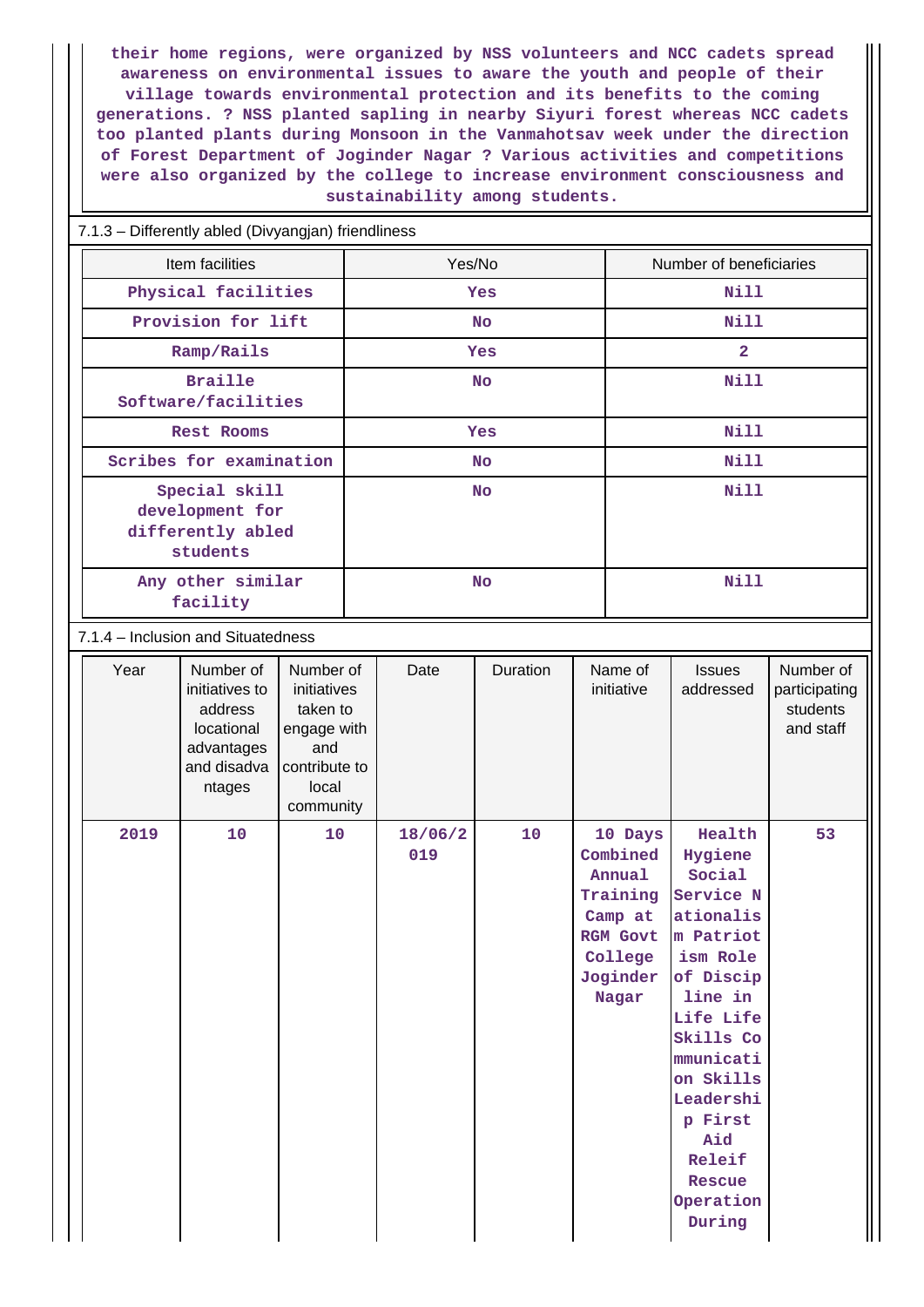| 2019 | $\overline{2}$ | $\overline{2}$ | 28/09/2        | $\mathbf{1}$ | Poshan                                                                                         | Natural<br>Calamity<br>National<br>Integrati<br>on<br>Importa                                                                                         | 100 |
|------|----------------|----------------|----------------|--------------|------------------------------------------------------------------------------------------------|-------------------------------------------------------------------------------------------------------------------------------------------------------|-----|
|      |                |                | 019            |              | Abhiyaan<br>Jan<br>Andolan<br>and<br>Awareness<br>Lecture<br>on Health<br>and Sanit<br>ization | nce of<br>Nutrition<br>and Value<br>of Health<br>Sanitizat<br>ion                                                                                     |     |
| 2019 | $\overline{2}$ | $\overline{a}$ | 04/12/2<br>019 | $\mathbf{1}$ | Youth<br><b>Awareness</b><br>Drive                                                             | Anti-<br>Drug<br>Addiction<br>Compaign<br>and<br><b>Awareness</b><br>Rally<br>Wearing<br>of Helmet<br>While<br>Driving<br>Traffic<br>Rules            | 40  |
| 2019 | $\mathbf{1}$   | $\mathbf{1}$   | 30/12/2<br>019 | $\mathbf{1}$ | Social<br>Awareness<br>Drive                                                                   | Water C<br>onservati<br>on and El<br>ectricity<br>Conservat<br>ion<br><b>Awareness</b><br>among<br>Rural<br>Public                                    | 60  |
| 2019 | $\mathbf{1}$   | $\mathbf{1}$   | 30/12/2<br>019 | $\mathbf{1}$ | Social<br>Drive                                                                                | Awareness Pollution<br>Control<br>Banning<br>on the<br>Use of Po<br>lyethene<br>in<br>College<br>Campus<br>and<br>Joginder<br>Nagar<br>main<br>market | 60  |
| 2019 | $\mathbf{1}$   | $\mathbf{1}$   | 24/12/2<br>019 | $\mathbf{1}$ | Social<br><b>Awareness</b><br>Drive                                                            | <b>Blood</b><br>Donation                                                                                                                              | 5   |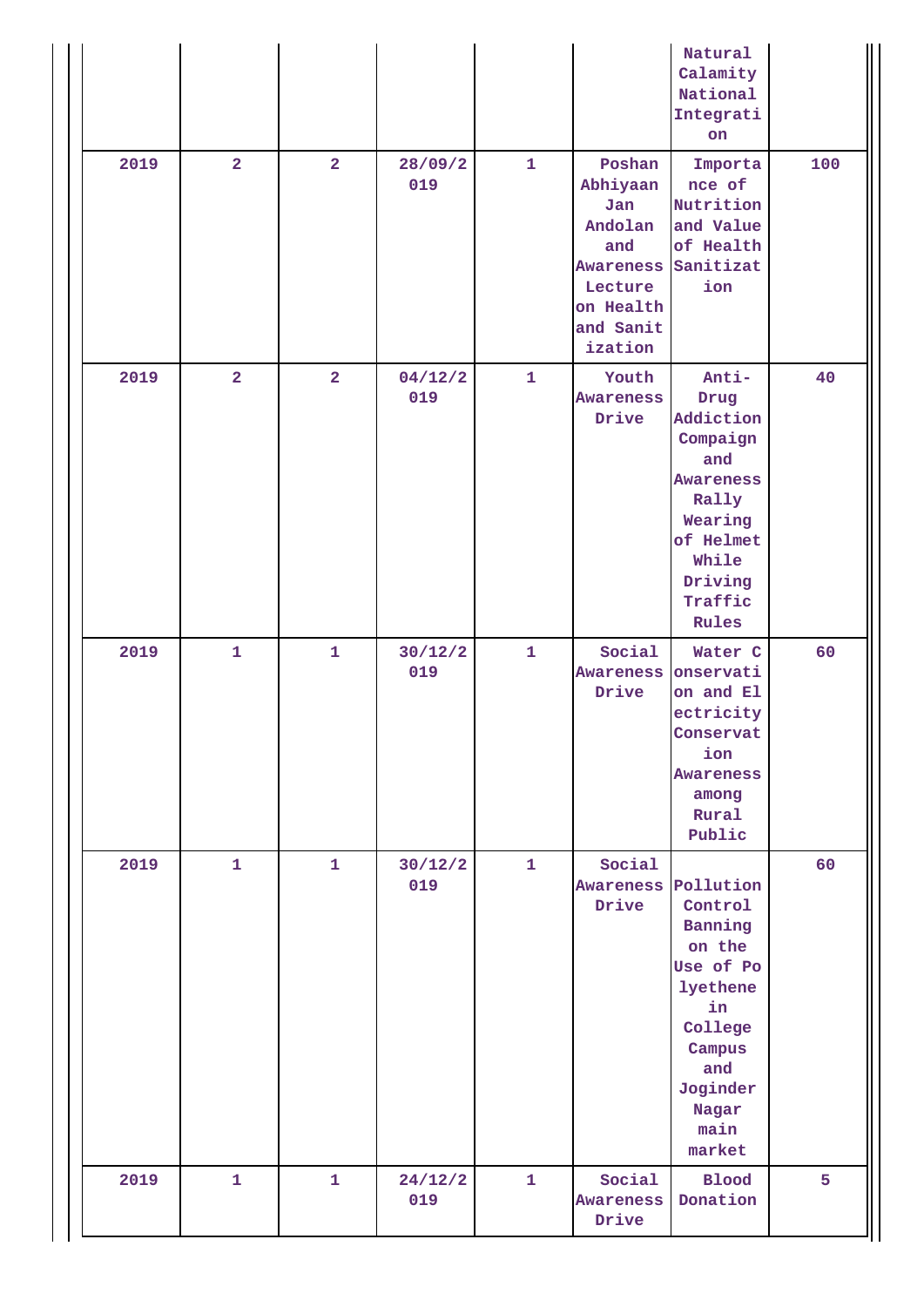| <u>View File</u>                                                                                  |                     |                                                                                                                                                                                                                                                                                                                                                                                                                                                                                                                                              |  |  |  |  |
|---------------------------------------------------------------------------------------------------|---------------------|----------------------------------------------------------------------------------------------------------------------------------------------------------------------------------------------------------------------------------------------------------------------------------------------------------------------------------------------------------------------------------------------------------------------------------------------------------------------------------------------------------------------------------------------|--|--|--|--|
| 7.1.5 - Human Values and Professional Ethics Code of conduct (handbooks) for various stakeholders |                     |                                                                                                                                                                                                                                                                                                                                                                                                                                                                                                                                              |  |  |  |  |
| Title                                                                                             | Date of publication | Follow up(max 100 words)                                                                                                                                                                                                                                                                                                                                                                                                                                                                                                                     |  |  |  |  |
| Government of HP Office<br>Manual (3rd edition)                                                   | Nill                | April 2011, Fundamental<br>Rules Fundamental Rule 11<br>provides that a<br>Government servant is at<br>disposal of the<br>Government for 24×7 Hrs<br>which pays him and he may<br>be employed in any manner<br>required by the proper<br>authority. Proviso under<br>FR $17(1)$ deals with no<br>work no pay. FR 17A deals<br>with unauthorized<br>absence. Right to<br>information act (2005)<br>Every public information<br>officer is bound to<br>supply information except<br>classified information to<br>general public under<br>this. |  |  |  |  |
| Central Civil Services<br>(Conduct Rules)                                                         | Nill                | 1964, As per article<br>$19(1)$ and $(2)$ to $(6)$ of<br>the constitution, any<br>Govt. servant who<br>violates the restrictions<br>imposed by general laws<br>becomes liable for<br>punishment as prescribed<br>under the relevant laws.<br>And in addition, if CCS<br>conduct rules are also<br>simultaneously violated<br>he/she becomes liable to<br>disciplinary action as<br>well. Every employee of<br>the institution tries to<br>follow conduct rules in<br>letter and spirit.                                                      |  |  |  |  |
| Central Civil Services<br>(classification, control<br>and appeal rules)                           | <b>Nill</b>         | 1965, The disciplinary<br>action is taken under the<br>provision of these rules.<br>Minor major penalties can<br>be imposed after<br>following the procedure.                                                                                                                                                                                                                                                                                                                                                                                |  |  |  |  |
| Education code                                                                                    | <b>Nill</b>         | 2001, It also deals<br>with code of conduct for<br>teachers and value<br>education. Procedure for<br>constitution of PTA and<br>its role in development<br>of institution is also                                                                                                                                                                                                                                                                                                                                                            |  |  |  |  |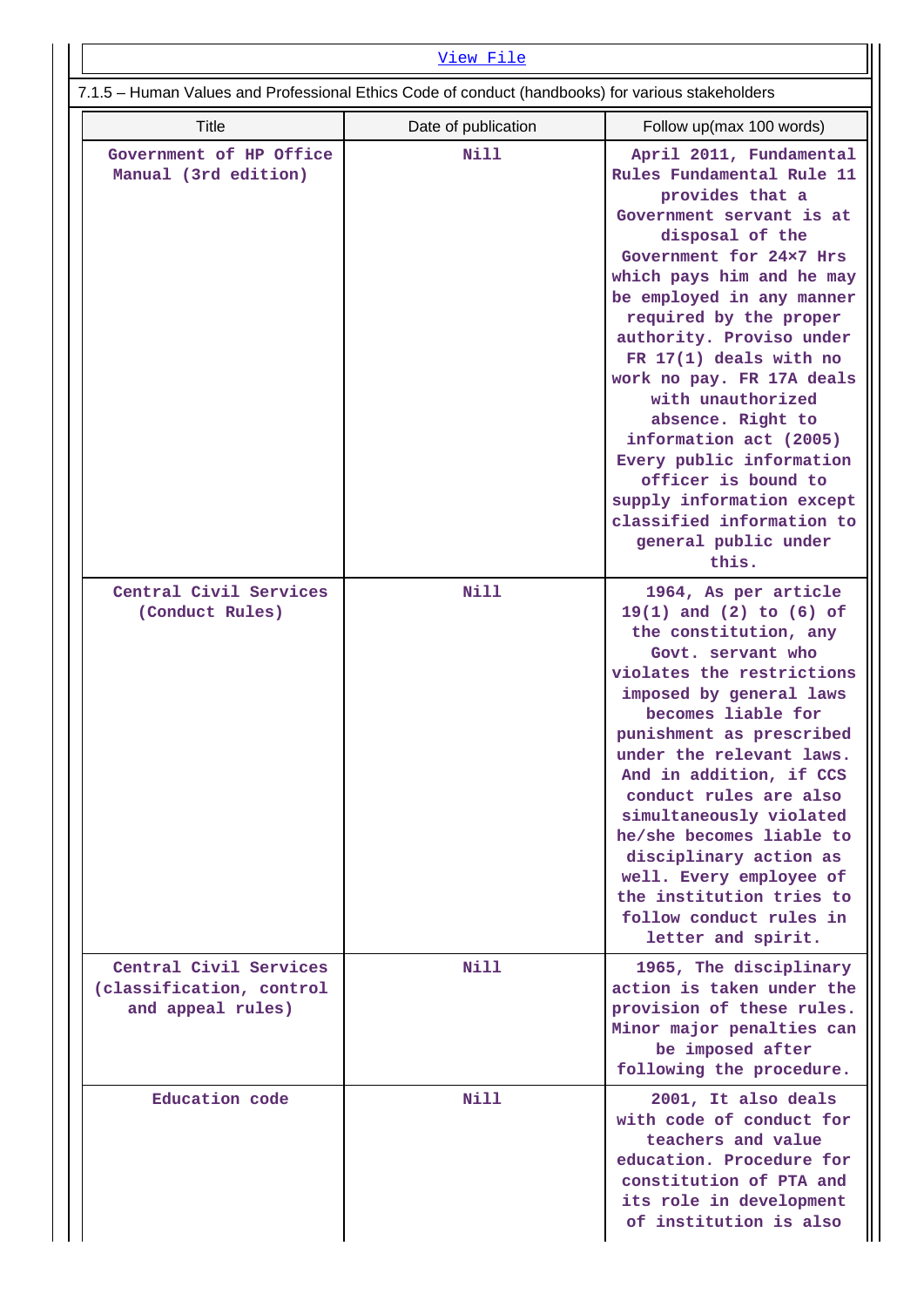|                                            |            | mentioned in it.                                                                                                                                                                             |
|--------------------------------------------|------------|----------------------------------------------------------------------------------------------------------------------------------------------------------------------------------------------|
| College Prospectus<br>(Annual Publication) | 17/06/2019 | June 2019, Besides,<br>providing information<br>about the admission<br>process, college<br>prospectus also has<br>details about statutory<br>quidelines and code of<br>conduct for students. |

| 7.1.6 – Activities conducted for promotion of universal Values and Ethics |  |  |  |
|---------------------------------------------------------------------------|--|--|--|
|                                                                           |  |  |  |

| Activity                             | Duration From | Duration To | Number of participants |  |  |
|--------------------------------------|---------------|-------------|------------------------|--|--|
| World Environment<br>Day             | 05/06/2019    | 05/06/2019  | 100                    |  |  |
| International<br>Yoga Day            | 21/06/2019    | 21/06/2019  | 117                    |  |  |
| Anti-Tobacco Day/<br>Drug Abuse Day  | 26/06/2019    | 26/06/2019  | 210                    |  |  |
| National<br>Constitution Day         | 26/11/2019    | 26/11/2019  | 234                    |  |  |
| National Sports<br>Day               | 29/08/2019    | 29/08/2019  | 346                    |  |  |
| <b>Hindi Diwas</b>                   | 14/09/2019    | 14/09/2019  | 152                    |  |  |
| National Service<br>Scheme (NSS) Day | 24/09/2019    | 24/09/2019  | 213                    |  |  |
| National<br>Education Day            | 11/11/2019    | 11/11/2019  | 169                    |  |  |
| National Cadet<br>Corps (NCC) Day    | 24/11/2019    | 24/11/2019  | 57                     |  |  |
| National Science<br>Day              | 28/02/2020    | 28/02/2020  | 165                    |  |  |
| View File                            |               |             |                        |  |  |

7.1.7 – Initiatives taken by the institution to make the campus eco-friendly (at least five)

 **As the institution is dedicated to make the campus eco-friendly and hence follows triple R's ( Reduce, Reuse and Recycle) in waste's hierarchy. Measures used for eco-friendly awareness:- ? Vermi composting to reuse and recycle organic waste. ? Dustbin placed at various places for biodegradable and no bio degradable waste. ? NSS also made aware about the importance of cleanliness to near villagers about water resources, roads, temple complexes. ? Competitions organized by the various clubs and societies to spread the awareness regarding the important of eco - friendly campus. ? NSS make initiative to clean the campus and they took out all the weeds grown with the plants and trees.**

### **7.2 – Best Practices**

7.2.1 – Describe at least two institutional best practices

 **We mainly cater to rural area. Here girls get less exposure as a result of which they always take back foot. Total strength of the college is 2296 where girls are 1272. But once they are admitted in the college, we encourage our girl students to come forward and express their opinion. Time to time various programmes is organized where girls are motivated to participate in the**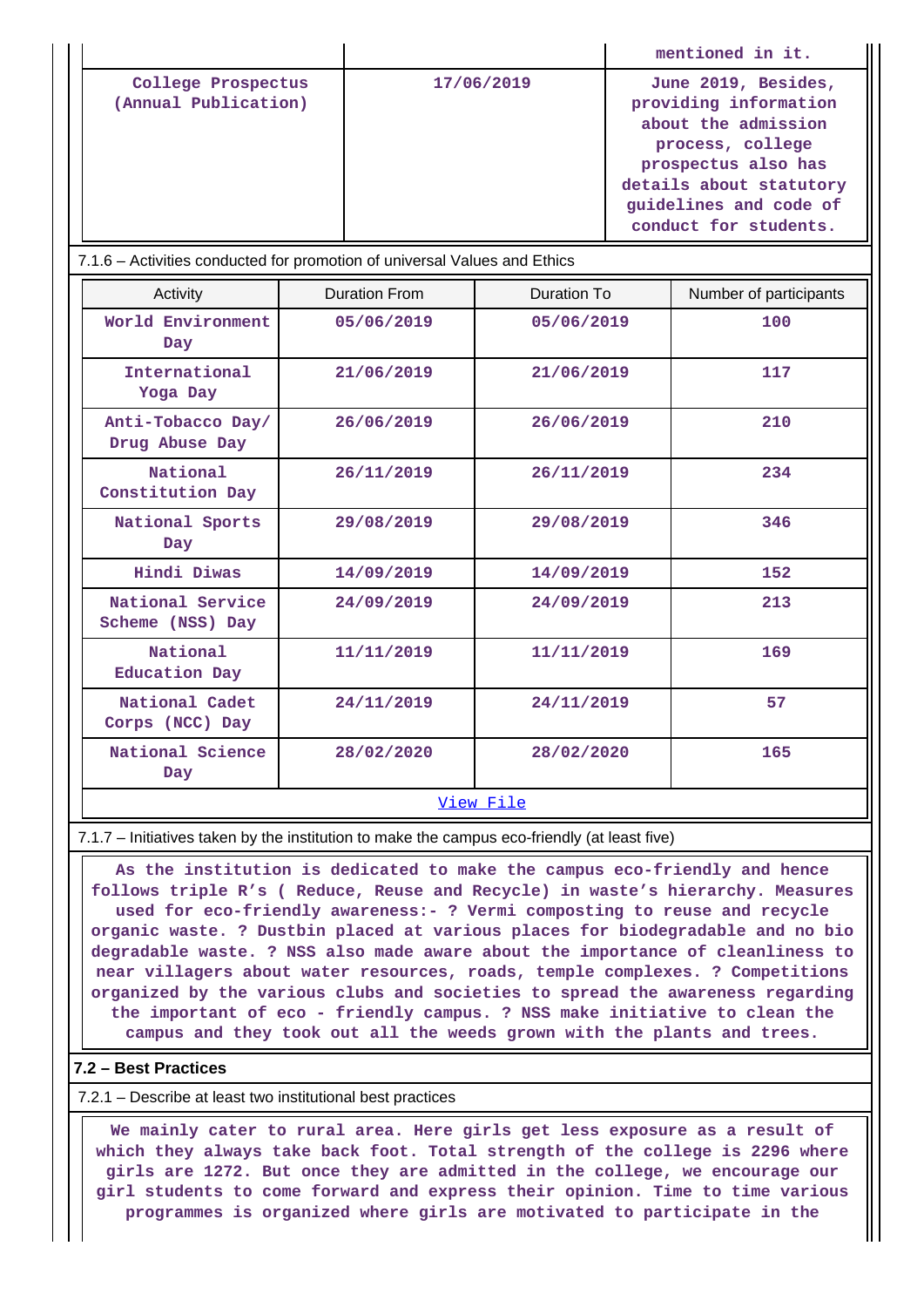**activities and get a good exposure. Our institution provide every same opportunities to the girls so when they pass out from the college they contribute best to society as well as do well in life. 1. Engagement of Students in Community Services: To make our students responsible and sensible towards society, and therefore various events of social importance, social evils and problems were organized. It included awareness rallies on Drug Abuse, AIDS Awareness, Blood Donation Camp, celebration of important days and Swachhta Campaign in our surrounding locality. 2. Emphasis on escalating competence in students for their holistic development: Besides the curriculum we hold various competitions which helps our student to imbibe various skill which help them to become a good citizen of our country. Every student of our college once they get admission saw a great transformation in their personalities. Their**

**participation in various activities brings their fear, confidence, nervousness out of their mind so that they can face any difficulty in future and solve them intelligently and they become a good decision maker. ? In sports, students grabbed praiseworthy awards and trophies in Cross-Country (Men Women), Intercollege Athletic championship (800m), Relay race, race (1500m) and High jump. Students also participated in Inter-university Basketball, Handball, Kho-Kho and national level Volleyball championship. ? In cultural events, students brought laurels and commendable position in Folk-song, Western and Indian group song and tabla playing. ? Institution's NSS and NCC cadets participated in Pre-RDC and State RD Parade.**

 Upload details of two best practices successfully implemented by the institution as per NAAC format in your institution website, provide the link

<http://www.gcjogindernagar.in/bestpractices2019-20.pdf>

#### **7.3 – Institutional Distinctiveness**

 7.3.1 – Provide the details of the performance of the institution in one area distinctive to its vision, priority and thrust in not more than 500 words

 **This college was established in 1994 as an institution of higher learning at Joginder Nagar, sub division of Mandi district in Himachal Pradesh. As our institution offers Arts, commerce and Science streams in majority, BBA, BCA and post-graduation in English and economics. It also runs IGNOU centre which caters to the need of studies for the working people. Committed to bring about the overall development of the students our college focused on motivating the students to discover their talent in extra-curricular activities. Students of this college excel in sports activities at national and state levels. It provides a good environment for the students to perform in academics, cultural and sports activities. Mentors, coaches and artist are invited to share their expertise and guide the students to perform well in academics, cultural and sports activities from time-to-time. For any educational institution sports ground and library is essential. Our college has good library with various facilities and also have a ground where students can make themselves ready for**

**their future**

Provide the weblink of the institution

<http://www.gcjogindernagar.in/institutionaldistinctiveness2019-20.pdf>

#### **8.Future Plans of Actions for Next Academic Year**

 **Future Plans of action for next academic year 2020-21 will be: ? Owing to COVID-19 pandemic, complete admission process of different classes online. ? To take classes through online mode (Google Meet, WebEx, Zoom etc.). ? To celebrate important days and carry out activities of NSS, NCC and Rover Rangers, Eco-club, Red-Ribbon Club and co-curricular through online mode. ? To convene meetings of IQAC with different stake holders. ? To receive feedback from students, parents, alumni and teacher through online mode. ? To make improvements as per suggestions**